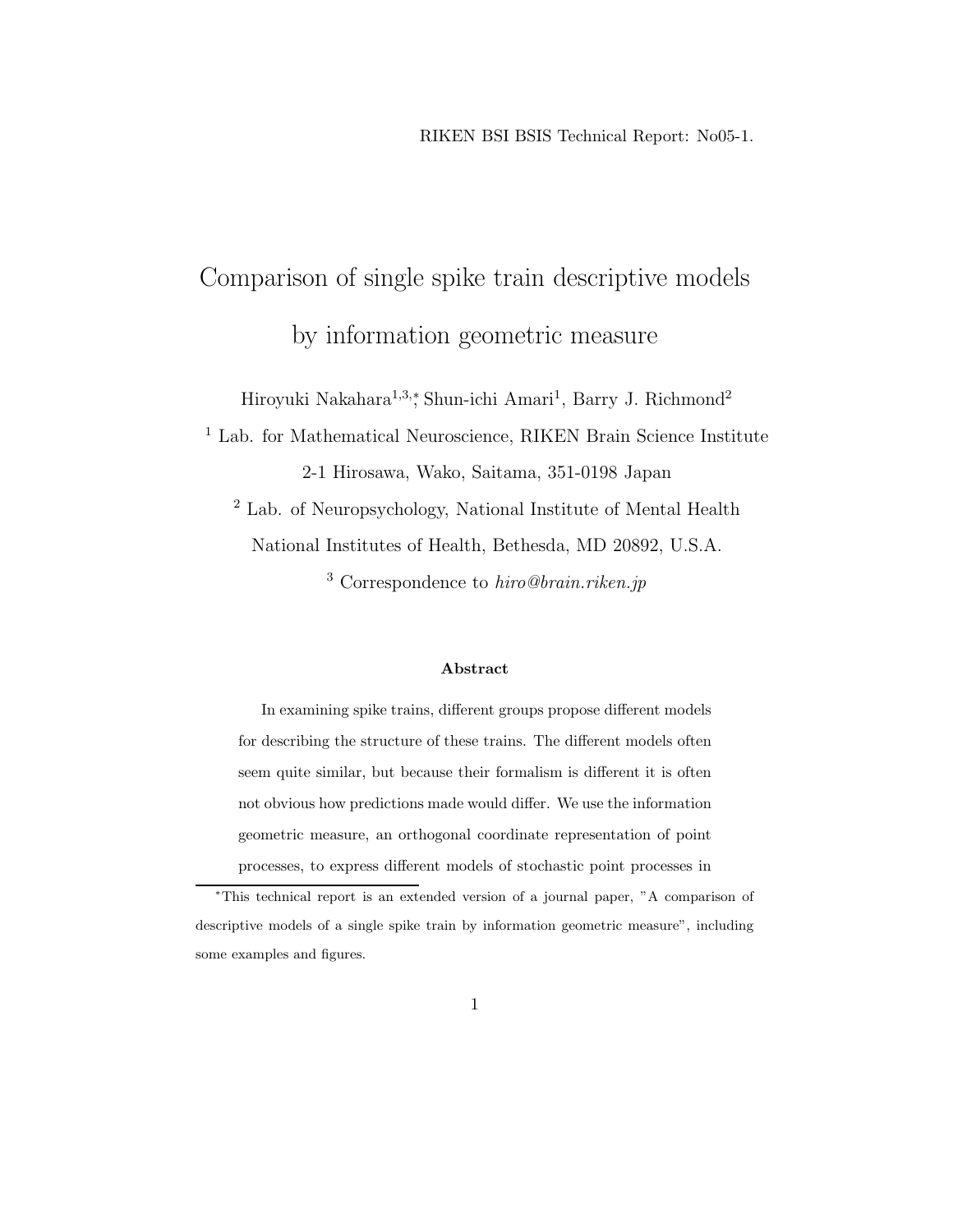a common coordinate system. Within such a framework, it becomes straightforward to visualize the higher order correlations of different models and thereby assess the differences between models. Here we apply the information geometric measure to compare two similar, but not identical, models of neuronal spike trains, namely the inhomogeneous Markov and the mixture of Poisson models. It shows that they differ in the second and higher order interaction terms. For the mixture of Poisson model the higher order interactions (2nd and higher) are of comparable magnitude within each order, whereas for the inhomogeneous Markov model the 2nd and higher-order interactions have a structure of alternating signs over different orders. This provides guidance about what measurements of data that would separate the efficacy of the two models. As newer models are proposed they also can be compared to these models using information geometry.

## **1 Introduction**

Over the past two decades studies of the information carrying properties of neuronal spike trains have become more intense and sophisticated. Many early studies of neuronal spike trains concentrated mainly on using general methods to reduce the dimensionality of the description. Recently, however, specific models have been developed to take into account findings from both experimental and theoretical biophysical data, (Dean, 1981; Richmond and Optican, 1987; Abeles, 1991; Bialek et al., 1991; Reid et al., 1992; Softky and Koch, 1993; Shadlen and Newsome, 1994; Victor and Purpura, 1997; Stevens and Zador, 1998; Oram et al., 1999; Shinomoto et al., 1999; Meister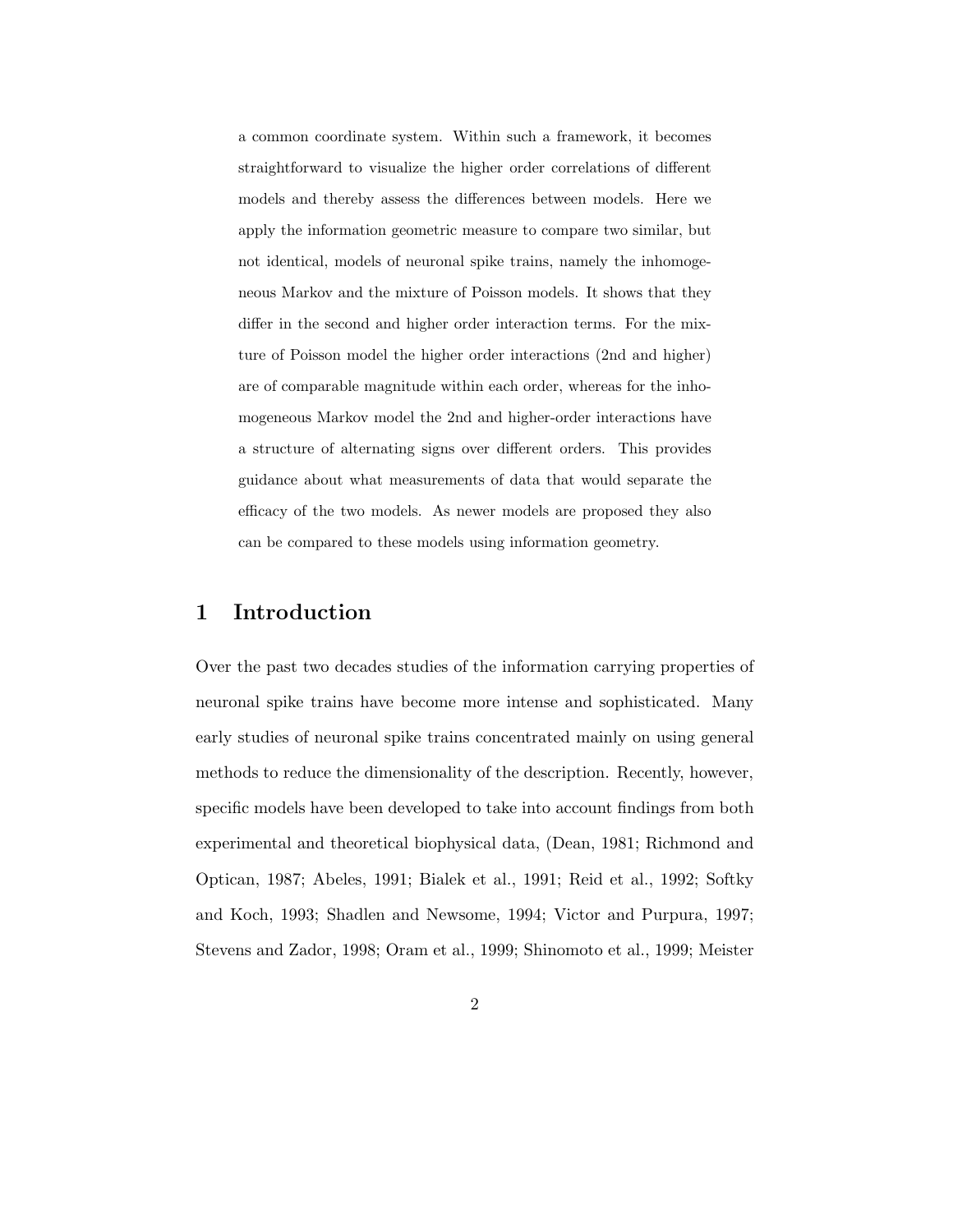and Berry, 1999; Baker and Lemon, 2000; Kass and Ventura, 2001; Reich et al., 2001; Brown et al., 2002; Wiener and Richmond, 2003; Beggs and Plenz, 2003; Fellous et al., 2004) (references therein). These newer approaches guess at specific structures that give rise to the spike trains in experimental data. Because these models have specific structures, fitting these models is translated into estimating the parameters of the model, rather than using general approaches to dimensionality reduction. There are several benefits of having these more descriptive models. First, all of the approaches describe data in a succinct manner. Second, the more principled models make their assumptions explicit, i.e., they declare which properties in data are considered important. Third, parametric models have 'practical' value for data analysis because the parameter values of a model can often be reasonably well estimated even with the limited number of samples that can be obtained in experiments.

When considering different models it is natural to ask which model is really good, or perhaps, more properly, what do we learn about the system from the different models, and in what ways are the models equivalent, or different? If the differences can be seen explicitly, experiments can be designed to evaluate features that distinguish the models. A powerful approach for distinguishing them is to project them into a single coordinate frame, especially an orthogonal coordinate one. Information geometric measure (IG) (Amari, 2001; Nakahara and Amari, 2002b) provides a orthogonal coordinate system to make such projections for models of point processes. Using the IG measure, we consider a probability space, where each 'point'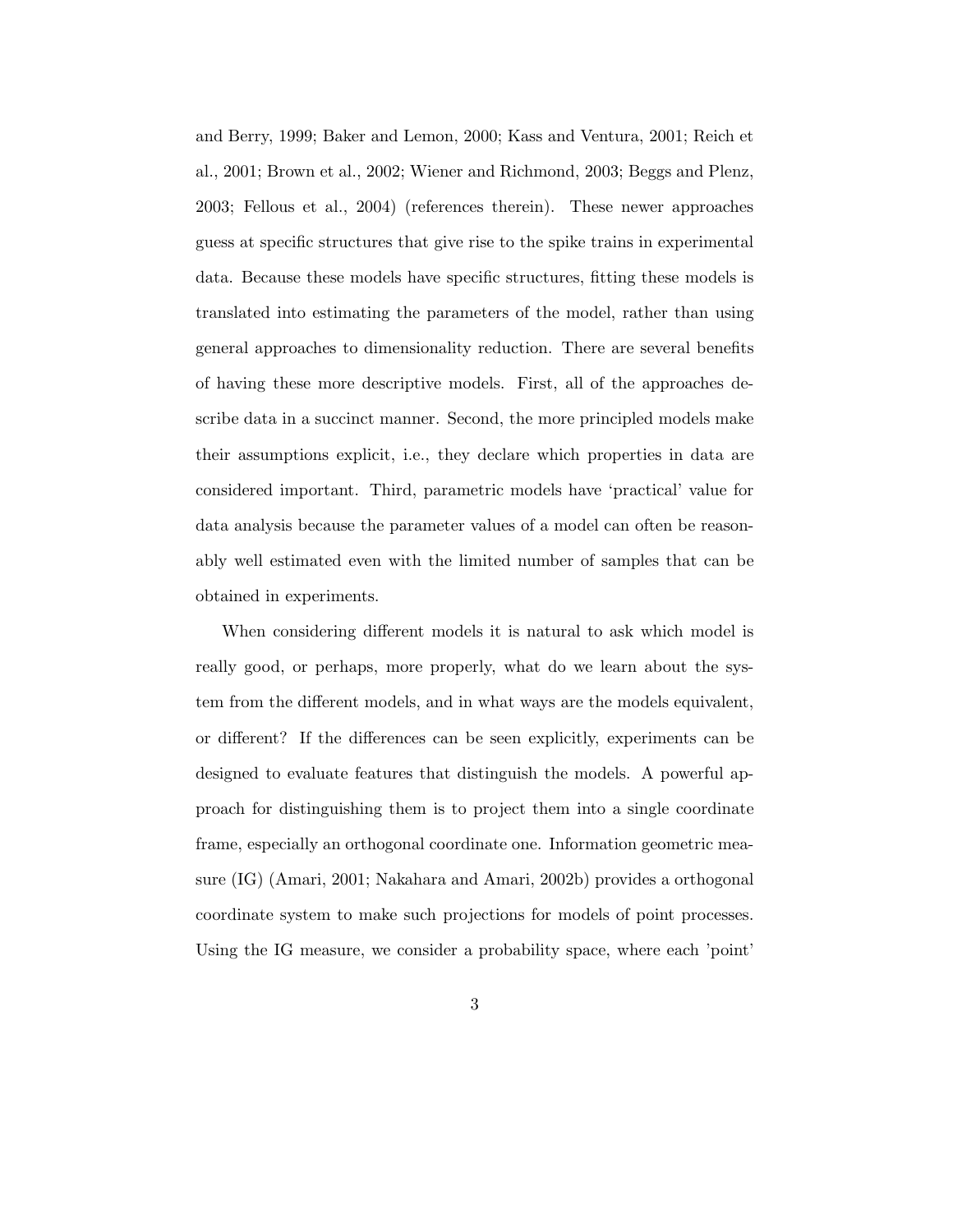in the space corresponds to a probability distribution. Estimating the probability distribution of the spike train from experimental data corresponds to identifying the location and spread of a point in this space. In this context, different assumptions underlying the different models of the spike train correspond to different constraints of the search (Fig 1). Once different models are re-represented by the common coordinate system, it is possible to compare the nature of different models. Thus, we can compare the regions of the geometric expression that can be reached by the different models, and the regions that overlap and the regions that are unique can be identified.

Here we use the IG measure to compare two different stochastic models of spike trains, the inhomogeneous Markov (IM) (Kass and Ventura, 2001) and the mixture of Poisson (MP) models (Wiener and Richmond, 2003). Experimentally recorded spike trains generally depart from Poisson statistics (see Section 2.) The variance-to-mean relation is seldom one, the interval distribution is often not truly exponential, and distributions of counts from a counting interval are not Poisson. Recently, both IM and MP models have been proposed to deal with these deviations. Both treat the spike trains as point processes, but each emphasizes different properties. The intersection of the two models is an inhomogeneous Poisson process, which is a special and perhaps uninteresting case. The IM model model emphasizes the non-Poisson nature of interval distributions, whereas the MP model emphasizes the non-Poisson nature of the spike count distribution (Fig 2; Section 3). To compare the two models, we re-represent the two models by the IG measure as a common coordinate system (Section 4). It shows their predictions about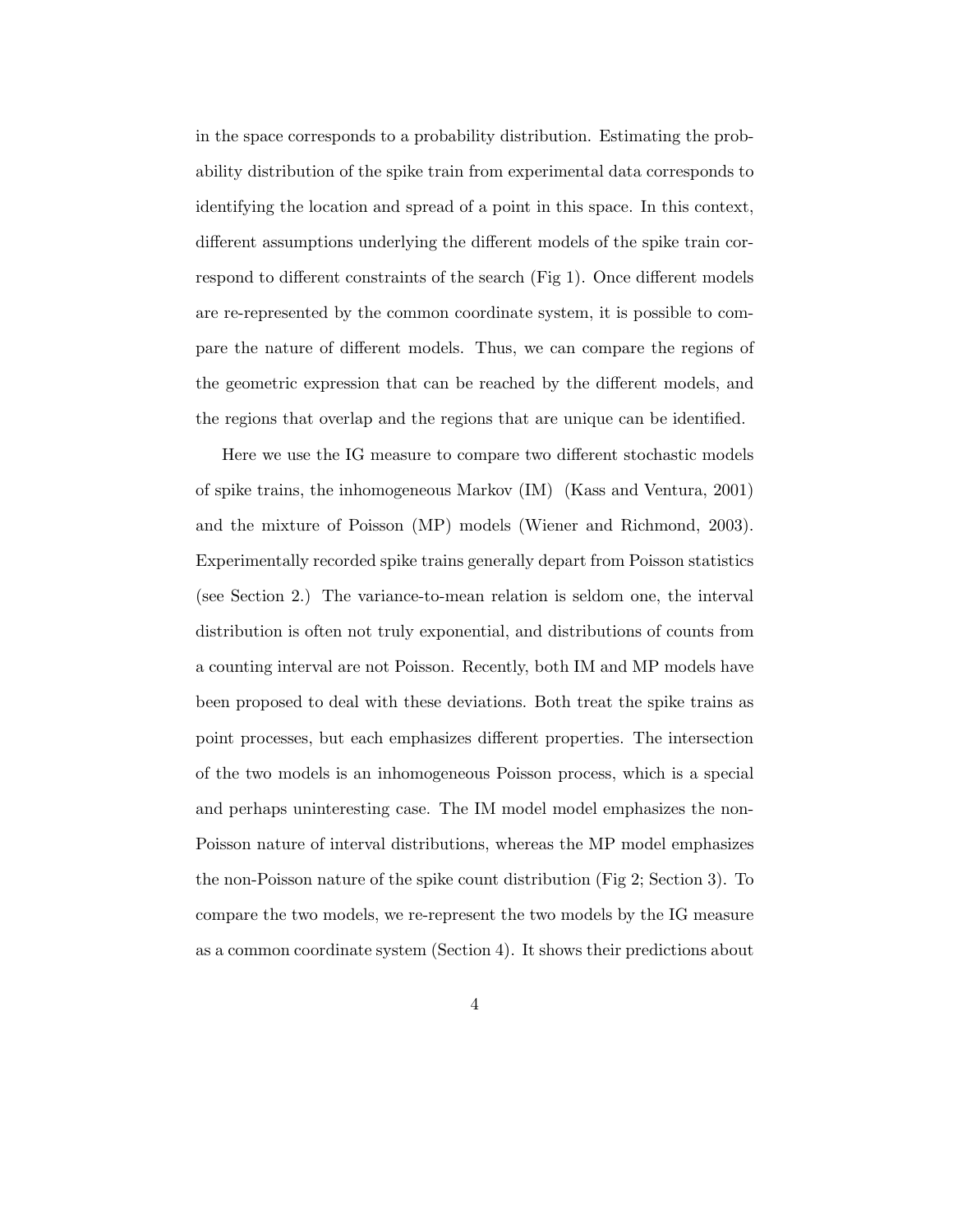second and higher-order statistics (Section 5). The 'first-cut' coordinates of the IG representation shows how to use higher order interactions among spikes to distinguish between these models.

## **2 Preliminaries**

Consider an inhomogeneous Poisson process. For a spike train of a single neuron, consider a time period of N bins, where each bin is so short that it can have at most a single spike. Each neuronal spike train is then represented by a binary random vector variable. Let  $X^N = (X_1, \dots, X_N)$  be N binary random variables and let  $p(\boldsymbol{x}^N) = P\left[X^N = \boldsymbol{x}^N\right], \boldsymbol{x}^N = (x_1, \cdots, x_n), x_i =$ 0, 1, be its probability, where  $p(x^N) > 0$  is assumed for all *x*. Each  $X_i$ indicates a spike in the *i*-th bin, by  $X_i = 1$ , or no spike, by  $X_i = 0$ . With this notation, the inhomogeneous Poisson process is given by

$$
p(\boldsymbol{x}^N) = \prod_i^N \eta_i^{x_i} (1 - \eta_i)^{1 - x_i}
$$

where  $\eta_i = E[x_i]$ . The probability of a spike occurrence in a bin is independent from those of the other bins, i.e.

$$
p(\boldsymbol{x}^N) = \prod_i^N p(x_i)
$$
, where  $p(x_i) = \eta_i^{x_i} (1 - \eta_i)^{1 - x_i}$ .

Then,  $(\eta_1, \dots, \eta_N)$ , or the PSTH (peri-stimulus histogram), obtained from experimental data is sufficient to estimate parameter values of this model. In this condition experimental data analysis is simple, and spike generation from this model easy. This independence property leads to well known facts: the count statistics obey the Poisson distribution and the interval statistics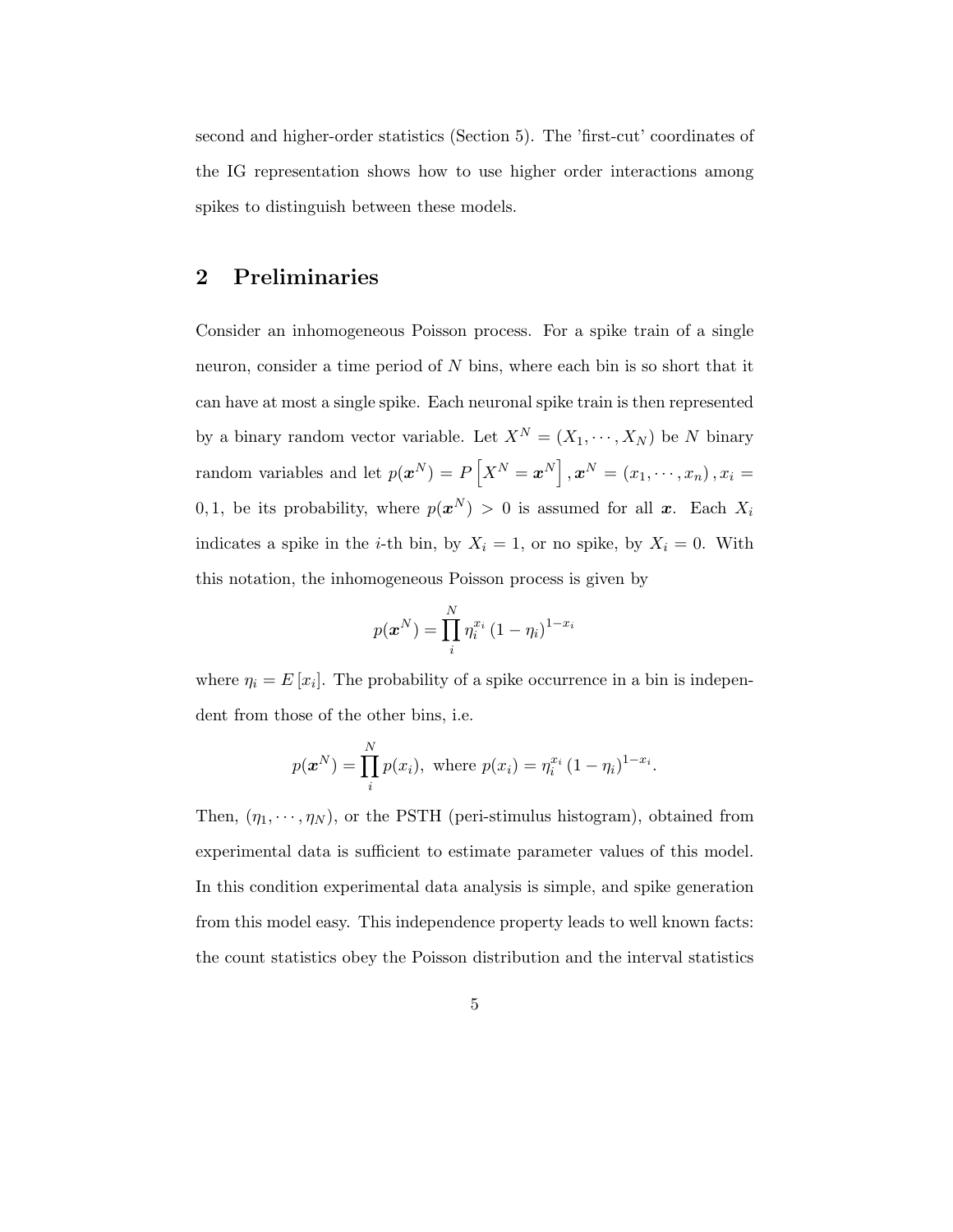obey the exponential distribution. The simplicity makes the Poisson model popular as a choice for the descriptive model. Experimental findings often suggest that the empirical probability distributions of spike counts and intervals are close to the Poisson distribution and the exponential distribution, respectively, but, so frequently, they depart from these as well (Dean, 1981; Tolhurst et al., 1983; Gawne and Richmond, 1993; Gershon et al., 1998; Lee et al., 1998; Stevens and Zador, 1998; Maynard et al., 1999; Oram et al., 1999). These findings provoked studies considering a larger class of models, including the IM and MP models (see Section 3.)

The Poisson process occupies only a small subspace compared with a full space, or the original class of probability distributions  $p(x^N)$ . The number of all possible spike pattern is  $2^N$ , since  $X^N \in \{0,1\}^N$ . Therefore, each  $p(x^N)$  is given by  $2^n$  probabilities

$$
p_{i_1\cdots i_N}
$$
 = Prob { $X_1 = i_1, \cdots, X_N = i_N$ },  $i_k = 0, 1$ , subject to  $\sum_{i_1, \cdots, i_N} p_{i_1\cdots i_N} = 1$ .

The set of all the possible probability distributions  $\{p(\boldsymbol{x})\}$  forms a  $\left(2^N-1\right)$ dimensional manifold  $S_N$ . To represent a 'point' in  $S_N$ , i.e. a probability distribution  $p(x^N)$ , one simple coordinate system, called the P-coordinate system is given by  $\{p_{i_1\cdots i_N}\}$  above, where  $\{p_{i_1\cdots i_N}\}$  corresponds to  $2^N$  probabilities. Every set of values has  $2^N$  probabilities, with each corresponding to a specific probability distribution,  $p(\boldsymbol{x}^N)$ . Since  $\{p_{i_1\cdots i_N}\}$  sums to one, the effective coordinate dimension is  $2^N - 1$  (instead of  $2^N$ ).

For the information geometric measure (IG) we use two other coordinate systems. The first is the  $\theta$ -coordinate system that is explained in Section 4,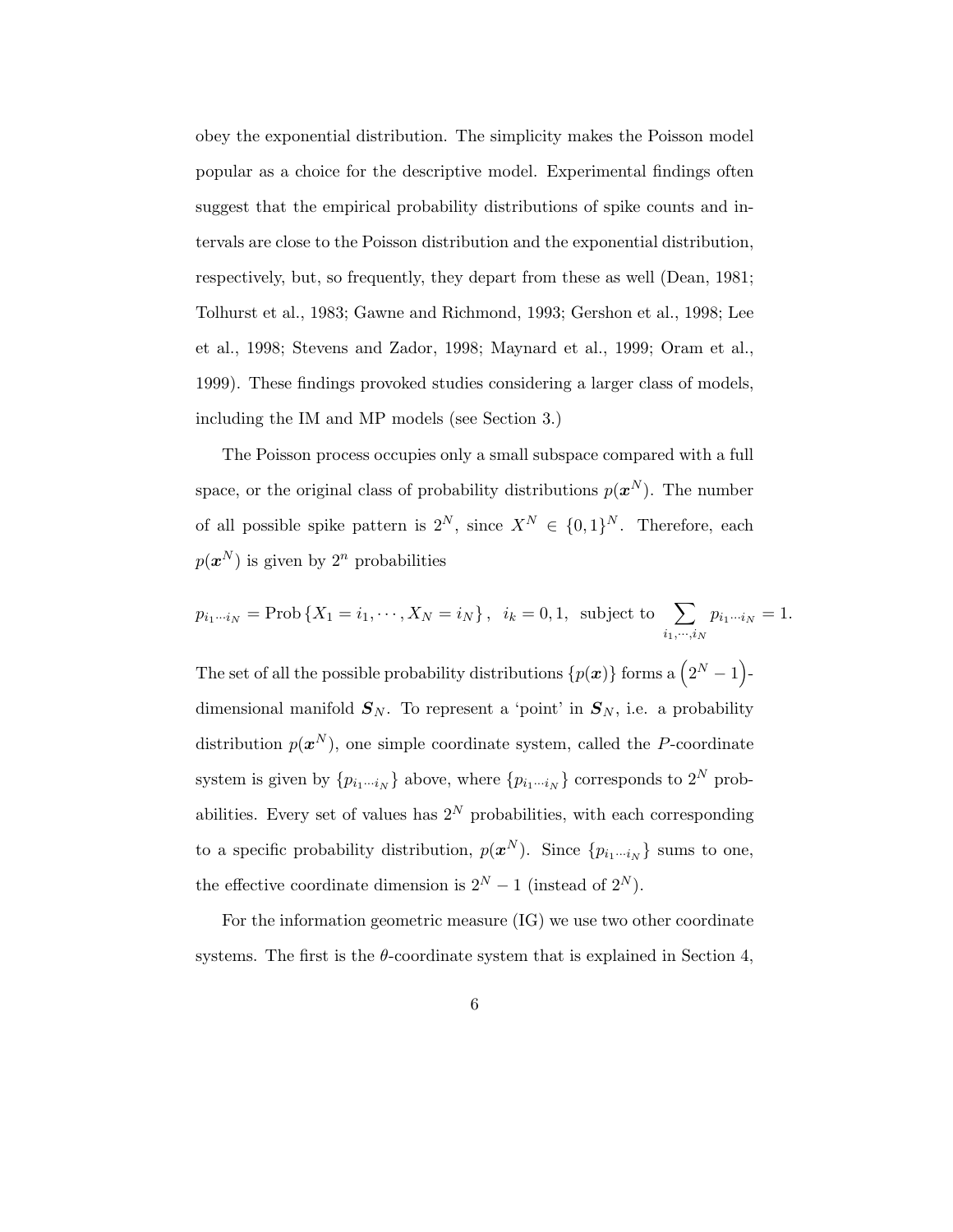and the second coordinate system is the  $\eta$ -coordinate systems, given by the expectation parameters,

$$
\eta_i = E[x_i] = \text{Prob}\{x_i = 1\}, \quad i = 1, \dots, n
$$
\n
$$
\eta_{ij} = E[x_i x_j] = \text{Prob}\{x_i = x_j = 1\}, \quad i < j
$$
\n
$$
\eta_{i_1 i_2 \dots i_l} = E[x_{i_1} \dots x_{i_l}] = \text{Prob}\{x_{i_1} = x_{i_2} = \dots = x_{i_l} = 1\} \quad i_1 < i_2 < \dots < i_l.
$$

All  $\eta_{ijk}$ , etc., together have  $2^N - 1$  components, that is,

$$
\boldsymbol{\eta}=(\boldsymbol{\eta}_1,\boldsymbol{\eta}_2,\cdots,\boldsymbol{\eta}_N)=(\eta_i,\eta_{ij},\eta_{ijk},\cdots,\eta_{12...N})
$$

has  $2^N - 1$  components, where we write  $\boldsymbol{\eta}_1 = (\eta_i)$ ,  $\boldsymbol{\eta}_2 = (\eta_{ij})$  and so on, forming the  $\eta$ -coordinate system in  $S_N$ .

Any probability distribution of  $X^N$  can be completely represented by Pcoordinates or  $\eta$ -coordinates, if and only if all of the coordinates are used. If any model of the probability distribution of  $X^N$  has fewer parameters than  $2^N - 1$  (this is usually the case), the probability space in which the model lies is restricted. Since the Poisson process uses  $\eta_1$  as its coordinates, it lies in a much smaller subspace than the full space  $S_N$ .

The components of the *η*-coordinates,  $\boldsymbol{\eta}_1 = (\eta_1) = (\eta_1, \eta_2, ..., \eta_N)$ ,  $(i =$  $1, ..., N$ ) are familiar, since they would correspond to the PSTH in experimental data analysis. It is taken to represent the expectation of the time course of the neural firing, expressed as the probability of a spike at each time or as the firing frequency. Below we freely exchange the PSTH and  $\eta_1$ for simplicity. To be careful, however, we mention the difference between  $\eta_1$  and the probability density of firing, since the PSTH is often regarded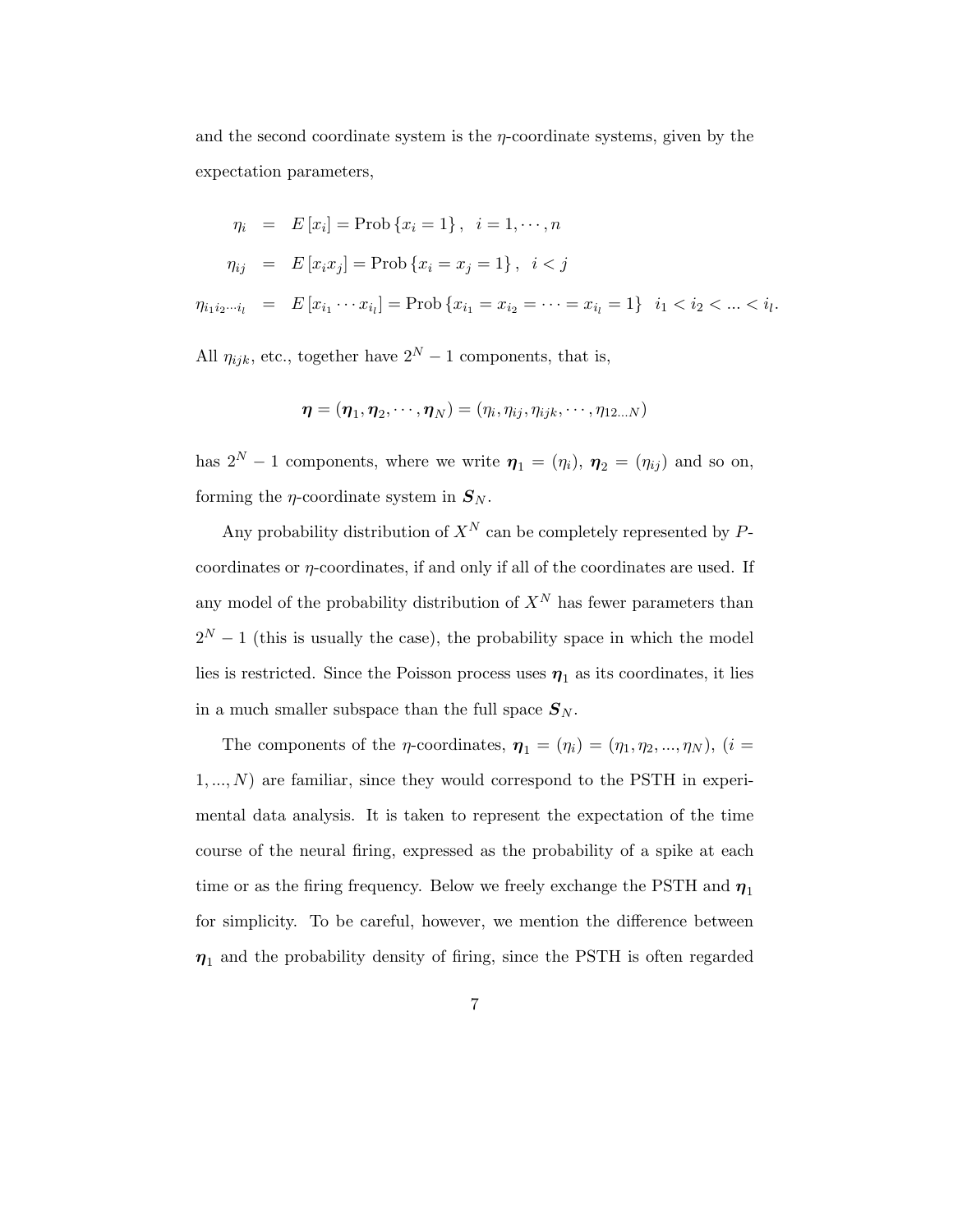as the latter as well. The probability density will be re-calculated if the bin size changes so that it is invariant under the change of the bin size and has the unit as the number of firings per unit (infinitesimal) time. The firing frequency would become the probability density as the time resolution approaches zero. In data analysis, the firing frequency is then taken to be the empirically measured density. In contrast, each of  $\eta_1$ , i.e.  $\eta_i$ , is a probability of a bin,  $P[X_i = 1]$ , not a probability density. For  $\eta_i$ , it is assumed that each bin can contain at most only one spike. In practical data analysis, it thus can be regarded as the density, as long as the bin size is small enough. In general, though, we must be aware of this difference and be careful in translating between them. How large to make the bins is an important question but beyond the scope of the present study. Some may concern what if an event is found not to occurr in data, i.e. if zero probability must be assigned to the event. In such a case, we can, in principle, re-construct a probability model from which the events of zero probabilities are omitted, or impose some assumptions on those zero probabilities, which seems more useful in practice (see (Nakahara and Amari, 2002b).)

For presentation simplicity, we sometimes write  $X_i = 0$  and  $X_i = 1$  as  $x_i^0$  and  $x_i^1$ , respectively, e.g.,  $x^N = (X_1 = 0, X_2 = 0, X_3 = 1 \cdots X_N = 1) =$  $(x_1^0, x_2^0, x_3^1v, \dots, x_N^1)$ . The notation of  $p_{(ijk)}$  etc is used to define

$$
p_{(i_1 i_2 \dots i_k)} = P\left[x_1^0, \dots, x_{i_1}^1, \dots x_{i_2}^1, \dots x_{i_k}^1 \dots x_N^0\right].
$$

We also use  $p_{(0)} = P[x_1^0, \dots, x_N^0]$ . The cardinality of a spike train, i.e.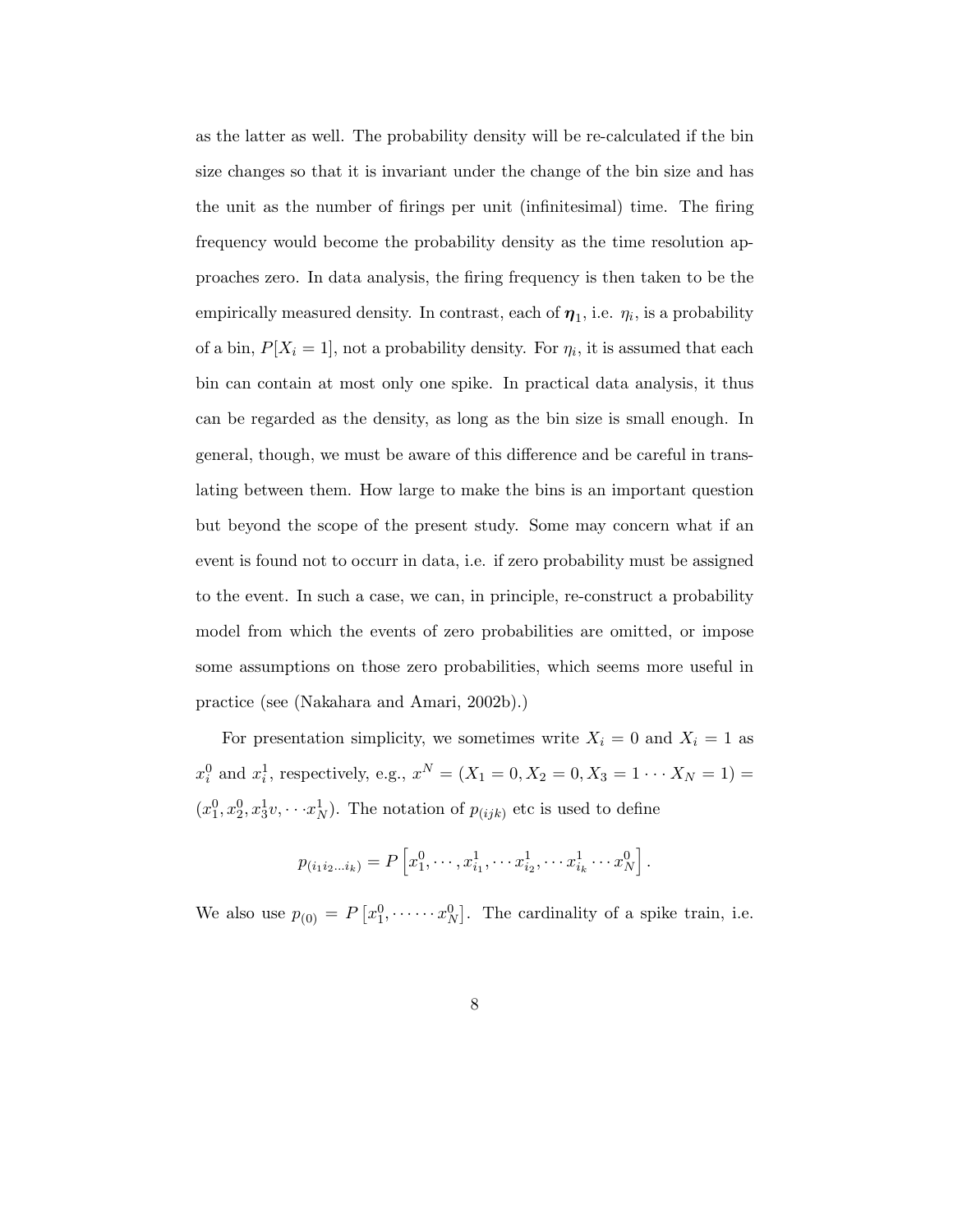the number of spikes or the spike count, is

$$
Y \equiv \left| X^N \right| = \# \left\{ X_i = 1 \right\}.
$$

Given a specific spike train  $x^N$ , n is reserved to indicate  $n = |x^N|$  and

$$
s(1), s(2), \cdot \cdot \cdot, s(n)
$$

are used to denote specific timings of spikes that are the set of indices having  $x_i = 1$ . For example, with this notation, we write

$$
x^N = (x_1^0, \cdots x_{s(1)-1}^0, x_{s(1)}^1, x_{s(1)+1}^0 \cdots x_{s(2)}^1, \cdots x_{s(3)}^1, x_{s(3)+1}^0, \cdots x_{s(n)}^1, x_{s(n)+1}^0, \ldots x_N^0).
$$

## **3 Two Parametric Models for Single Spike Train**

Here we present the original formulations of the inhomogeneous Markov (IM) (Kass and Ventura, 2001) and the mixture of Poisson (MP) models (Wiener and Richmond, 2003) .

#### **3.1 Inhomogeneous Markov model**

The IM model was developed as a tractable class of spike interval probability distributions to account for the observation that the spike firing over bins is not completely independent and thus departs from the Poisson process (Kass and Ventura, 2001; Ventura et al., 2002).

The inhomogeneous Markov assumption is the key of the IM model, assuming the following equality: for any spike event,  $x_{s(l)}^1$   $(l \leq n)$ ,

$$
P\left[x_{s(l)}^1\middle|x_1,\cdots x_{s(l)-1}\right] = P\left[x_{s(l)}^1\middle|x_{s(l-1)}^1,x_{s(l-1)+1}^0,\cdots x_{s(l)-1}^0\right].
$$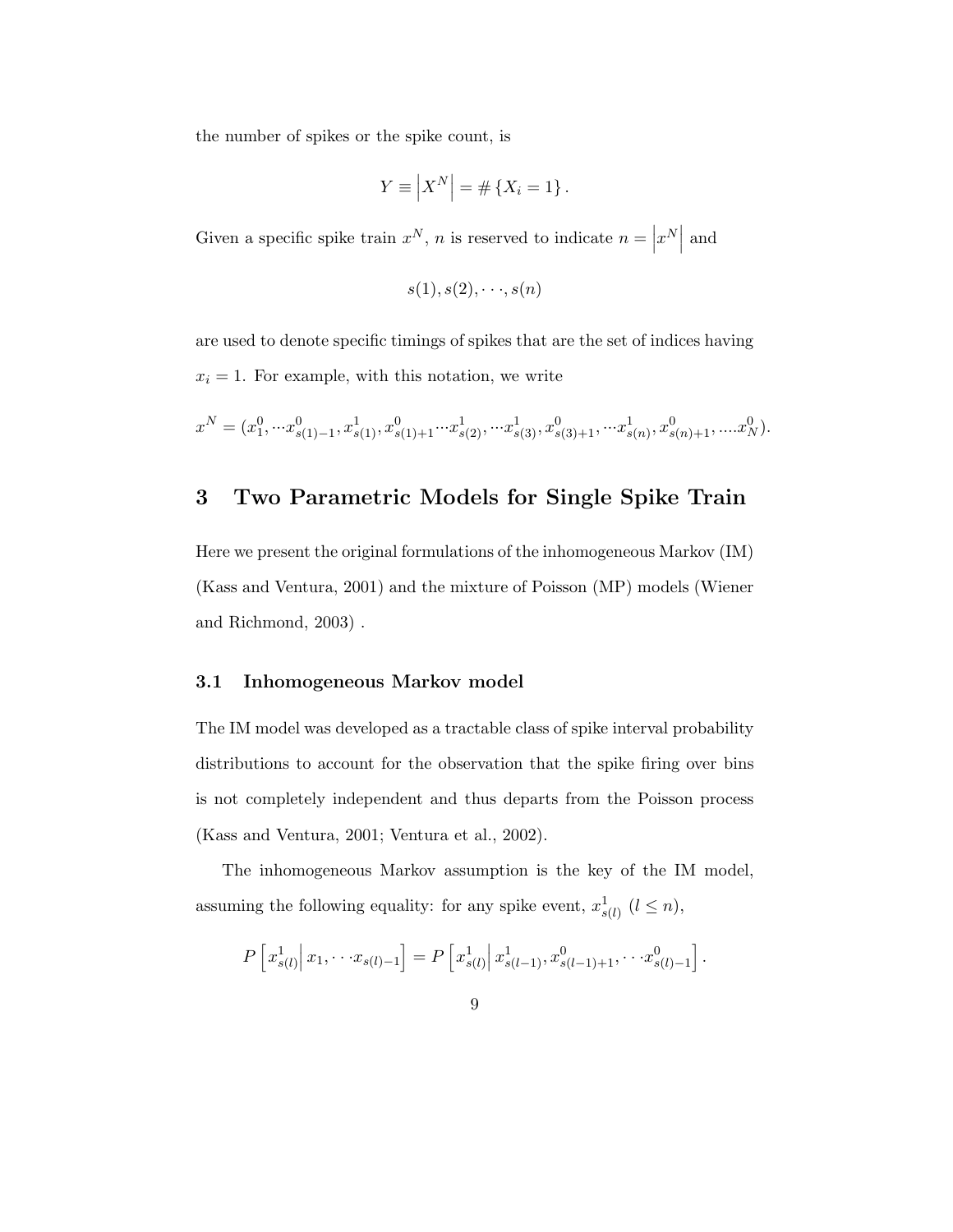The probability of firing at a time given its past, which is the left side of the equation, depends only on the time of the last spike, and the time since it occurred. Denote the right hand side by  $\tilde{K}_{s(l-1),s(l)},$  as

$$
\tilde{K}_{s(l-1),s(l)} = P\left[x_{s(l)}^1 \middle| x_{s(l-1)}^1, x_{s(l-1)+1}^0, \cdots, x_{s(l)-1}^0\right],
$$

where  $l = 2, ..., n$  (potentially *n* is up to *N*).

If  $\tilde{K}_{s(l-1),s(l)} = \eta_{s(l)} = P\left[x_{s(l)}^1\right]$ , this is an inhomogeneous Poisson process. By explicitly including the parameter,  $\{\tilde{K}_{s(l-1),s(l)}\},$  the IM model enlarges the class of probabilities beyond the Poisson process, while reducing the space in which it lies to be smaller than a "full" probability space,  $\mathbf{S}_N$ . The original parameters of the IM model are given by  $\{\eta_i, \tilde{K}_{i,j}\}$   $(i, j = 1, j)$  $1, \ldots, N, i < j$ ). Once we define another quantity,  $K_{s(l-1),s(l)}$ , such that

$$
\tilde{K}_{s(l-1),s(l)} = \eta_{s(l)} K_{s(l-1),s(l)}
$$

(provided  $\eta_i > 0$ ), they are given by

$$
\{\eta_i, K_{i,j}\} \ (i,j = 1, \ldots, N, \ i < j).
$$

After some calculations, we obtain the following:

#### **Proposition 1**

Given the original parameters  $\{\eta_i, \tilde{K}_{i,j}\}\ (i, j = 1, \dots, N, i < j),$  probability of any spike train under the IM model is given by

$$
P_{IM}(\boldsymbol{x}^{N}) = \left\{ \prod_{l=1}^{s(1)-1} (1 - \eta_l) \right\} \eta_{s(1)} \left\{ \prod_{l=2}^{n} \tilde{K}_{s(l-1),s(l)} \right\} \prod_{l=1}^{n} \prod_{k=1}^{s(l+1)-s(l)-1} (1 - \tilde{K}_{s(l),s(l)+k}), \tag{1}
$$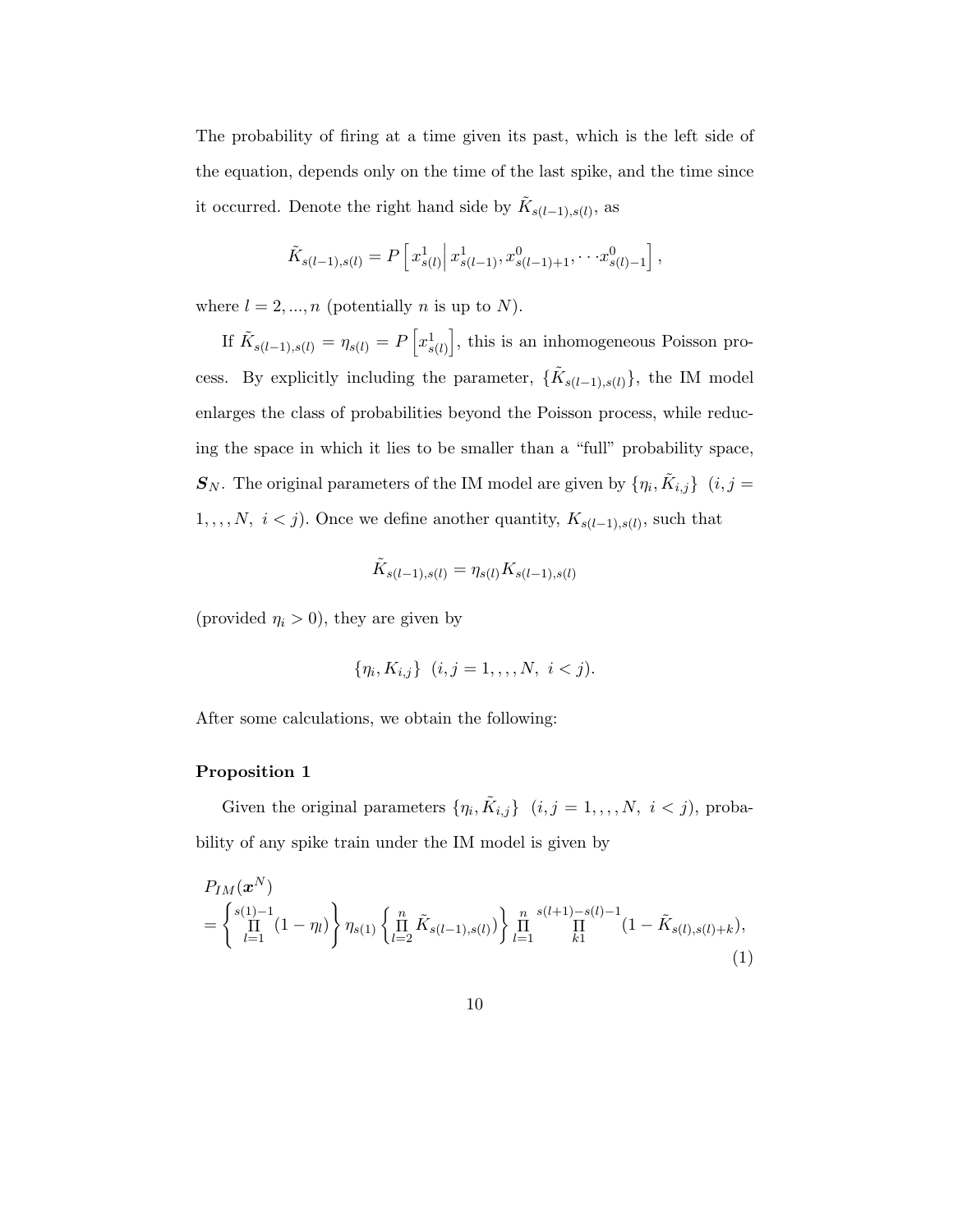where and hereafter  $P_{IM}$  is used to denote a probability distribution of the IM model and the convention  $s(n + 1) = N + 1$  is introduced without loss of generality. (See Appendix A for the proof.)

Equation (1) indicates that the probability of any spike train  $p(x^N)$ depends only on  $\eta_i$  and  $\tilde{K}_{i,j}$  together under the IM model. Thus,  $\{\eta_i, \tilde{K}_{i,j}\}$  $(i, j = 1, \ldots, N, i < j)$  is one coordinate system for the IM model and  $\{\eta_i, K_{i,j}\}\$ is another. The number of parameters, or the dimensionality of the IM model, is  $N + \frac{N(N-1)}{2}$ .

A subclass of IM model, called multiplicative inhomogeneous Markov (MIM) model, was also proposed (Kass and Ventura, 2001). In addition to the IM assumption, they assumed another constraint on  $K_{i,j}$ , given by

$$
a_{j-i} \equiv K_{i,j}.\tag{2}
$$

This assumption is not equivalent to assuming  $\tilde{K}_{i,j}\tilde{K}_{i',j'}$ , where  $j-i=j'-i'$ . The assumption further constrains the probability space to search (Fig 2.) The dimensionality of the MIM model is  $2N - 1$ . The MIM model is easily expressed by substituting  $\tilde{K}_{i,j} = \eta_j a_{j-i}$  in Eq 1.

#### **3.2 Mixture of Poisson model**

The MP model is primarily motivated by the desire to make the model more account for the spike count statistics over the interval of interest(Wiener and Richmond, 2003). In many neurophysiological recordings of single neurons, the spike count data, or the probability distribution of spike counts, is easy to obtain, and arguably the most robust measure to estimate. It is also of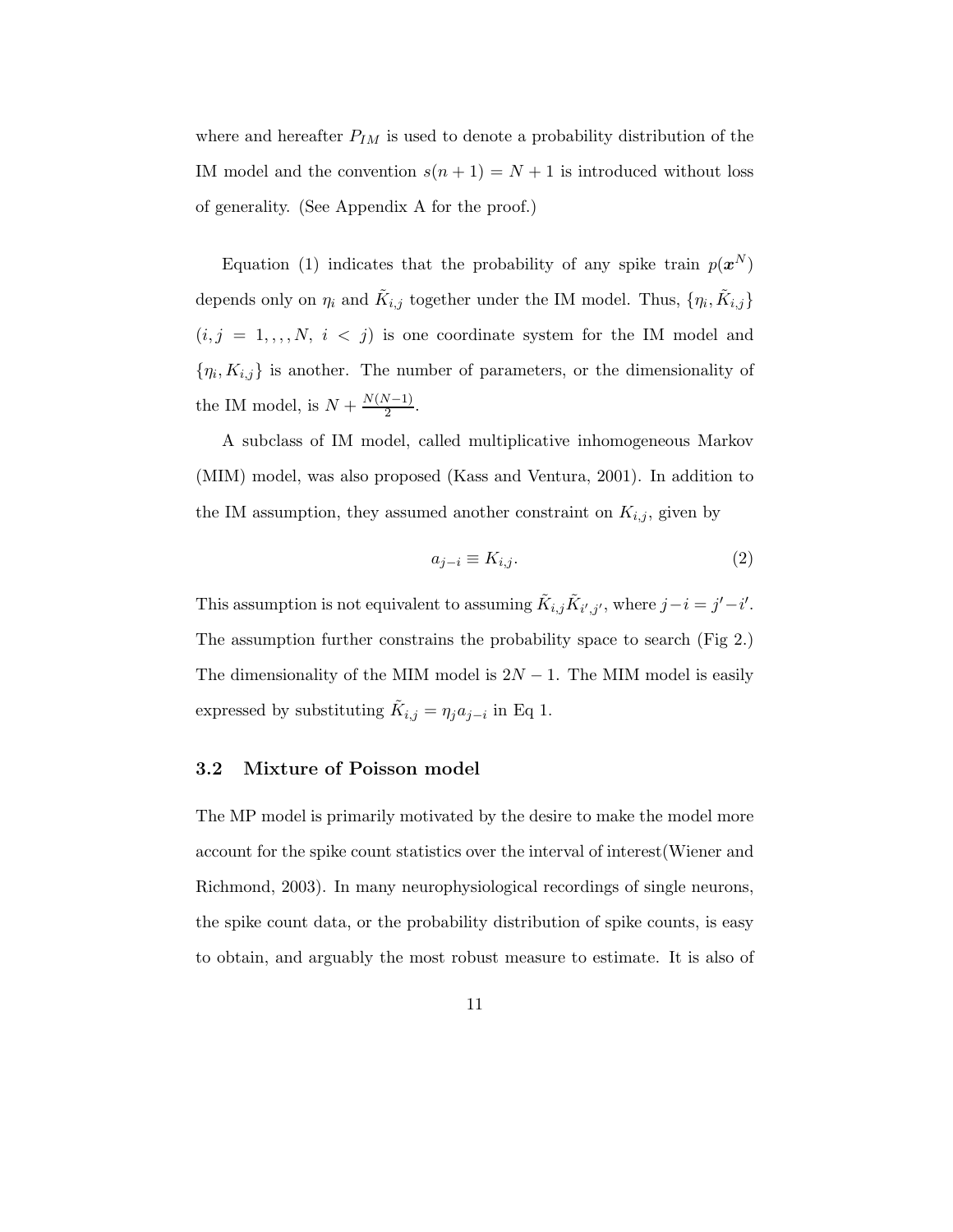interest for biophysical reasons. The MP model *does not* refer to a mixture of Poisson distribution but refers to a specific spike descriptive model, as shown below.

The MP model begins by fitting the spike count distribution using one or more Poisson distributions, i.e., a mixture of Poisson distributions. The mixture of Poisson distribution is a larger model of the spike count distribution than the Poisson distribution, as desired. The mixture of Poisson distribution itself cannot determine a spike train generation without further assumptions. In the original work (Wiener and Richmond, 2003) each trial was drawn from one of the Poisson distributions; each k-th component of the Poisson process is chosen with a probability  $\pi_k$  in each trial of experiment, generating a spike train of the trial. Thus the MP model enjoys the simplicity of the Poisson process for generating spike trains in each trial.

Let us write each  $k$ -th (inhomogeneous) Poisson process,  $P_k$ ,

$$
P_k\left[X^N={\bm{x}}^N\right]=\prod_i^N\eta_{i,k}^{x_i}\left(1-\eta_{i,k}\right)^{1-x_i}
$$

where we define  $\eta_{i,k} = E_k[x_i]$ , and  $E_k$  denotes the expectation with respect to the probability  $P_k$ . The trial-by-trial mixture of the Poisson processes is given by

$$
P\left[X^N = \boldsymbol{x}^N\right] = \sum_{k}^{K} \pi_k P_k \left[X^N = \boldsymbol{x}^N\right],
$$

where  $\{\pi_k\}$  are mixing probabilities with  $\sum K$  $\sum_{k=1}$   $\pi_k = 1$ . The corresponding spike count distribution is the mixture of Poisson distribution, given by  $P[Y = y] = \sum_{i=1}^{K}$  $\sum_{k} \pi_k P_k$  [Y = y]. Here the Poisson distribution of each k-th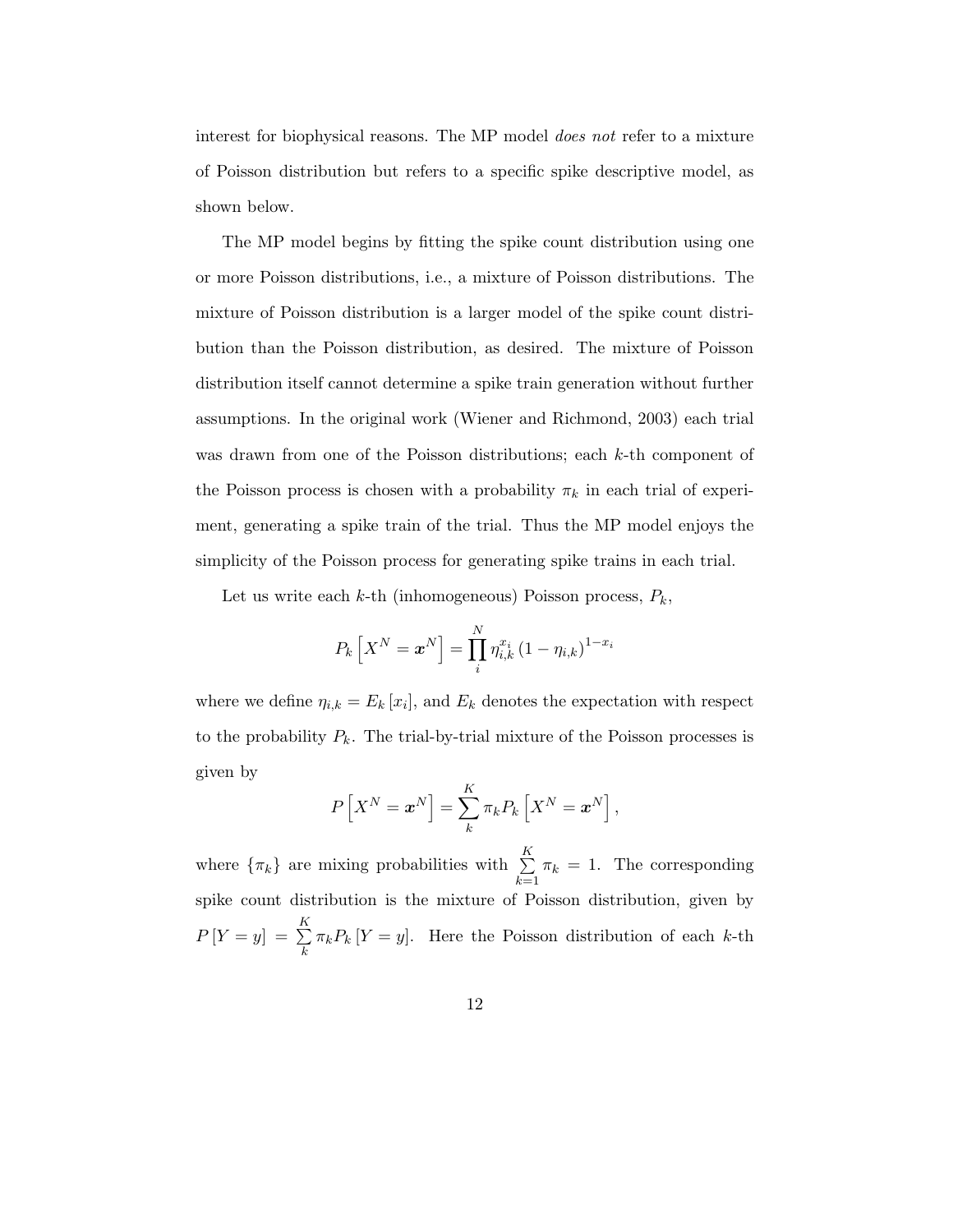component is given by

$$
P_k\left[Y = y\right] = \frac{y^{\lambda_k}}{y!}e^{-\lambda_k}, \quad \text{where we have} \quad \lambda_k = \sum_{i}^{N} \eta_{i,k}.
$$

An important issue is how we estimate a spike generation of each  $k$ -th component, i.e.  $\{\eta_{i,k}\}\ (i=1,...,N)$ . Consider first a single Poisson process, for which we pretend to have only a single component in the above formulation. Can we recover  $\{\eta_{i,1}\}\right\}$  from  $\lambda_1$ ? We can get  $\eta = \lambda_1/N$ , if the process is homogeneous. If inhomogeneous, the solution is not unique: various sets of  $\{\eta_{i,1}\}\$  may match a value of  $\lambda_1$ . In practice we get  $\{\eta_{i,1}\}\$  by looking at the PSTH from the same experimental data. If there is more than one component, the PSTH tells us only the left hand side of the equation below

$$
\eta_i = E[X_i] = \sum_{k}^{K} \pi_k \eta_{i,k} \ (i = 1,...N).
$$

In this general case, to obtain  $\{\eta_{i,k}\}\$  of each k-th component, the approach taken by the MP model is to assume that the overall shape of PSTH is the same among all components (Wiener and Richmond, 2003). This assumption implies that there exists, for each k, a constant  $\alpha_k$  such that  $\eta_{i,k} = \alpha_k \eta_i$ for any  $i = 1, \dots, N$ . By taking the sum with respect to i, the value of  $\alpha_k$ is given by

$$
\alpha_k = \frac{\lambda_k}{c_1}
$$
, where we defined  $c_1 \equiv \sum_i^N \eta_i$ .

The MP model, as a generative model of spike trains, is the trial-by-trial mixture of Poisson process with this assumption. We summarize as follows.

#### **Proposition 2**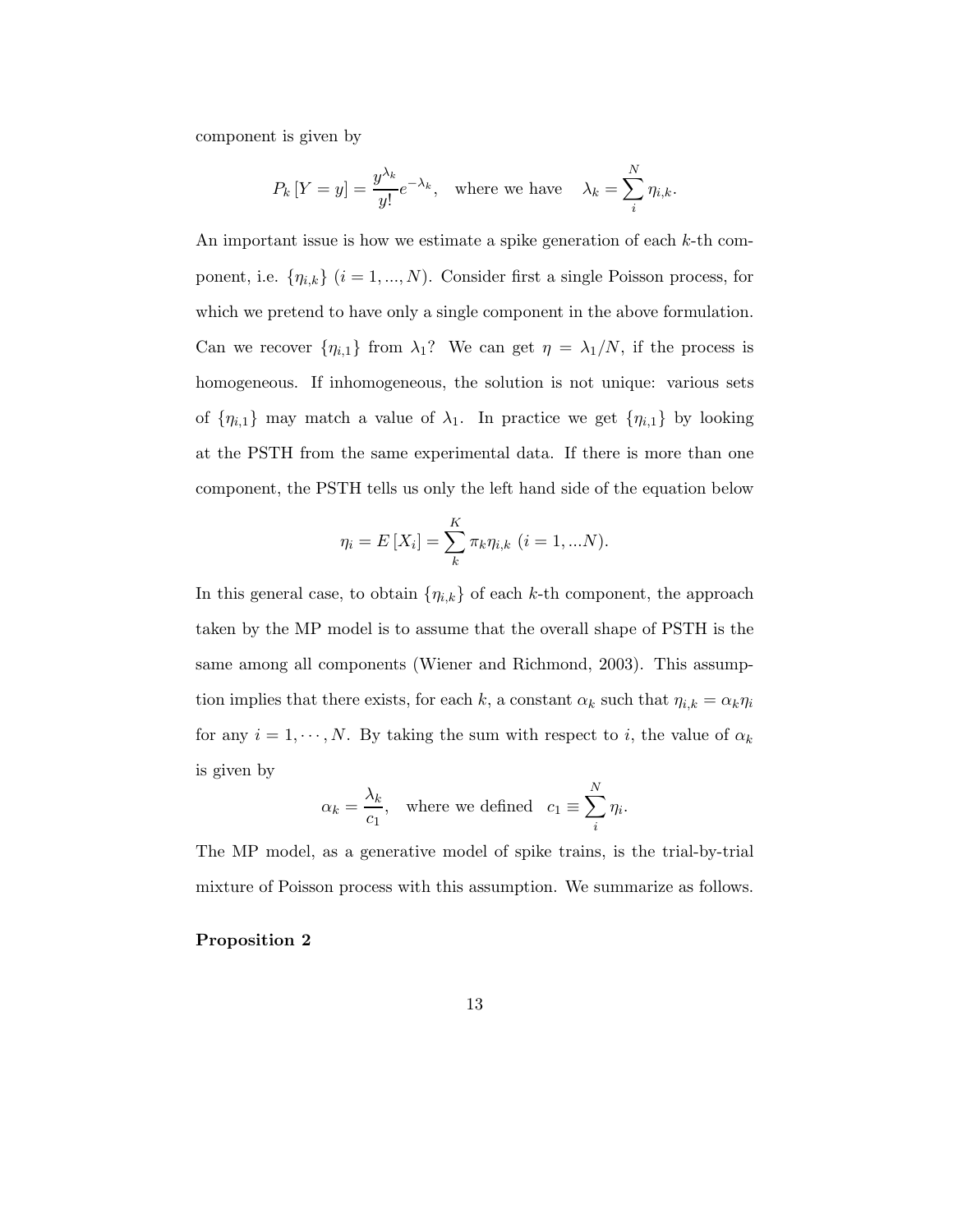Given the original parameters  $\{\pi_k, \lambda_k, \eta_i\}$   $(k = 1, ..., K; i = 1, ..., N)$ , the probability distribution of any spike pattern of the MP model is given by

$$
P_{MP}(\boldsymbol{x}^N) = \sum_{k}^{K} \pi_k P_k(\boldsymbol{x}^N) \tag{3}
$$

where and hereafter  $P_{MP}$  denotes the probability distribution of the MP model and  $P_k$  denotes the probability distribution of the k-th component,

$$
P_k(\boldsymbol{x}^N) = \prod_i^N \eta_{i,k}^{x_i} (1 - \eta_{i,k})^{1 - x_i},
$$
\n(4)

where  $\eta_{i,k}$  is defined by

$$
\eta_{i,k} = \frac{\lambda_k}{c_1} \eta_i \ (i = 1, \cdots, N) \,. \tag{5}
$$

Here,  $c_1$  is a constraint of the model parameters, given by

$$
c_1 = \sum_{i}^{N} \eta_i = \sum_{i}^{N} \sum_{k}^{K} \pi_k \eta_{i,k} = \sum_{k}^{K} \pi_k \lambda_k.
$$
 (6)

Another constraint of the model parameter is  $\sum_{k}^{K} \pi_k = 1$ .

Thus, the dimensionality of the MP model is  $2K + N - 2$ . There is one issue worth mentioning on the constraint on  $c_1$  (Eq 6).  $c_1$  is intrinsic, or a part of, the MP model. It is then natural to estimate all of the parameters together  $\{\pi_k, \lambda_k, \eta_i\}$ , for example, using a maximum likelihood estimation on both empirical distributions (the PSTH and spike counts) together with the two constraints above. Or, if the estimation with each distribution is done separately first, we then need to project this estimated 'point' onto the space restricted by Eq 6, i.e. further re-estimate the parameter values with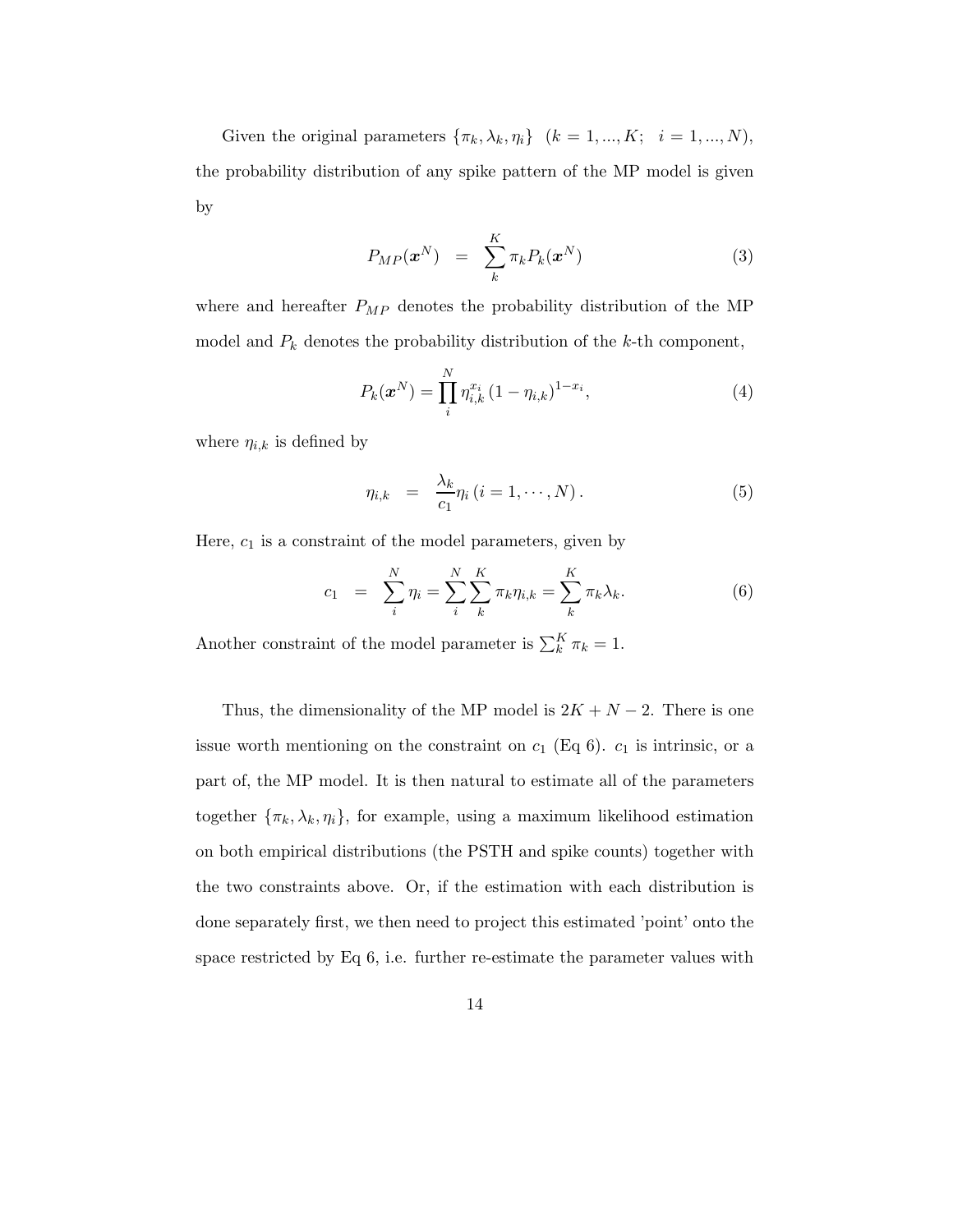this constraint. The procedure in the original work (Wiener and Richmond, 2003), where the estimation is done separately, seems sufficient in practice but a mathematical rigorous examination remains for future work. At least, examination of the constraint on  $c_1$  would work as a sanity check.

## **4 Representation of Two Models by Information Geometric Measure**

#### **4.1 Information Geometric Measure**

Having established the two models, we re-write them in information geometric (IG) measure (Amari, 2001; Nakahara and Amari, 2002b). Here we first give a brief description of the IG measure. The usefulness of IG measure was studied earlier for spike data analysis (Nakahara and Amari, 2002a; Nakahara et al., 2002; Nakahara and Amari, 2002b; Amari et al., 2003) and for DNA microarray data (Nakahara et al., 2003). Although these studies emphasized neural population firing and interactions among neurons (or gene expressions), almost all the earlier results can be directly applied in analyzing single neuron spike trains because the mathematical formulation is general in the sense that it can be applied to any binary random vector. We mention that the IG measure has some broad roots for data analysis in a log-linear model (Bishop et al., 1975; Whittaker, 1990).

Let us first introduce the  $\theta$ -coordinate system, defined by,

$$
\log P\left[X^N = \boldsymbol{x}^N\right] = \sum \theta_i x_i + \sum_{i < j} \theta_{ij} x_i x_j + \sum_{i < j < k} \theta_{ijk} x_i x_j x_k \cdots + \theta_{1 \cdots N} x_1 \cdots x_N - \psi,
$$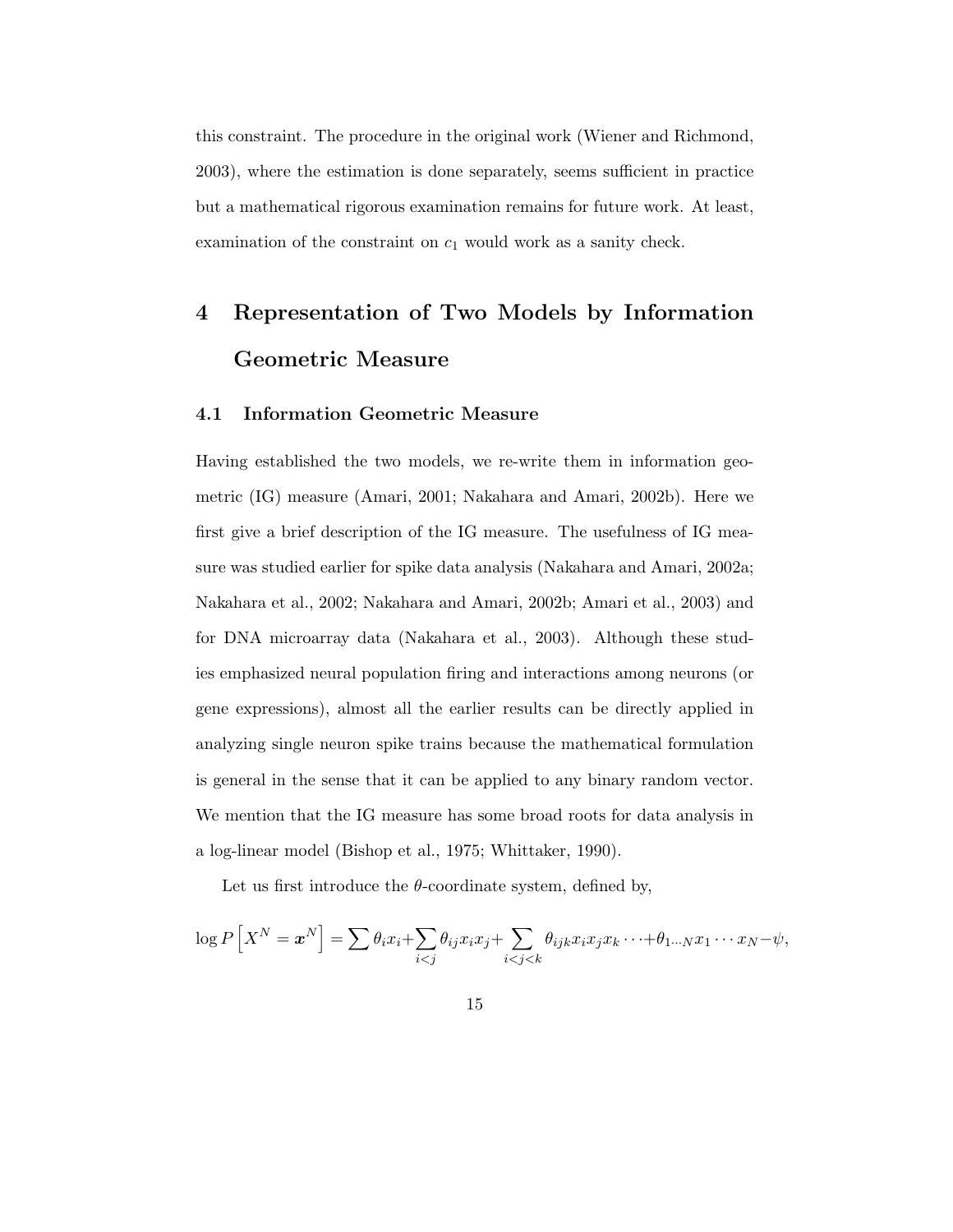where the indices of  $\theta_{ijk}$ , etc., satisfy  $i < j < k$  and  $\psi$  is a normalization term, corresponding to  $-\log p(x_1 = x_2 = ... = x_N = 0)$ . This log expansion is not an approximation, but is exact. All  $\theta_{ijk}$ , etc., together have  $2^N - 1$ components, that is,

$$
\boldsymbol{\theta} = (\boldsymbol{\theta}_1, \boldsymbol{\theta}_2, \cdots, \boldsymbol{\theta}_N) = (\theta_i, \theta_{ij}, \theta_{ijk}, \cdots, \theta_{12...N}),
$$

and forms the  $\theta$ -coordinate system in  $S_N$ , also called  $\theta$ -coordinates. This  $\theta$ coordinates can represent any probability distribution in  $S_N$ . It is straightforward to write down any components of the  $\theta$ -coordinates in relation to the P-coordinate system. Here, we list a few first terms,

$$
\psi = -\log p_{(0)}, \theta_i = \log \frac{p_{(i)}}{p_{(0)}}, \theta_{ij} = \log \frac{p_{(ij)}p_{(0)}}{p_{(i)}p_{(j)}}, \theta_{ijk} = \log \frac{p_{(ijk)}p_{(i)}p_{(j)}p_{(k)}}{p_{(0)}p_{(ijk)}p_{(ik)}}
$$

For the later use, let us explicitly write the components of both  $\eta$ - and  $\theta$ -coordinates with respect to P-coordinates.

#### **Theorem 3**

$$
\theta_{i_1 i_2 \dots i_l} = \sum_{m=0}^{l} \sum_{A \in \Omega_m(X^{l*})} \log p_{(A)}^{(-1)^{l-m}} \tag{7}
$$

.

$$
\eta_{i_1 i_2 \dots i_l} = \sum_{m=0}^{N-l} \sum_{A \in \Omega_m(\bar{X}^{l*})} p_{(\{i_1, i_2, \dots i_l\} \cup A)}, \tag{8}
$$

where some conventional notation is introduced;  $X^{l*}$  indicates the specific l-tuple among  $X^N$ , namely  $\{X_{i_1}, X_{i_2}, ... X_{i_l}\}$ .  $\Omega_m(X^{l*})$  indicates the set of all possible m-tuple of  $X^{l*}$ . In the first equation, given  $A \in \Omega_m(X^{l*})$ , A indicates each element of  $\Omega_m(X^{l*})$  and the summation is taken over all the elements of  $\Omega_m(X^{l*})$ . The same convention applies to the second equation except that the summation is taken over  $\Omega_m(\bar X^{l*})$  and  $\bar X^{l*}$  is defined such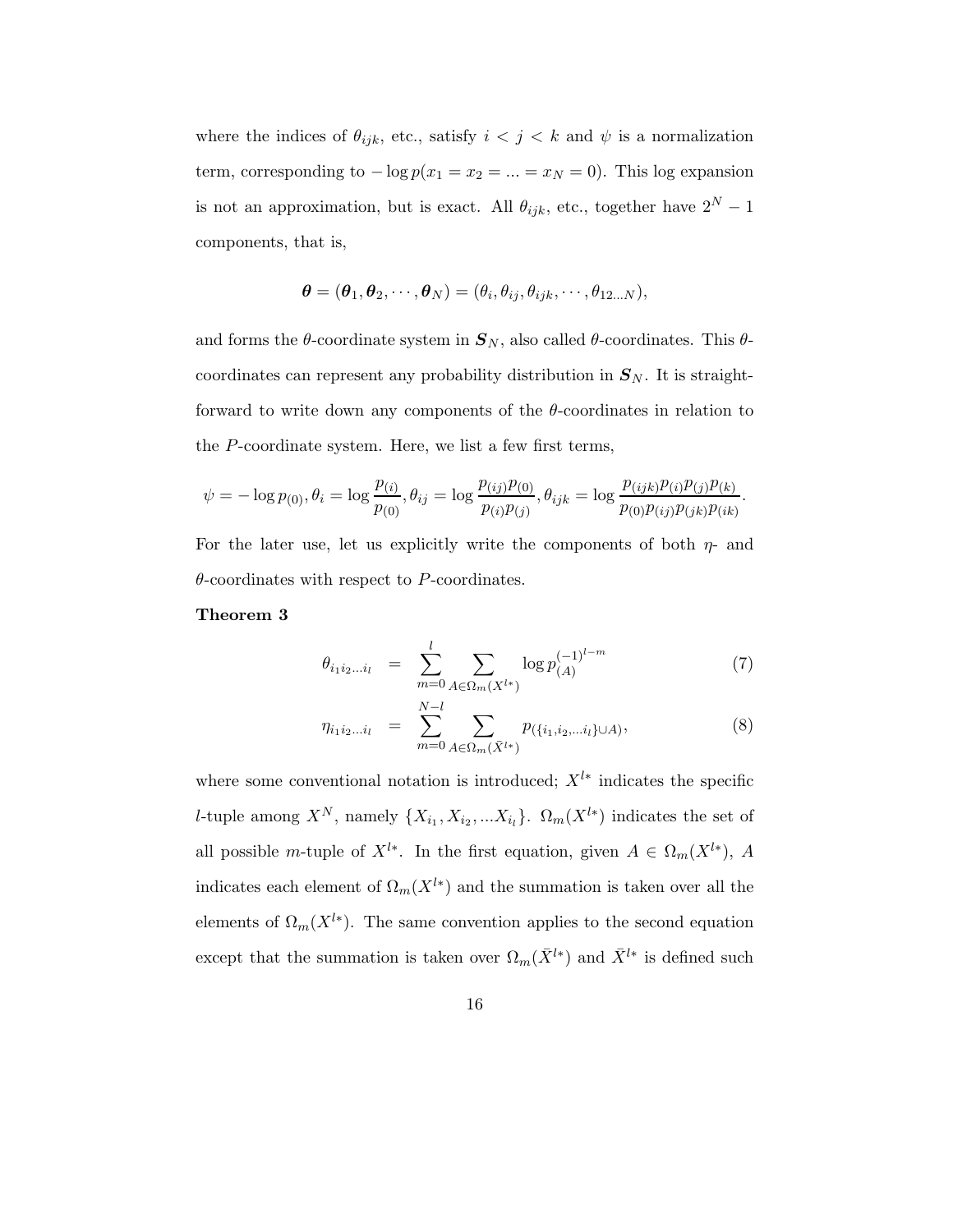that  $X^N = X^{l*} \cup \bar{X}^{l*}$  and  $X^{l*} \cap \bar{X}^{l*} = \phi$ . Given  $A\{j_1, ..., j_m\}$ ,  $p_{(A)}$  is used as the same notation as  $p_{(j_1...j_m)}$  in the first equation and  $p_{(\{i_1,i_2,...i_l\}\cup A)}$  as  $p_{(i_1i_2...i_lj_1...j_m)}$  in the second equation.

The proof can be easily derived by using Rota's method, i.e. the principle of inclusion-exclusion, and is omitted. As shown previously (Amari, 2001; Nakahara and Amari, 2002b), the IG measure, the  $\eta$ - and  $\theta$ -coordinates together, effectively uses the dually flat structure of the  $\eta$ -coordinates and  $\theta$ -coordinates in  $S_N$ , which is the property of being e-flat and m-flat in a more general term (Amari and Nagaoka, 2000). The notion of e-flat and m-flat is proved to underlie various useful properties of probability distributions, especially the exponential family of probability distribution. The IG coordinates allow examination of the different order interactions of neural spike firing and then allows calculation the information conveyed by these different orders (Nakahara and Amari, 2002b). In particular, the mixed coordinates of different orders, constructed from  $\eta$ -coordinates and  $\theta$ -coordinates, is useful for examining different order interactions (Amari, 2001; Nakahara and Amari, 2002b). This occurs because under the mixed coordinates, the components of  $\eta$ -coordinates (or  $\theta$ -ones) can be treated independently from those of the other, i.e.  $\theta$ -coordinates (or  $\eta$ -ones), due to the dual orthogonality of  $\eta$ - and  $\theta$ -coordinates. This makes comparison of each order interaction between any probability distributions transparent.

Among the coordinates, the 1st order (or 1st-cut) mixed coordinate  $(\eta_1, \theta_2, \cdots, \theta_N)$  is useful for dissociating the mean firing rate  $\eta_1$  from all the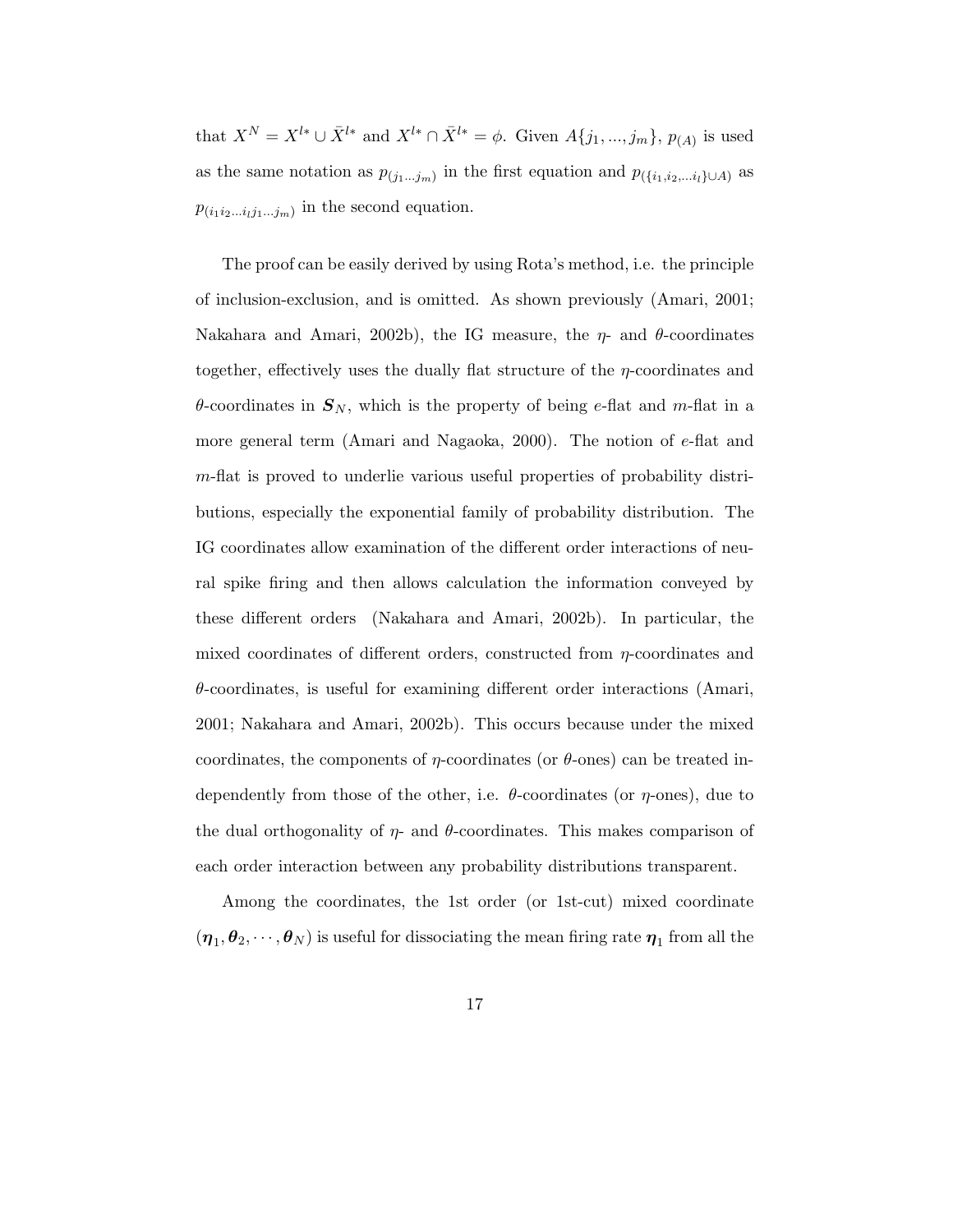second and higher-order interactions under null hypothesis of any correlated firing because all the components of  $\boldsymbol{\theta}_2, \dots, \boldsymbol{\theta}_N$  can be treated independently from  $\eta_1$ . This 1st-cut mixed coordinates is most suitable for comparing the IM and MP models. The original parameters of the IM model are  $\left\{\eta_i, \tilde{K}_{i,j}\right\}$ and those of the MP model are  $\{\pi_k, \lambda_k, \eta_i\}$ . These parameters are regarded as observable and thereby used in fitting data (Fig 2). Since both models share the parameters  $\eta_1$ , the difference between them lies with other components in the full probability space. Then, the 1-cut mixed coordinates can characterize the difference, discussing the interaction terms  $\theta_2, \dots, \theta_N$ , separately from  $\eta_1$ .

We now make two remarks useful in the following sections. First concerns the notion of restricted probability space. Recall that the Poisson process is the intersection of the IM and MP models, which is given by  $p(x^N)$  $\prod^N$  $i=1$  $\eta_i^{x_i} (1 - \eta_i)^{1 - x_i}$ . This model corresponds to

$$
\log p(\boldsymbol{x}^N) = \sum_i \theta_i x_i - \psi,\tag{9}
$$

where  $\theta_i = \log \frac{\eta_i}{1-\eta_i}$ . Therefore, we have  $(\theta_i) \Leftrightarrow (\eta_i)$ . In other words, the Poisson process lies in a restricted subspace smaller than the full space, characterized by setting  $(\boldsymbol{\theta}_2, ... \boldsymbol{\theta}_N) = (0, ..., 0)$ . Under the maximum entropy principle, the Poisson process is the distribution that can be determined completely by the first-order statistics  $\eta_1$ . The IM and MP models expand this restricted space differently. Consider the following,

$$
\log p\left(\mathbf{x}^N\right) = \sum \theta_i x_i + \sum \theta_{ij} x_{(ij)} - \psi,
$$

where  $\theta_i = \log \frac{p_{(i)}}{p_{(0)}}$  and  $\theta_{ij} = \log \frac{p_{(ij)}p_{(0)}}{p_{(i)}p_{(j)}}$ . Now,  $(\theta_1, \theta_2)$  becomes the coor-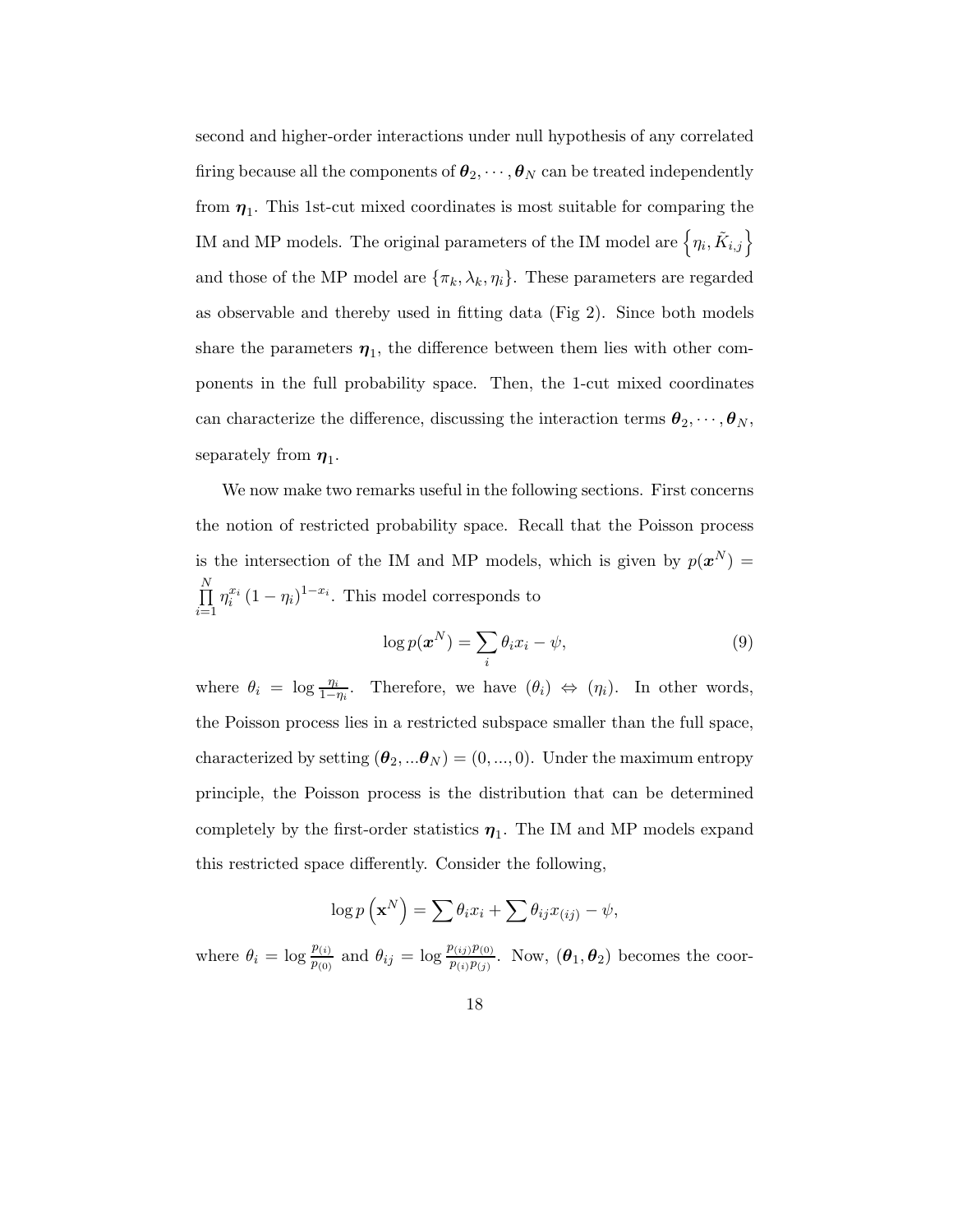dinate system and  $(\eta_1, \eta_2)$  is another coordinate system, i.e.  $\eta$ -coordinates. The number of parameters is  $N + \frac{N(N-1)}{2}$ . This model has been extensively studied in various fields, e.g. the spin glasses and/or Boltzmann machine. This model is characterized by setting  $(\theta_3, ..., \theta_N) = (0, ..., 0)$  and thus, the model that can be determined completely by the first and second-order statistics  $(\eta_1, \eta_2)$  under the maximum entropy principle. We call this model the 2nd-order IG model.

Second concerns the different representations of the  $\eta$ - and  $\theta$ -coordinates. Their dual orthogonality is broader than the specific representations of the two coordinates described above. Specifically, there can be different representations of the two coordinates, due to the degrees of freedom in affine coordinate system. This notion will be easily understood in the following example. Hereafter, when the distinction is needed, we refer to the original dual coordinates,  $\boldsymbol{\theta} = (\theta_1, \theta_2, \dots, \theta_N)$  and  $\boldsymbol{\eta} = (\boldsymbol{\eta}_1, \boldsymbol{\eta}_2, \dots, \boldsymbol{\eta}_N)$  as the 'standard' IG, or  $\theta$ - and  $\eta$ -, coordinates.

**Example**: Consider a simple example,  $X^2 = (X_1, X_2)$ . We have

$$
\log p(\boldsymbol{x}^2) = \theta_1 x_1 + \theta_2 x_2 + \theta_1 x_1 x_2 - \psi.
$$

The standard  $\theta$ - and  $\eta$ -coordinates are given by  $\theta_1 = \log \frac{p_{(1)}}{p_{(0)}}, \theta_2 = \log \frac{p_{(2)}}{p_{(0)}}$ and  $\theta_{12} = \log \frac{p_{(12)}p_{(0)}}{p_{(1)}p_{(2)}}$  and by  $\eta_1 = E[X_1], \eta_2 = E[X_2]$ , and  $\eta_{12} = E[X_1X_2]$ , respectively. Now, for example, consider:

$$
\log p(\mathbf{x}^2) = \theta'_1 x_1 + \theta'_2 x_2 + \theta'_1 x_2 (1 - x_1) x_2 - \psi'.
$$

Here  $(\theta_1', \theta_2', \theta_{12}')$  is a new  $\theta$ -coordinates of  $X^2$ . The new  $\eta$ -coordinates is given by  $\eta_1' = E[X_1] = \eta_1$ ,  $\eta_2' = E[X_2] = \eta_2$ , and  $\eta_{12}' = E[(1 - X_1)(X_2)] =$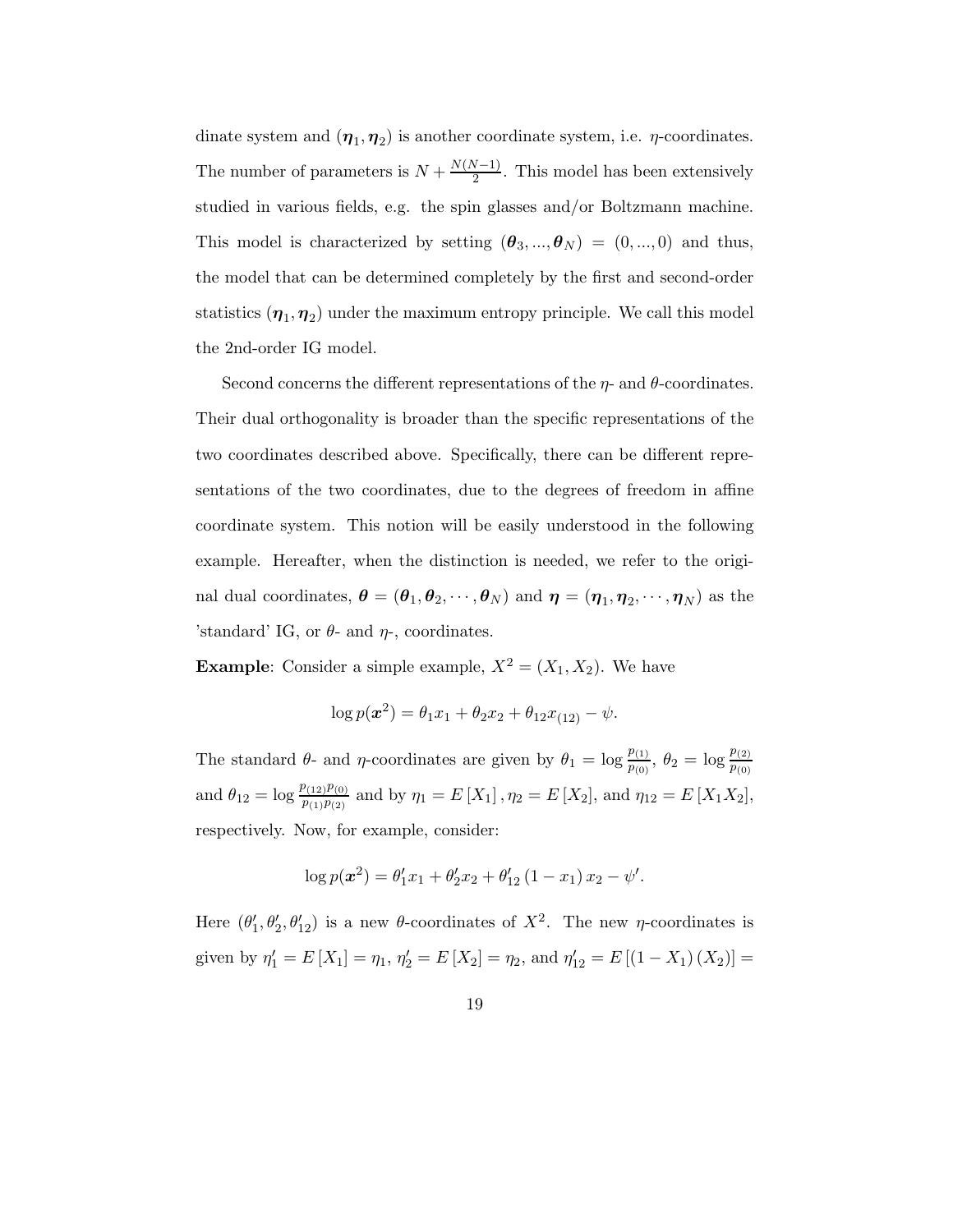$\eta_2-\eta_{12}$ . Each of the two new coordinates is linearly related to each standard coordinates and thus, the new coordinates systems are dually orthogonal to each other, forming a new set of  $\eta$ - and  $\theta$ -coordinates.

#### **4.2 IM model**

We aim to represent the IM model by standard  $\theta$ -coordinates. We introduce another representation of  $\theta$ - and  $\eta$ -coordinates for convenience. Let us define, for  $i < j$ ,

$$
\tilde{X}_{i,j} \equiv X_i X_j \prod_{l=i+1}^{j-1} (1 - X_l). \tag{10}
$$

 $\tilde{X}_{i,j}$  becomes 1 only when there are spikes at the *i*-th and *j*-th bins and no spikes between them. This is a natural quantity to be dealt with the IM model. We have

$$
\tilde{\eta}_{i,j} \equiv E\left[\tilde{X}_{i,j}\right] = \eta_i \tilde{K}_{i,j} \prod_{l=i}^{j-i-1} \left(1 - \tilde{K}_{i,i+l}\right). \tag{11}
$$

Since  $\left\{\eta_i, \tilde{K}_{i,j}\right\}$  is a coordinate system of the IM model, Eq 11 implies that  $\{\eta_i, \tilde{\eta}_{i,j}\}\$ is also another coordinate system, which is another representation (but not the standard one) of  $\eta$ -coordinates of the IM model. In correspondence to  $\{\tilde{\eta}_{i,j}\},$  we introduce  $\{\tilde{\theta}_{i,j}\}$  by

$$
\log P_{IM}(\boldsymbol{x}^N) \equiv \sum \theta_i X_i + \sum_{i < j} \tilde{\theta}_{i,j} \tilde{X}_{i,j} - \psi. \tag{12}
$$

We see that  $\{\theta_i, \tilde{\theta}_{i,j}\}$  is another representation of  $\theta$ -coordinates of the IM model, corresponding to the  $\eta$ -coordinates,  $\{\eta_i, \tilde{\eta}_{i,j}\}$ . We have

$$
\theta_i = \log \frac{p_{(i)}}{p_{(0)}}, \ \tilde{\theta}_{i,j} = \log \frac{p_{(ij)}p_{(0)}}{p_{(i)}p_{(j)}}.
$$
\n(13)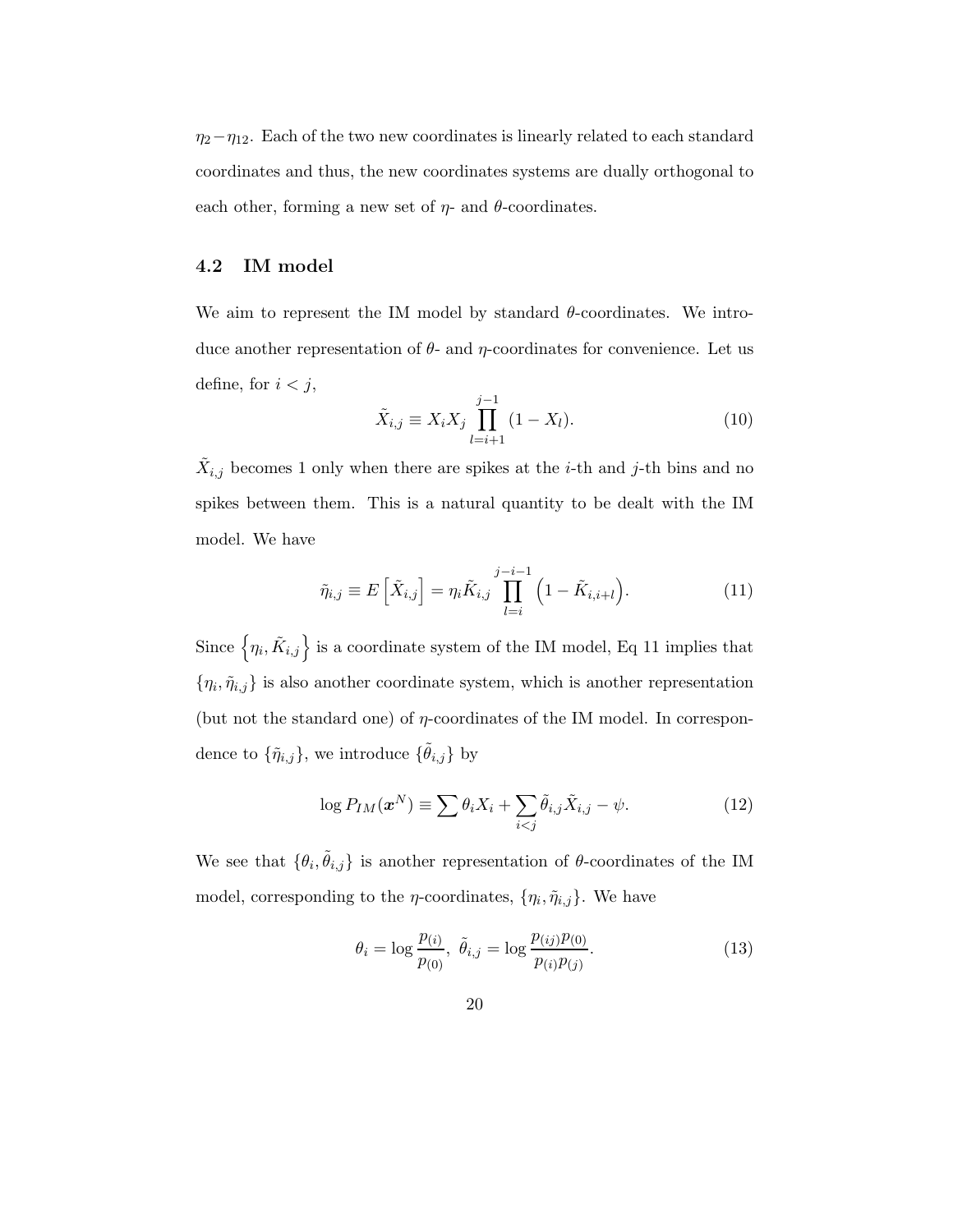The dimensionality of the coordinates is  $N + \frac{N(N-1)}{2}$  and is equal to that of the 2nd-order model of the standard coordinates. However, the restricted probability spaces of IM and 2nd-order models are different.

To see how the IM model is embedded in the full space, let us write the IM model in the standard  $\theta$ -coordinates. By expanding Eq 12 with the definition of  $\tilde{X}_{i,j}$ , we get  $\theta_{ij} = \tilde{\theta}_{i,j}, \theta_{ijk} = -\tilde{\theta}_{i,k}, \theta_{ijkl} = \tilde{\theta}_{i,l}$ , or in general,

$$
\theta_{i_1 i_2 \cdots i_k} = (-1)^k \tilde{\theta}_{i_1, i_k} \quad (k \ge 2). \tag{14}
$$

This equation indicates that the restricted probability space of the IM model imposes a specific alternating structure in the higher-order interaction term. It also indicates that the IM model is not distinguishable from the 2nd-order model of the standard  $\theta$ -coordinates in terms of the second-order interaction, since we have  $\theta_{ij} = \tilde{\theta}_{i,j}$ . The relation of  $\{\theta_i, \tilde{\theta}_{i,j}\}$  with the original parameters  $\{\eta_i, K_{i,j}\}\$ is given as follows.

#### **Theorem 4**

The IM model is represented by the standard  $\theta$ -coordinates in relation to its original parameters  $\{\eta_i, K_{i,j}\}$   $(i < j, j = 1, ..., N)$  as

$$
\theta_i = \log \frac{\eta_i}{1 - \eta_i} + \sum_{l=i+1}^{N} \log \left( 1 + \eta_l \frac{1 - K_{i,l}}{1 - \eta_l} \right) \tag{15}
$$

$$
\theta_{i_1 i_2 \cdots i_k} = (-1)^k \tilde{\theta}_{i_1, i_k} \ (k \ge 2)
$$
\n(16)

$$
\tilde{\theta}_{i,j} = \log K_{i,j} - \sum_{l=j}^{N} \log \left( 1 + \eta_l \frac{1 - K_{i,l}}{1 - \eta_l} \right). \tag{17}
$$

See Appendix B. First, note that the 1st-order component  $\theta_i$  deviates from that of the Poisson process (which would have the form of  $\log \frac{\eta_i}{1-\eta_i}$  in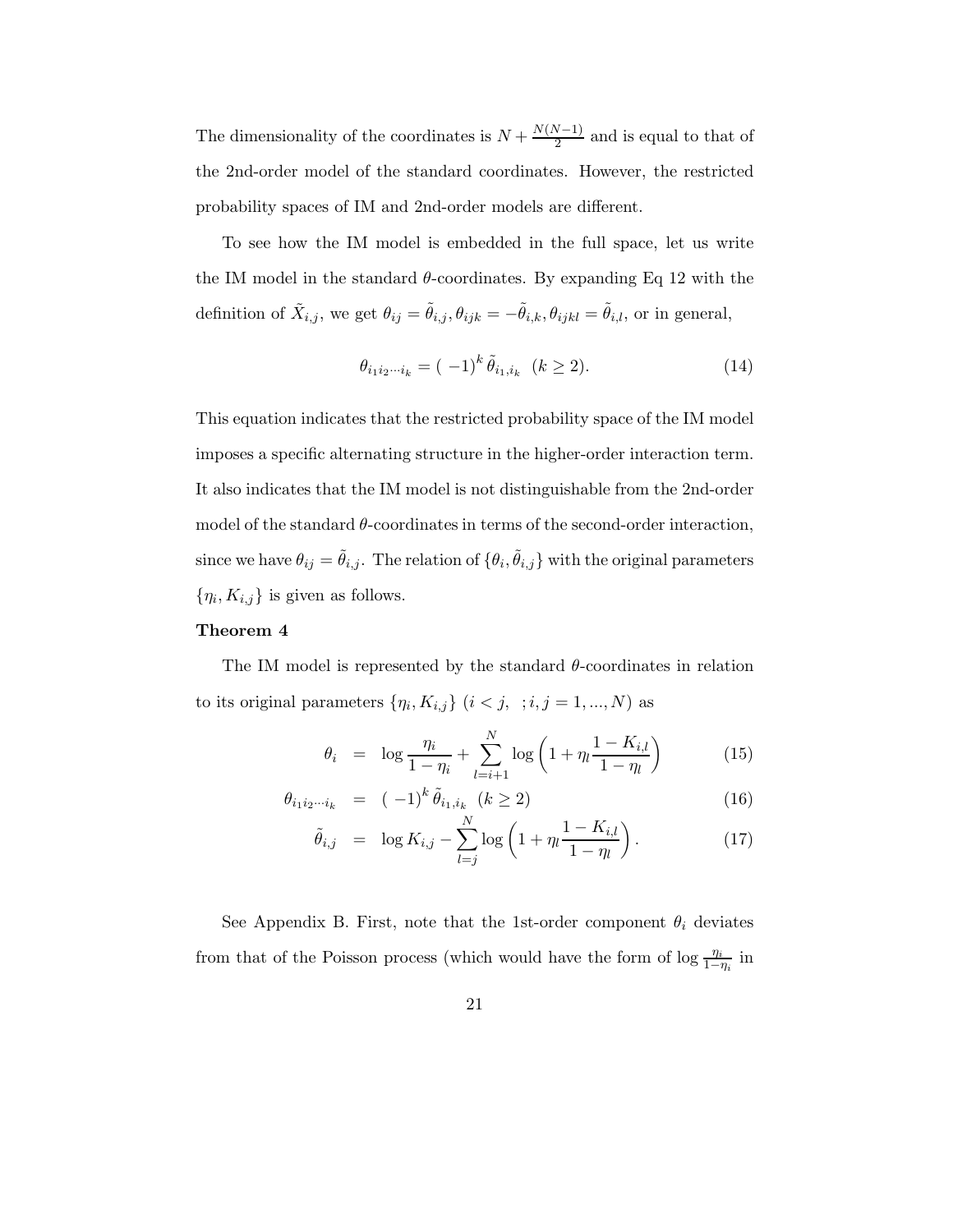the right hand side). Second,  $\tilde{\theta}_{i,j}$  becomes zero if any  $K_{i,j}$  is equal to one, which corresponds to the case that the IM model reduces to the Poisson process. Thus, in the above of  $\theta_{i,j}$ , the discrepancy of the IM model from the Poisson process is indicated by the first term  $\log K_{i,j}$  (in reference to log 10) and also  $1 - K_{i,l}$   $(l = j, ..., N)$  in the second term. We see that  $\tilde{\theta}_{i,j}$ depends not only on  $K_{i,j}$  and  $\eta_j$  but also on  $K_{i,l}$  and  $\eta_l$  for  $l = j + 1, ..., N$ .

We now approximate  $\tilde{\theta}_{i,j}$  to grasp its nature. First,  $\eta_i \ll 1$  holds in most data. Second, the original work (Kass and Ventura, 2001) suggests that  $K_{i,j}$  is roughly within a range of [0.4, 1.6], implying that the probability of a spike occurring is not strongly dependent on the time of the previous spike (refer to their paper for a question of relation to the refractory period). In any case, since this estimation is done only with one type of data, further examination is required to take it as a general phenomenon. Yet, it seems unlikely that  $K_{i,j}$  takes a different order of magnitude. Then, let us assume

$$
\eta_l \frac{1 - K_{i,l}}{1 - \eta_l} \ll 1,\tag{18}
$$

and also notice that in many situations, we have  $\eta_l \ll K_{i,j}$ . In such a case, we approximately have

$$
\tilde{\theta}_{i,j} \simeq \log K_{i,j} - \sum_{l=j}^{N} \eta_l \frac{1 - K_{i,l}}{1 - \eta_l}.
$$
\n(19)

We observe that  $K_{i,j}$  is the dominant term in  $\tilde{\theta}_{i,j}$  and that at the same time, the terms  $(1 - K_{i,l})$   $(l = j + 1,...N)$  also contribute to  $\tilde{\theta}_{i,j}$ . As far as the order of  $\eta_l$  does not differ between each other, for further simplification, let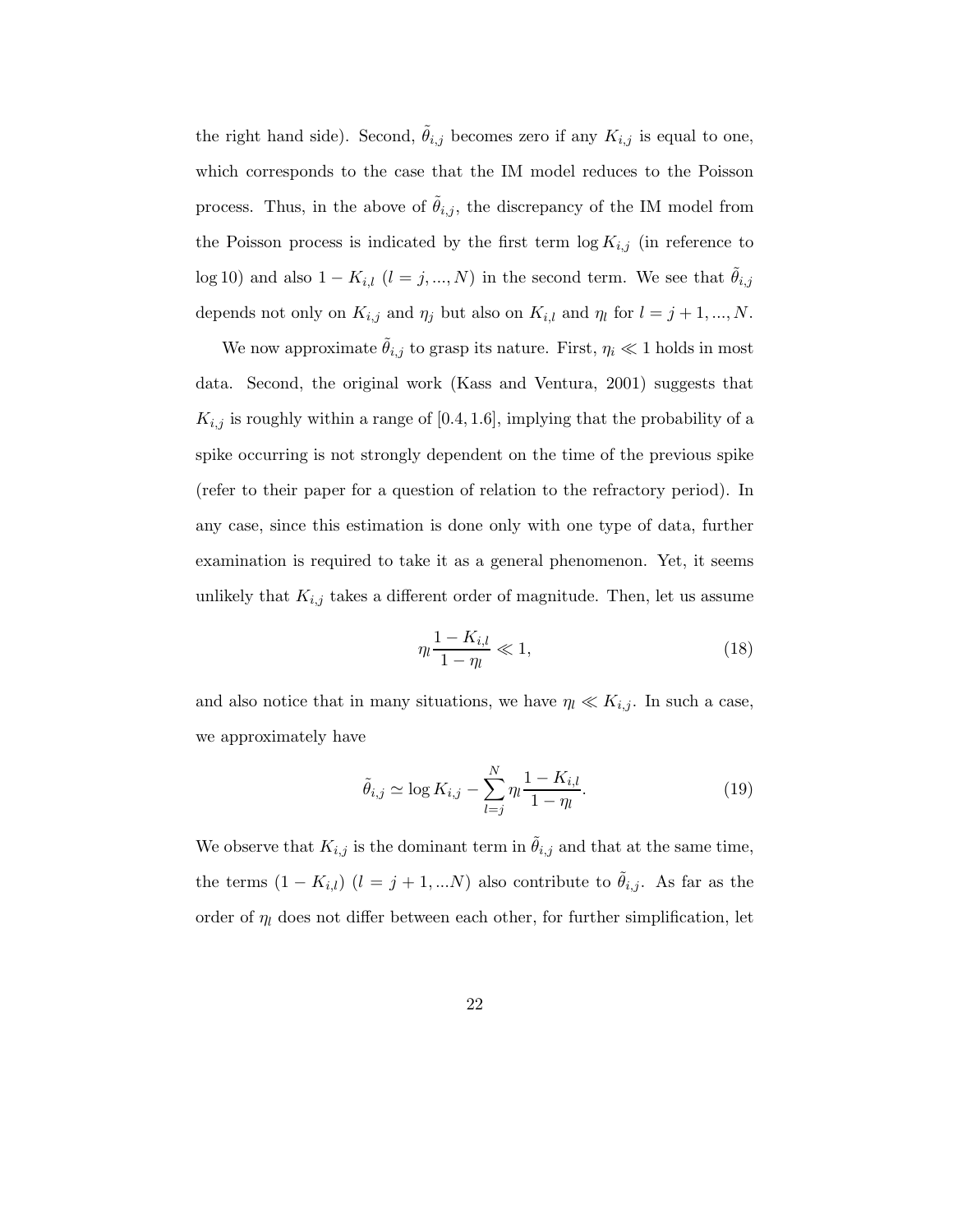us put  $\bar{\eta}_j = \frac{1}{N-j+1} \sum_{l=j}^{N} \eta_l$ , and then we have

$$
\tilde{\theta}_{i,j} \simeq \log K_{i,j} - \frac{\bar{\eta}_j}{1 - \bar{\eta}_j} \sum_{l=j}^{N} (1 - K_{i,l}).
$$
\n(20)

For the multiplicative IM (MIM) model, we can replace  $K_{i,j}$  by  $a_{j-i}$  in Theorem 4 to obtain the exact expression. In case of using the above approximation, we get

$$
\tilde{\theta}_{i,j} \simeq \log a_{j-i} - \frac{\bar{\eta}_j}{1 - \bar{\eta}_j} \sum_{l=j}^{N} (1 - a_{l-i}).
$$
\n(21)

Note that even with the MIM model,  $\ddot{\theta}_{i,j}$  cannot be represented by the terms that only use  $a_{j-i}$ . In other words, even for a fixed  $k = j - i$ ,  $\tilde{\theta}_{i,j}$  takes different values and the range of its values is determined by the summation in the second term (see Example below). The summation goes from  $a_{j-i}$  to  $a_{N-i}$ . Thus, N, the number of bins, affects the value of  $\tilde{\theta}_{i,j}$ . This is because  $\dot{\theta}_{i,j}$  is defined with respect to a given period, whereas  $a_k$  is not. In this sense, the second term reflects a boundary effect.

**Example** In Fig 3 (A-C), we show an example of MIM model and manipulated only  $\{\eta_i\}$  among the original parameters from A to C. The overall shape of  $\tilde{\theta}_{i,j}$  follows the shape of  $a_{j-i}$  (=  $K_{i,j}$ ), while  $\tilde{\theta}_{i,j}$  varies even with a fixed  $k$ . The range obtained by the above approximation is indicated by thick lines. We note that in this example of  $a_{j-i}$  (which very roughly imitates the curve estimated in the original work), the minimum is almost always equal to set  $i = 1$  for each  $k = j - i$ . Thus, the lower thick line is almost equal to  $\log a_k$ .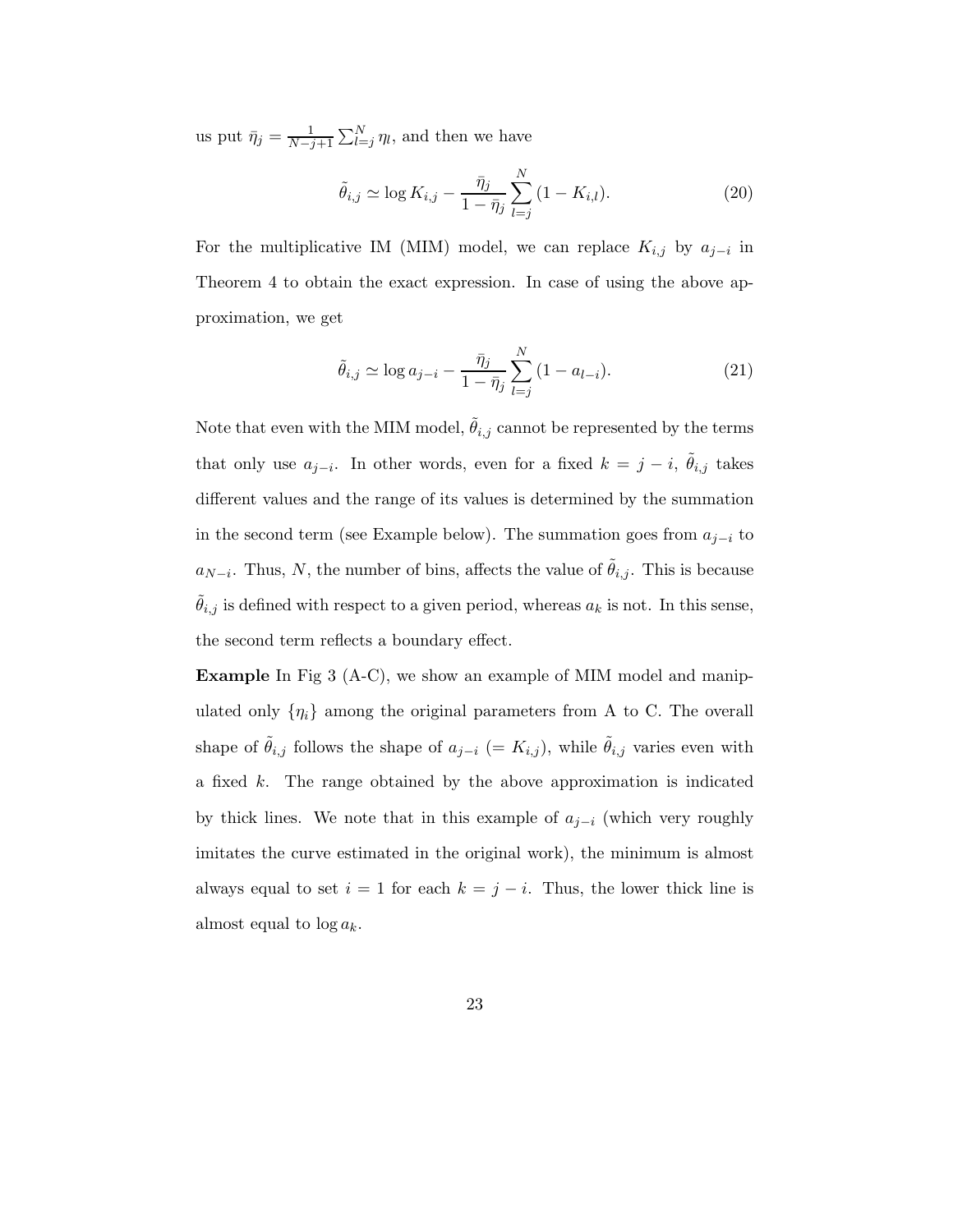#### **4.3 MP model**

Let us first write the MP model in terms of the log expansion, based on its original definition (Proposition 2) as

$$
\log P_{MP}(\boldsymbol{x}^N) = \log \sum_{k}^{K} \pi_k P_k(\boldsymbol{x}^N). \tag{22}
$$

To represent the MP model in the standard  $\theta$ -coordinates using relation to the original parameters, i.e.  $\{\pi_k, \lambda_k, \eta_i\}$   $(k = 1, \dots, K, i = 1, \dots, N)$ , note that the probabilities of the MP model, denoted by  $p^{MP}$ , are represented by the original parameters (Proposition 2),

$$
p_{(i_1\cdots i_l)}^{MP} = \sum_{k}^{K} \pi_k p_{(i_1\cdots i_l)}^k,
$$
\n(23)

where  $p^k$ , for each k-th component inhomogeneous Poisson process, is given by

$$
p_{(0)}^k = \prod_{j=1}^N (1 - \eta_{j,k}), \ \ p_{(i)}^k = p_{(0)}^k \frac{\eta_{i,k}}{1 - \eta_{i,k}}, \ \ \cdots \ , p_{(i_1 \cdots i_l)}^k = p_{(0)}^k \prod_{j=1}^l \frac{\eta_{i_j,k}}{1 - \eta_{i_j,k}}.
$$

Also recall that we have  $\eta_{i,k} = \frac{\lambda_k}{c_1} \eta_i$  where  $c_1 = \sum_{i=1}^{N} a_i$  $\sum_{i} \eta_i$ . Then we have

#### **Theorem 5**

The probabilities of the MP model are given by

$$
p_{(i_1\cdots i_l)}^{MP} = \frac{\prod\limits_{j=1}^{l} \eta_{i_j}}{c_1^l} \sum\limits_{k}^{K} \pi_k \lambda_k^l p_{(0)}^k \prod\limits_{j=1}^{l} \left(1 - \frac{\lambda_k}{c_1} \eta_{i_j}\right)^{-1},
$$
 (24)

where  $p^k$  indicates the probabilities due to the k-th component and  $p_{(0)}^k$  is given by  $p_{(0)}^k = \prod_{i=1}^N$  $\prod_{j=1}^{N} (1 - \eta_{j,k}) = \prod_{j=1}^{N}$  $j=1$  $\left(1-\frac{\lambda_k}{c_1}\eta_i\right).$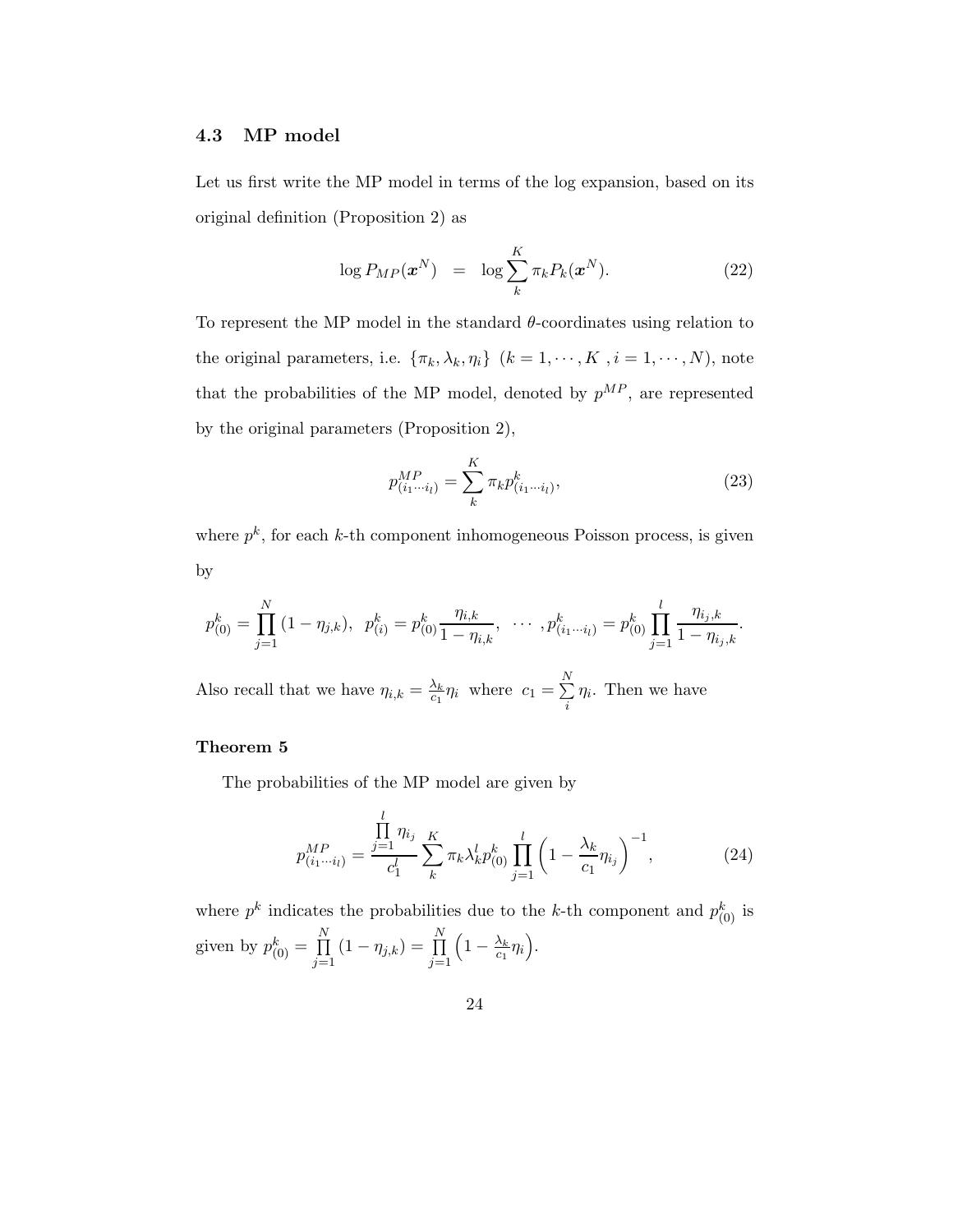By using Theorems 3 and 5 together, any component of the standard  $\theta$ -coordinates of the MP model is represented by the original parameters of the MP model. For example, the first and second order components of the standard  $\theta$ -coordinates is given by

$$
\theta_{i} = \log \frac{\eta_{i}}{1 - \eta_{i}} + \log \frac{\sum_{k}^{K} \pi_{k} p_{(0)}^{k} \left(1 - \frac{c_{1} - \lambda_{k}}{c_{1} - \lambda_{k} \eta_{i}}\right)}{\sum_{k}^{K} \pi_{k} p_{(0)}^{k}}
$$
(25)

and

$$
\theta_{ij} = \log \frac{\left(\sum_{k}^{K} \pi_{k} p_{(0)}^{k}\right) \left(\sum_{k}^{K} \pi_{k} p_{(0)}^{k}\frac{1}{1 - \frac{\lambda_{k}}{c_{1}} \eta_{i}} \frac{1}{1 - \frac{\lambda_{k}}{c_{1}} \eta_{j}}\right)}{\left(\sum_{k}^{K} \pi_{k} p_{(0)}^{k}\frac{1}{1 - \frac{\lambda_{k}}{c_{1}} \eta_{i}}\right) \left(\sum_{k}^{K} \pi_{k} p_{(0)}^{k}\frac{1}{1 - \frac{\lambda_{k}}{c_{1}} \eta_{j}}\right)}.
$$
(26)

The higher-order interaction terms, such as  $\theta_{ijk}, \theta_{ijkl}$  (and so on), can be derived in a similar manner. In the above equations, first, note that the 1st order term  $\theta_i$  indicates that the MP model deviates somewhat from a Poisson process. Second, the MP model induces the 2nd-order interactions as evident in the above expression. More generally, the MP model induces the higher-order interaction, despite the fact that each component of the MP model (i.e. each Poisson process) itself does not have any interaction term. This is because the summation terms in the  $p^{MP}$  appears as a ratio (and is not cancelled out) in computing the  $\theta$ -coordinates Third, the term  $\theta_{i_1,\dots,i_l}$ of the MP model is permutation-free over its given indices,  $\{i_1, ..., i_l\}$ , or equivalently that the value of  $\theta_{i_1,\dots,i_l}$  depend upon the choice of the indices only through the magnitudes of  $\{\eta_{i_1}, ..., \eta_{i_l}\}$ . Mathematically, this is clear because the term  $\theta_{i_1,\dots,i_l}$  depends on the bin indices only through the term  $\prod$  $j=1$  $\left(1-\frac{\lambda_k}{c_1}\eta_{i_j}\right)^{-1}$ . With this property, for example,  $\theta_{ij}=\theta_{i'j'}$ , if  $(\eta_i, \eta_j)=$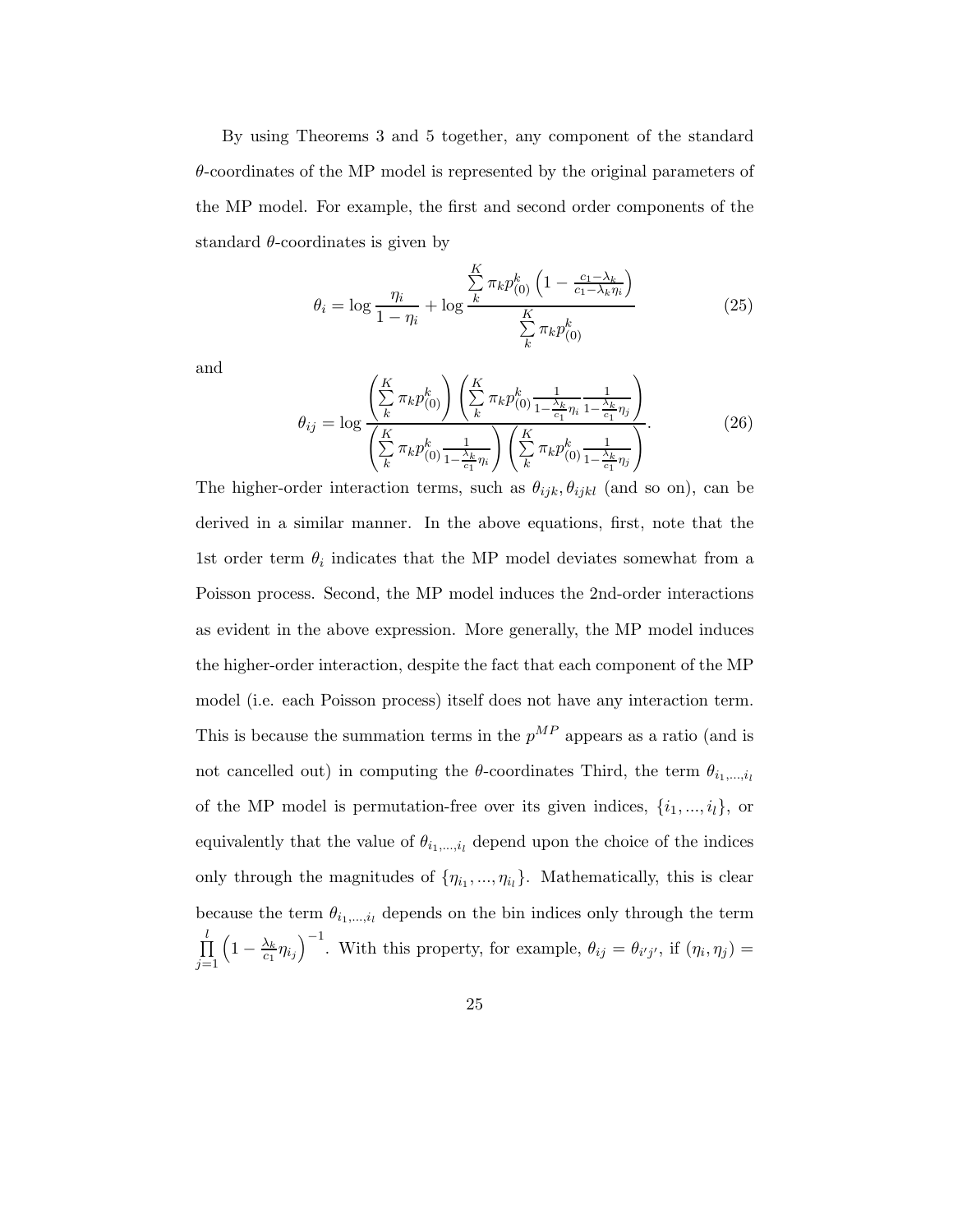$(\eta_{i'}, \eta_{j'})$  or  $=(\eta_{j'}, \eta_{i'})$ . Such a property does not exist in the IM model.

Finally, we observe that the MP model tends to produce components of comparable magnitude in each order interaction when the order (i.e.  $l$ ) is not too high. To see this, first note that it is reasonable (in most cases at least) to assume  $1 \gg \eta_{i,k} = \frac{\lambda_k}{c_1} \eta_i$  for any  $i, k$ . Then we have approximations,  $p_{(0)}^k \simeq \exp \left(-\frac{\lambda_k}{c_1} \sum_i \eta_i\right) = e^{-\lambda_k}$  and  $\prod_{i=1}^l$  $j=1$  $\left(1-\frac{\lambda_k}{c_1}\eta_{i_j}\right)^{-1} \simeq 1+\frac{\lambda_k}{c_1}\sum_{i=1}^l$  $\sum\limits_{j=1} \eta_{i_j}.$  With these approximations, the summation term of  $p^{MP}$  is

$$
\sum_{k}^{K} \pi_{k} \lambda_{k}^{l} p_{(0)}^{k} \prod_{j=1}^{l} \left( 1 - \frac{\lambda_{k}}{c_{1}} \eta_{i_{j}} \right)^{-1} \simeq \sum_{k}^{K} \pi_{k} \lambda_{k}^{l} e^{-\lambda_{k}} \left( 1 + \frac{\lambda_{k}}{c_{1}} \sum_{j=1}^{l} \eta_{i_{j}} \right). \tag{27}
$$

The *l*-th order term  $\theta_{i_1,\dots,i_l}$  is represented by a ratio of these summation terms and in each summation term, the bin indices appear only as  $\sum_{i=1}^{l}$  $\sum_{j=1} \eta_{i_j},$ as evident in the above approximation. Because  $1 \gg \eta_i$  can usually be assumed and the difference among  $\eta_i$  is of secondary order, the magnitude of the same order interaction is expected to be similar, as far as the order l is not so large. This implies that in such a case, parameters of  $\{\pi_k, \lambda_k\}$ becomes dominant factors in the interaction terms.

**Example**; We illustrate our observations on the MP model, using some examples (Fig 4). In Fig 4 A is shown the PSTH and spike count distribution of the MP model and the corresponding θ-coordinates (up to the 6-th order; i.e., from  $\theta_i$  to  $\theta_{i_1,\dots,i_6}$ ). Since the PSTH is uniform, there is a single value at each order. As mentioned above, we see the 2nd-order and higher-order interaction exist. At the same time, their magnitudes are relatively small (e.g. compare with those shown for the MIM model in Fig 3.) In Fig 4 B-D, only a part of the original parameters  $(\{\eta_i, \pi_k, \lambda_k\})$  is changed from those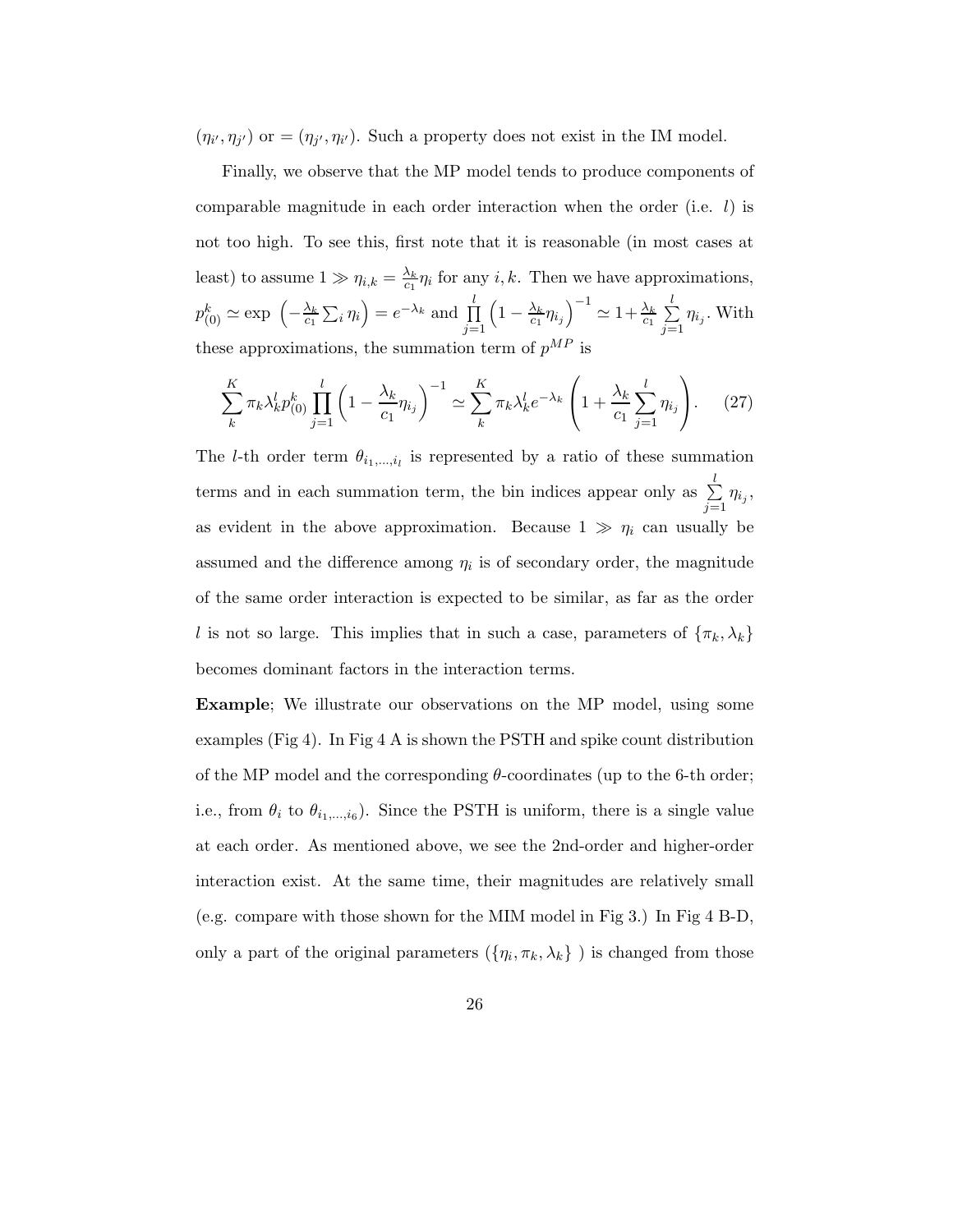of Fig 4 A; namely  $\{\eta_i\}$ ,  $\{\lambda_k\}$  and  $\{\pi_k\}$  are changed in Fig 4 B, C and D, respectively (see figure legend for details). A variation of  $\{\eta_i\}$  induces only a small variation in  $\theta$ -coordinates, i.e, comparable magnitude in each order (Fig 4 B). Compared with the change in  $\{\eta_i\}$ , the change in  $\{\lambda_k\}$  or  $\{\pi_k\}$ induces a relatively larger interaction term (Fig 4 C, D.)

## **5 Discussion**

Different generative point process models are expected to give results with different high order statistical moments. Because the information geometric (IG) measure provides a complete space for representing point processes, any point process model can be mapped into this space, allowing the subspaces occupied by different models to be located, described and compared. The two models examined in this manuscript, the inhomogeneous Markov (IM) and mixture of Poisson (MP) models, were constructed to account for the interval distribution and count distribution, respectively. In their native forms it is difficult to quantify the ways in which the high order moments differ.

However, the differences between the IM and MP models can be seen well by using the first cut mixed coordinates,  $(\eta_1; \theta_2, \dots, \theta_N)$ , and inspecting its 2nd and higher components,  $\boldsymbol{\theta}_2, \dots, \boldsymbol{\theta}_N$ . The two models differ only in the 2nd and higher-order terms. For  $\theta_{ij}$  (or equivalently  $\tilde{\theta}_{i,j}$ ) the 3rd and higherorder interaction terms have a structure of alternating signs in the IM model. The components are permutation-free, and of comparable magnitude for the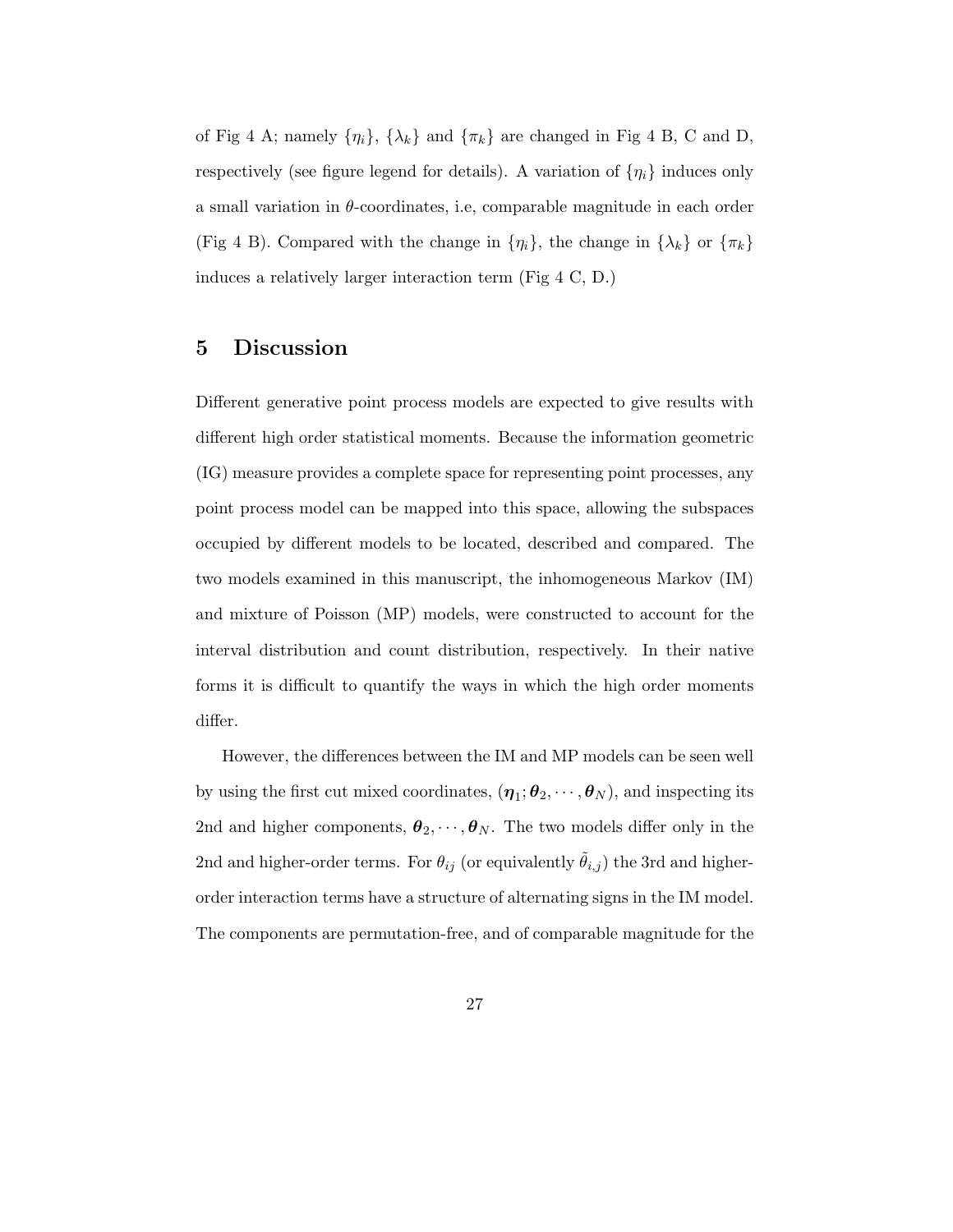MP model, at least for the first few components (e.g, Eqns 26, 27), whereas the components represented by successive information geometric terms may vary considerably for the MIM model (cf Eqns 20, 21).

The results from this analysis make it possible to consider what would be required to distinguish between these models for experimental data. Consider the IG 2nd-order model (which is natural as 2nd-order model under maximum entropy principle), using  $\log p(\boldsymbol{x}^N) = \sum_i \theta_i x_i + \sum_{i,j} \theta_{ij} x_i x_j - \psi$ . In this reduced form, the two models are different in  $\{\theta_{ij}\}$ . We approximate the MP model, i.e., components of comparable magnitude, by letting  $\theta_{ij} = \theta$ . The MIM model is similar to letting  $\{\theta_{ij}\}\$ be a specific sequence (a function of  $\{a_k\}$ , cf Eq 21.)

Experimental datasets are often (perhaps even always) too small to compare higher-order interactions above about three-way. However, it might require less data to recognize that  $\{\theta_{ij}\}\$ are approximately equal or that they seem to follow the prediction of the  ${a_k}$  than to use the models, as originally formulated. The two models might be distinguished by inspecting whether the 2nd and 3rd order interaction terms have alternating signs, i.e.,  $\theta_{i_1i_2\cdots i_k} = (-1)^k \tilde{\theta}_{i_1,i_k}$   $(k \geq 2)$ , so the third-order interaction is negative if the second-order interaction is positive, and vice versa. If there is a positive correlation of spikes between two bins (e.g. at  $i_1$  and  $i_k$  bins), and a positive correlation among the spikes for three bins (e.g. at  $i_1$ ,  $i_k$ , and  $i_l$  bins, where l is one of  $\{2, ..., k-1\}$ , the data can not have come from a process described by the IM model. If the correlations are of opposite signs, then the data could have come from either model (in the MP models, the third-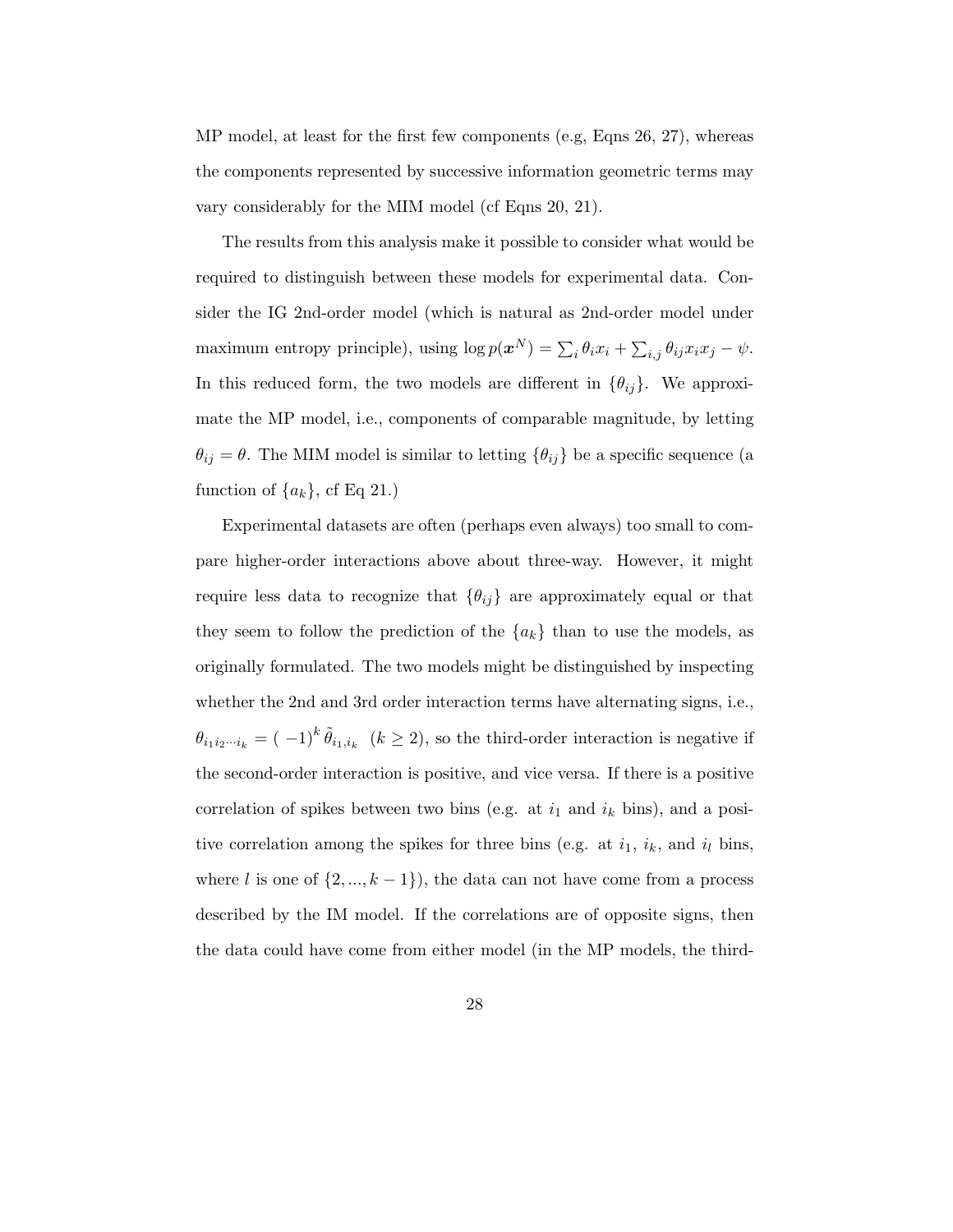order interaction can be positive or negative, regardless of the sign of the second-order interaction) and it would be necessary to examine higher order interactions. There has been to our knowledge no experimental study suggesting alternating sign interactions over the 2nd and 3rd-oder interactions that is predicted by the IM model. Previous studies found only positive (not negative) third-order interactions for single and multiple neuron spike trains at least in a few cases (Abeles et al., 1993; Riehle et al., 1997; Prut et al., 1998; Oram et al., 1999; Lestienne and Tuckwell, 1998; Baker and Lemon, 2000). However, one needs to be cautious because it is possible that the investigators were mostly interested in finding positive interactions, whether second, third or higher-order.

There are two caveats to consider when comparing the two models with data. First, other sources of experimental variability may add difficulties. For example, the latency might vary across trials. This source of variability is not considered in the models but it surely affects the interaction terms. Second, in fitting experimental data, the PSTH  $(\{\eta_i\})$  was smoothed in both models. Smoothing reduces the effective dimensionality of the models. The MIM model had additional smoothing to estimate  $\{\tilde{\eta}_{i,j}\}\$ , reducing the model dimensionality even further. Smoothing affects, or blurs in general, all interaction terms and if too severe, will make it difficult to distinguish the two. Either of these circumstances could mask real differences in the data. Despite the caveats, however, the results here suggest that experimental data might distinguish between the models by comparing the two and three way relations among spikes. Finally, our approach is applicable to other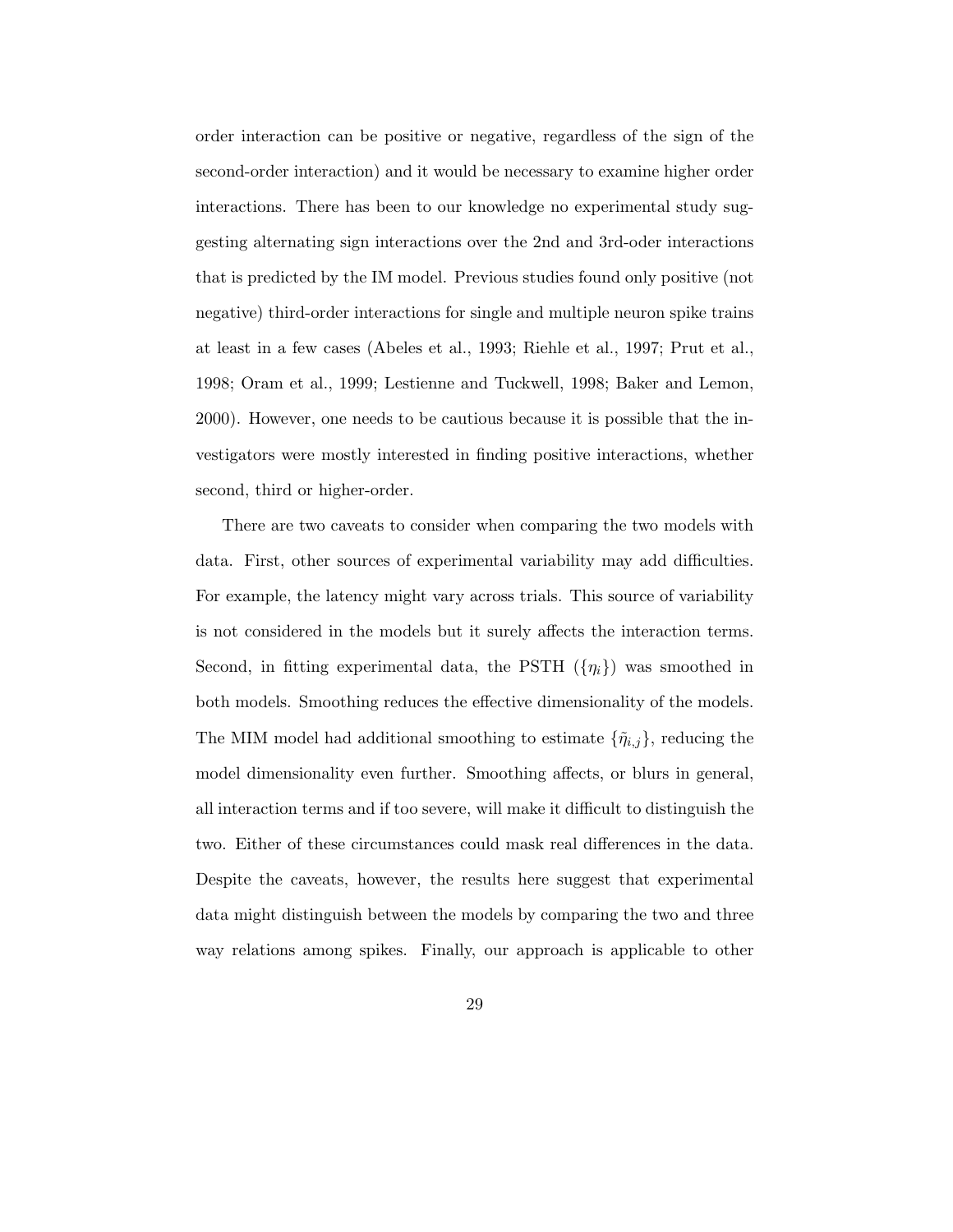descriptive models of single neuronal spike trains and can be combined with analysis of activity in neural population (Nakahara and Amari, 2002b).

#### **Acknowledgments**

HN is supported by Grant-in-Aid on Priority Areas (C) and the Fund from the US-Japan Brain Research Cooperative Program of MEXT, Japan. HN thanks M. Arisaka for technical assistance and O. Hikosaka for support.

## **References**

- M. Abeles. 1991. *Corticonics: neural circuits of the cerebral cortex*. Cambridge University Press, Cambridge: UK.
- M. Abeles, H. Bergman, E. Margalit, and E. Vaadia. 1993. Spatiotemporal firing patterns in the frontal cortex of behaving monkeys. *J Neurophysiol*, 70:1629-1638.
- S. Amari and H. Nagaoka. 2000. *Methods of Information Geometry*. AMS and Oxford University Press.
- S. Amari, H. Nakahara, S. Wu, and Y. Sakai. 2003. Synfiring and higherorder interactions in neuron pool. *Neural Computation*, 15:127–142.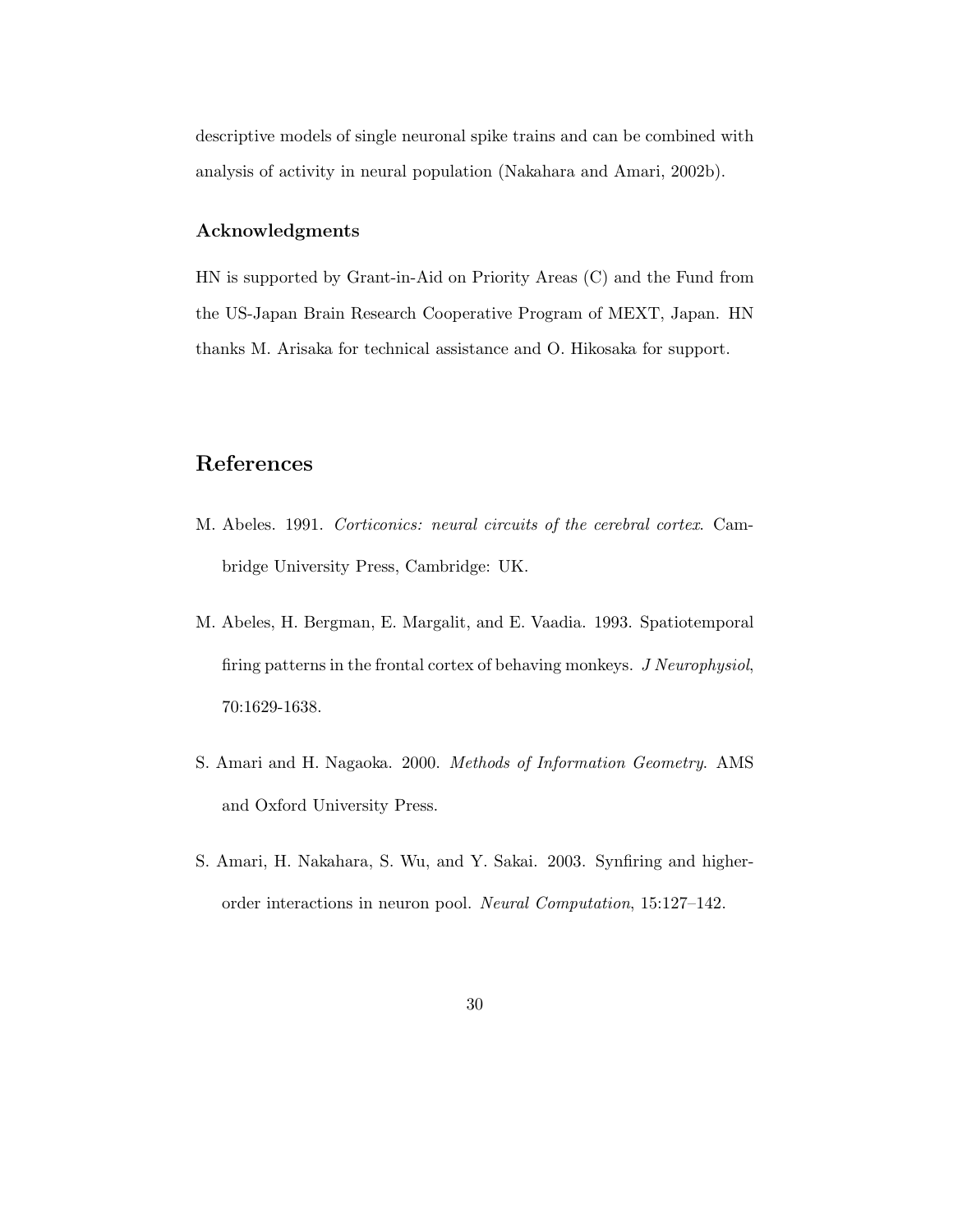- S. Amari. 2001. Information geometry on hierarchical decomposition of stochastic interactions. *IEEE Trans on IT*, pages 1701–1711.
- S. N. Baker and R. N. Lemon. 2000. Precise spatiotemporal repeating patterns in monkey primary and supplementary motor areas occur at chance levels. *Journal of Neurophysiology*, 84:1770–1780.
- J. M. Beggs and D. Plenz. 2003. Neuronal avalanches in neocortical circuits. *J Neurosci*, 23(35):11167–77.
- W. Bialek, F. Rieke, R. R. de Ruyter van Steveninck, and D. Warland. 1991. Reading a neural code. *Science*, 252(5014):1854–7.
- Y. M. M Bishop, S. E. Fienberg, and P. W. Holland. 1975. *Discrete Multivariate Analysis*. MIT Press, Cambridge, USA.
- E. N. Brown, R. Barbieri, V. Ventura, R. E. Kass, and L. M. Frank. 2002. The time-rescaling theorem and its application to neural spike train data analysis. *Neural Computation*, 14(2):325–346.
- A. F. Dean. 1981. The variability of discharge of simple cells in the cat striate cortex. *Experimental Brain Research*, 44:437–440.
- J. M. Fellous, P. H. Tiesinga, P. J. Thomas, and T. J. Sejnowski. 2004. Dis-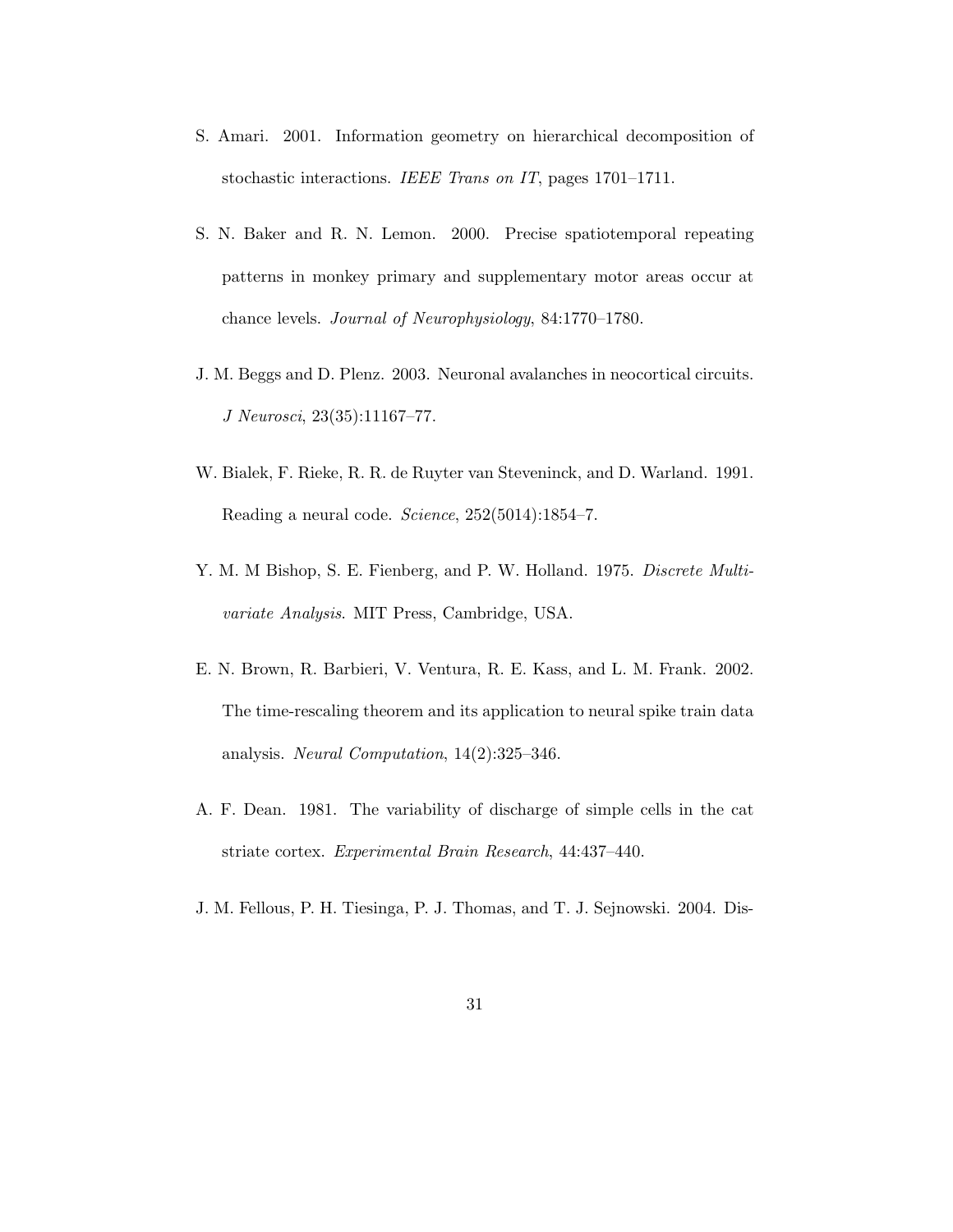covering spike patterns in neuronal responses. *J Neurosci*, 24(12):2989– 3001.

- T. J. Gawne and B. J. Richmond. 1993. How independent are the messages carried by adjacent inferior temporal cortical neurons. *Journal of Neuroscience*, 13(7):2758–2771.
- E. D. Gershon, M. C. Wiener, P. E. Latham, and B. J. Richmond. 1998. Coding strategies in monkey v1 and inferior temporal cortices. *Journal of Neurophysiology*, 79:1135–1144.
- R. E. Kass and V. Ventura. 2001. A spike-train probability model. *Neural Computation*, 13(8):1713–20.
- D. Lee, N. L. Port, W. Kruse, and A. P. Georgopoulos. 1998. Variability and correlated noise in the discharge of neurons in motor and parietal areas of the primate cortex. *Journal of Neuroscience*, 18(3):1161–1170.
- R. Lestienne and H. C. Tuckwell. 1998. The significance of precisely replicating patterns in mammalian CNS spike trains. *Neuroscience*, 82:315-336.
- E. M. Maynard, N. G. Hatsopoulos, C. L. Ojakangas, B. D. Acuna, J. N. Sanes, R. A. Normann, and J. P. Donoghue. 1999. Neuronal interactions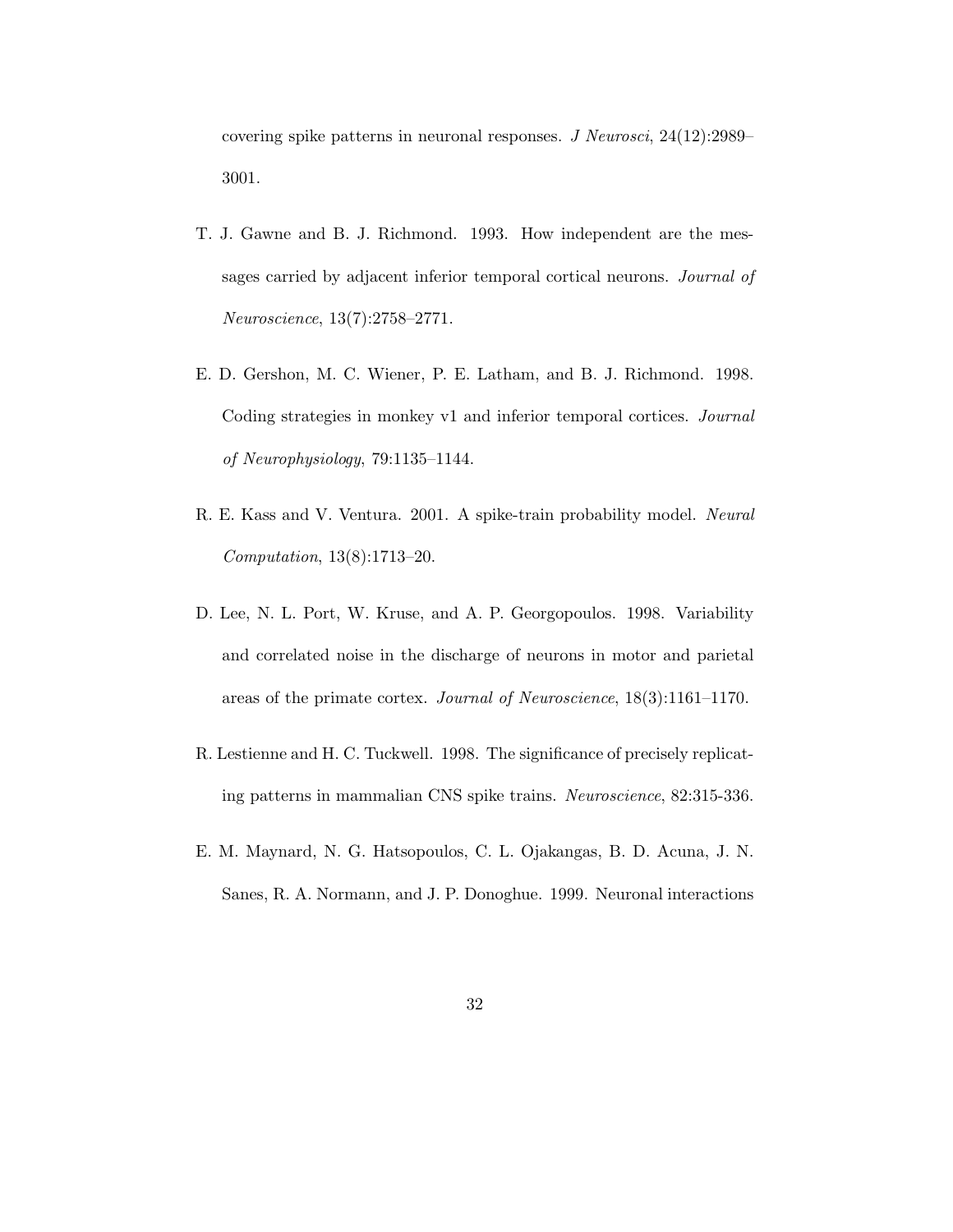improve cortical population coding of movement direction. *J Neurosci*, 19(18):8083–93.

- M. Meister and M.J. Berry. 1999. The neural code of the retina. *Neuron*,  $22(3):435-50.$
- H. Nakahara and S. Amari. 2002a. Information-geometric decomposition in spike analysis. In T. G. Dietterich, S. Becker, and Z. Ghahramani, editors, *NIPS*, volume 14, pages 253–260. MIT Press: Cambridge.
- H. Nakahara and S. Amari. 2002b. Information geometric measure for neural spikes. *Neural Computation*, pages 2269–2316.
- H. Nakahara, S. Amari, M. Tatsuno, S. Kang, and K. Kobayashi. 2002. Examples of applications of information geometric measure to neural data. RIKEN BSI BSIS Tech Report No02-1 (www.brain.riken.go.jp/labs/mns/nakahara/papers/TR IGspike.pdf).
- H. Nakahara, S. Nishimura, M. Inoue, G. Hori, and S. Amari. 2003. Gene interaction in dna microarray data is decomposed by information geometric measure. *Bioinformatics*, 19:1124–1131.
- M. W. Oram, M. C. Wiener, R. Lestienne, and B. J. Richmond. 1999.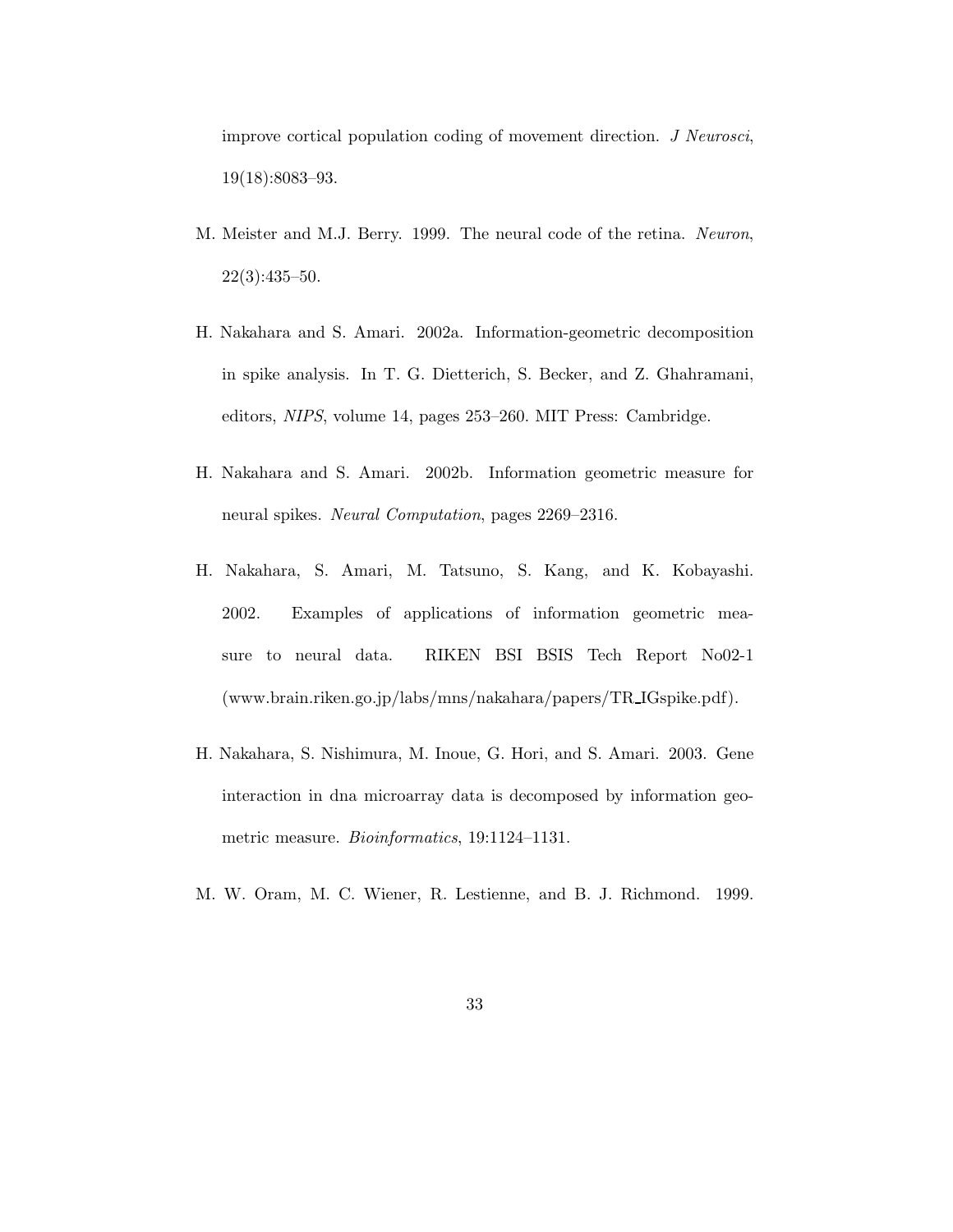Stochastic nature of precisely timed spike patterns in visual system neuronal responses. *Journal of Neurophysiology*, 81(6):3021–33.

- Y. Prut, E. Vaadia, H. Bergman, I. Haalman, H. Slovin, and M. Abeles. 1998. Spatiotemporal structure of cortical activity: properties and behavioral relevance. *Journal of Neurophysiology*, 79:2857-2874.
- D. S. Reich, F. Mechler, and J. D. Victor. 2001. Temporal coding of contrast in primary visual cortex: when, what, and why. *J Neurophysiol*,  $85(3):1039-50.$
- R. C. Reid, J. D. Victor, and R. M. Shapley. 1992. Broadband temporal stimuli decrease the integration time of neurons in cat striate cortex. *Visual Neuroscience*, 9:39–45.
- B. J. Richmond and L. M. Optican. 1987. Temporal encoding of twodimensional patterns by single units in primate inferior temporal cortex. ii. quantification of response waveform. *J Neurophysiol*, 57(1):147–61.
- A. Riehle, S. Grun, M. Diesmann, A. Aertsen. 1997. Spike synchronization and rate modulation differentially involved in motor cortical function. *Science*, 278:1950-1953.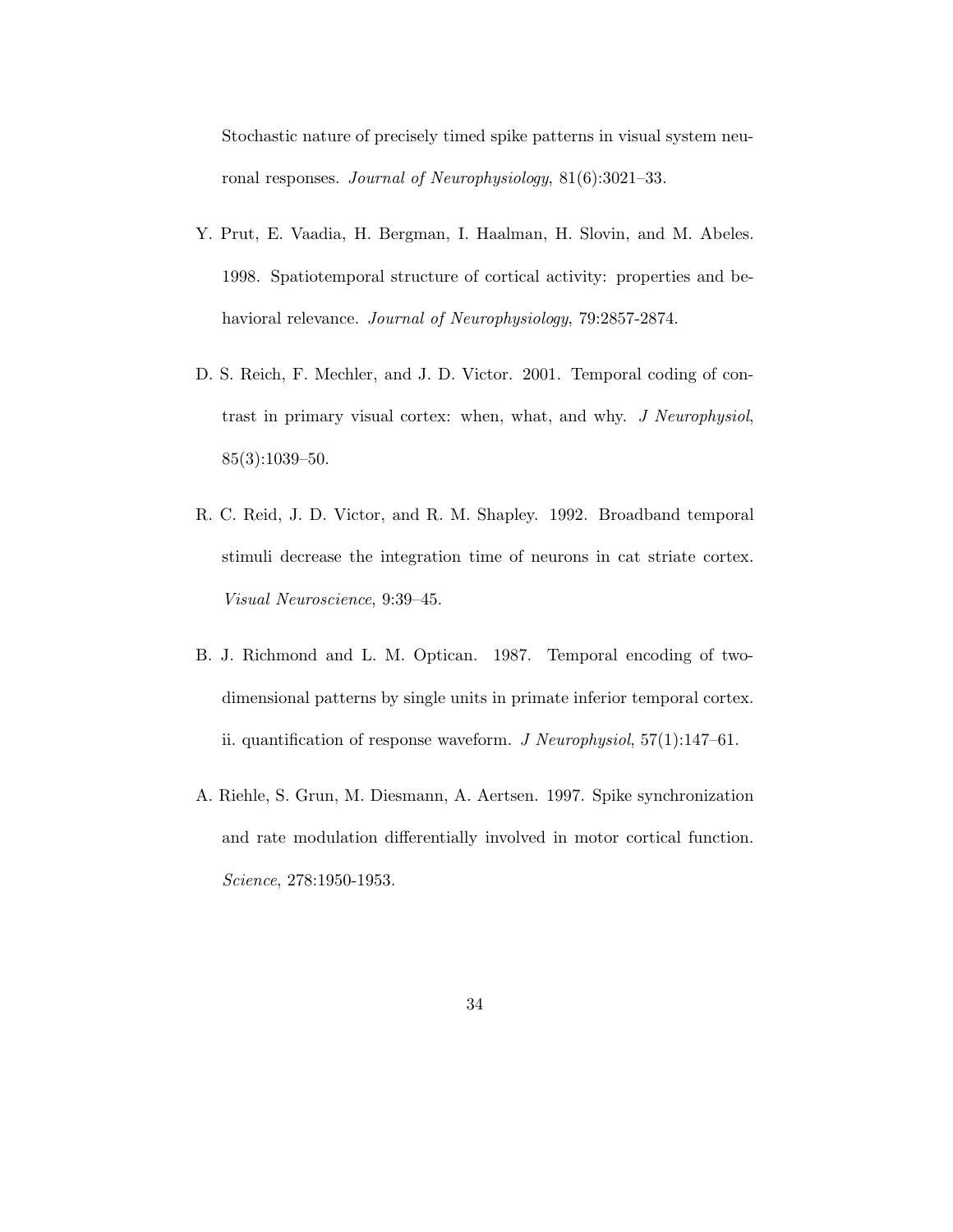- M. N. Shadlen and W. T. Newsome. 1994. Noise, neural codes and cortical organization. *Curr Opin Neurobiol*, 4(4):569–79.
- S. Shinomoto, Y. Sakai, and S. Funahashi. 1999. The ornstein-uhlenbeck process does not reproduce spiking statistics of neurons in prefrontal cortex. *Neural Comput*, 11(4):935–51.
- W. R. Softky and C. Koch. 1993. The highly irregular firing of cortical cells is inconsistent with temporal integration of random epsps. *J Neurosci*, 13(1):334–50.
- C. F. Stevens and A. M. Zador. 1998. Input synchrony and the irregular firing of cortical neurons. *Nat Neurosci*, 1(3):210–7.
- D. J. Tolhurst, J. A. Movshon, and A. F. Dean. 1983. The statisical reliability of signals in single neurons in cat and monkey visual cortex. *Vision Research*, 23(8):775–785.
- V. Ventura, R. Carta, R. E. Kass, S. N. Gettner, and C. R. Olson. 2002. Statistical analysis of temporal evolution in single-neuron firing rates. *Biostatistics*, 3(1):1–20.
- J. D. Victor and K. P. Purpura. 1997. Metric-space analysis of spike trains: theory, algorithms and application. *Network*, 8:127–164.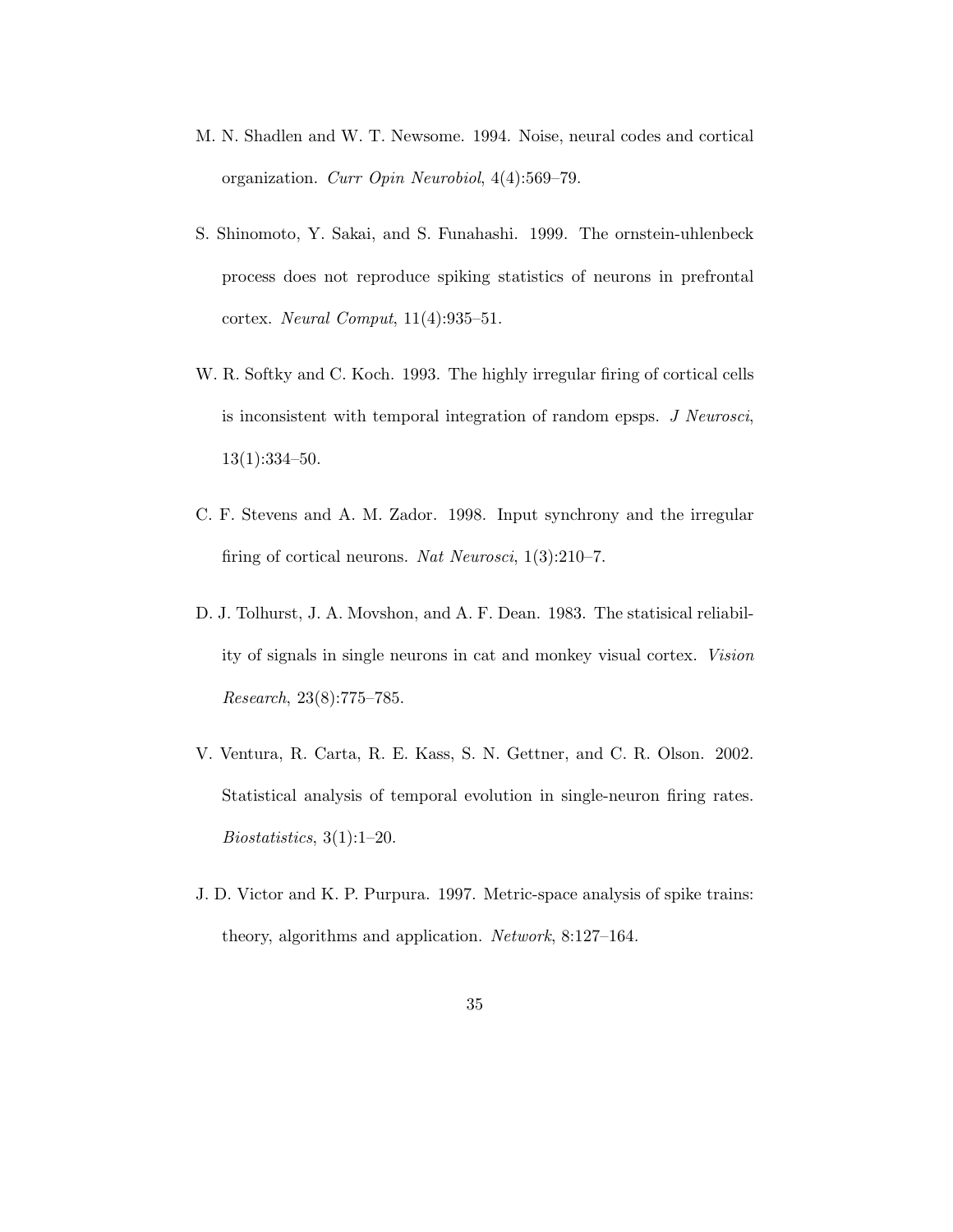- J. Whittaker. 1990. *Graphical models in applied multivariate statistics*. John wiley & sons, Chichester, England.
- M. C. Wiener and B. J. Richmond. 2003. Decoding spike trains instant by instant using order statistics and the mixture-of-poissons model. *J Neurosci*, 23(6):2394–406.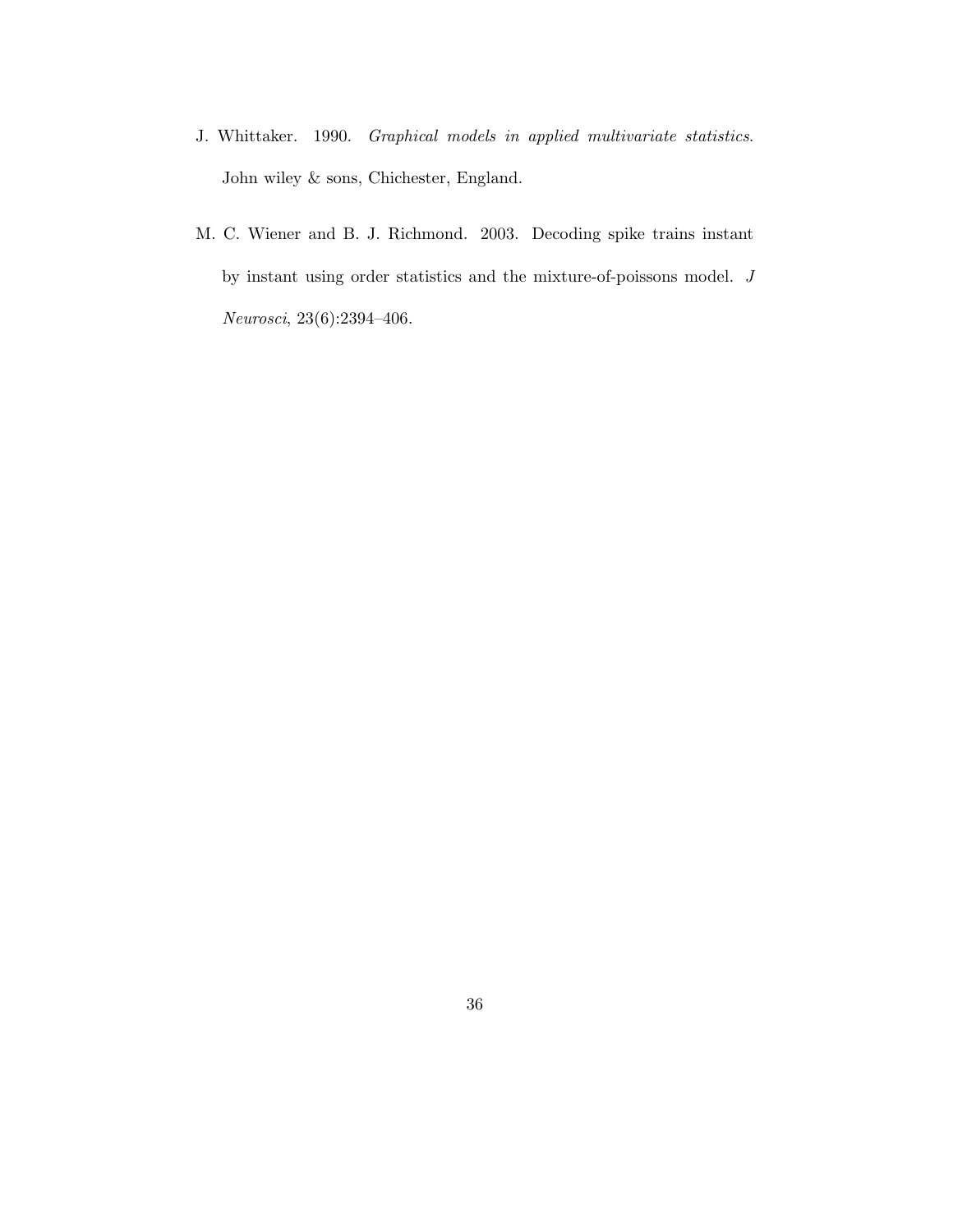## **Appendices**

### **Appendix A**

The IM assumption is given by, for any spike event,  $x_{s(l)}^1$   $(l \leq n)$ ,

$$
P\left[x_{s(l)}^1 \middle| x_1, \cdots x_{s(l)-1}\right] = P\left[x_{s(l)}^1 \middle| x_{s(l-1)}^1, x_{s(l-1)+1}^0, \cdots x_{s(l)-1}^0\right] = \tilde{K}_{s(l-1),s(l)}
$$
  
where  $l = 2, ..., n$  (potentially *n* is up to *N*). Under the IM model, the  
probability of any spike train is written by two quantities, namely  $\eta_i$  and  
 $\tilde{K}_{i,j}$ . First note that we have

$$
P\left[X^N = x^N\right] = P\left[x_1^0, \cdots x_{s(1)}^1, \cdots x_{s(2)-1}^0\right] P\left[x_{s(2)}^1, \cdots x_N \middle| x_1^0 \cdots x_{s(1)}^1, \cdots x_{s(2)-1}^0\right].
$$

Second, under the IM assumption, we can write

$$
P\left[x_{s(2)}^1, \cdots x_N \middle| x_1^0 \cdots x_{s(1)}^1, \cdots x_{s(2)-1}^0\right] = \prod_{l=2}^n \tilde{q}_{s(l), s(l+1)} \tilde{K}_{s(l-1), s(l)}, \quad (28)
$$

where we define

$$
\tilde{q}_{s(l-1),s(l)} \equiv P\left[x_{s(l-1)+1}^0, x_{s(l-1)+2}^0, \cdots, x_{s(l)-1}^0 \middle| x_{s(l-1)}^1 \right],\tag{29}
$$

for  $l = 2, ..., n$ , with the convention  $s(n + 1) = N + 1$ . To see that  $\{\tilde{q}_{i,j}\}$ is determined solely by  $\{\tilde{K}_{i,j}\}\$ , note that we have  $\tilde{K}_{i,j} = 1 - \frac{\tilde{q}_{i,j+1}}{\tilde{q}_{i,j}}\$ . Given this identify, we have  $\tilde{q}_{i,j} = \prod_{l=1}^{j-i-1} (1 - \tilde{K}_{i,i+l}) \tilde{q}_{i,i+2}$  and  $\tilde{q}_{i,j+2} = 1 - \tilde{K}_{i,i+1}$ . Therefore we obtain

$$
\tilde{q}_{i,j} \equiv P\left[x_{j-1}^0, x_{j-2}^0, \cdots, x_{i+1}^0 \middle| x_i^1\right] = \prod_{l=1}^{j-i-1} (1 - \tilde{K}_{i,i+l}).\tag{30}
$$

Third, by defining  $P_{init} = P\left[x_1^0, \dots, x_{s(1)}^1, \dots, x_{s(2)-1}^0\right]$ , we have, under the IM assumption,

$$
P_{init} = P\left[x_1^0, \cdots x_{s(1)}^1\right] P\left[x_{s(2)-1}^0, \cdots x_{s(1)+1}^0 \middle| x_{s(1)}^1\right] = P\left[x_1^0, \cdots x_{s(1)}^1\right] \tilde{q}_{s(1),s(2)}.
$$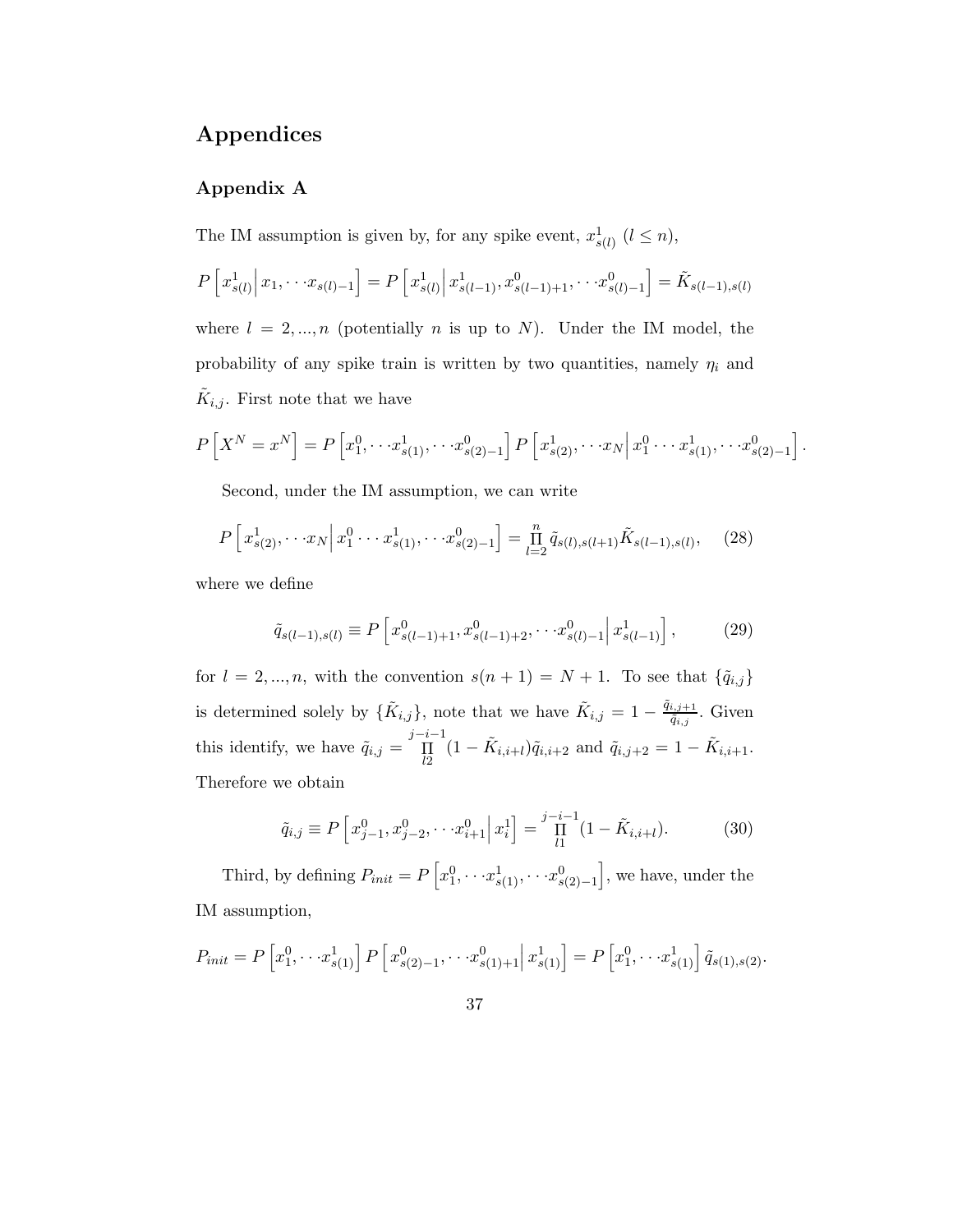In the original work (Kass and Ventura, 2001), there was no explicit mention of how to treat the quantity  $P\left[x_1^0, \cdots x_{s(1)}^1\right]$ , but, with our understanding of its spirit and our preference of simplicity, we define this quantity as

$$
P\left[x_1^0, \cdots x_{s(1)}^1\right] = \left\{\prod_{l=1}^{s(1)-1} (1-\eta_l)\right\} \eta_{s(1)}.
$$

Then, we obtain

$$
P_{init} = \left\{ \prod_{l=1}^{s(1)-1} (1 - \eta_l) \right\} \eta_{s(1)} \tilde{q}_{s(1), s(2)}.
$$
 (31)

Taken all together, Proposition 1 is proved.

#### **Appendix B**

It suffices to obtain  $\theta_i$  and  $\tilde{\theta}_{i,j}$  in order to get the values of the standard  $\theta$ -coordinates of the IM model, since we have

$$
\theta_{i_1 i_2 \cdots i_k} = (-1)^k \tilde{\theta}_{i_1, i_k} \quad (k \ge 2).
$$

To compute  $\theta_i$  and  $\tilde{\theta}_{i,j}$ , it suffices to obtain the expression of  $p_{(0)}, p_{(i)}$  and  $p_{(ij)}$ , due to Eq 13. Using the notation  $\tilde{q}_{i,j}$  (see Appendix A), we have  $p_{(0)} = \prod^{N}$  $\prod_{i=1} (1 - \eta_i)$  and  $\left\{\prod_{i=1}^{i-1}(1-\eta_i)\right\}$ <u>)</u>  $\int\limits_{0}^{i-1}(1-\eta_{l})$  $\Big\}\, \eta_i \tilde{q}_{i,j} \tilde{K}_{i,j} \tilde{q}_{j,N+1}.$ 

$$
p_{(i)} = \left\{ \prod_{l=1} (1 - \eta_l) \right\} \eta_i \tilde{q}_{i,N+1}, \quad p_{(ij)} = \left\{ \prod_{l=1} (1 - \eta_l) \right\} \eta_i \tilde{q}_{i,j} K_{i,j} \tilde{q}_{j,N+1}
$$

Therefore, by using the identity  $\tilde{q}_{i,j} = \prod^{j-i-1}$  $_{l=1}$  $(1-\tilde{K}_{i,i+l}),$  we get

$$
\theta_i = \log \frac{\eta_i}{1 - \eta_i} + \log \prod_{l=i+1}^N \frac{1 - \tilde{K}_{i,l}}{1 - \eta_l}, \quad \tilde{\theta}_{i,j} = \log \frac{\tilde{K}_{i,j}}{\eta_j} - \log \prod_{l=j}^N \frac{1 - \tilde{K}_{i,l}}{1 - \eta_l}.
$$

By using  $\tilde{K}_{i,j} = \eta_j K_{i,j}$ , we get the expression in the theorem.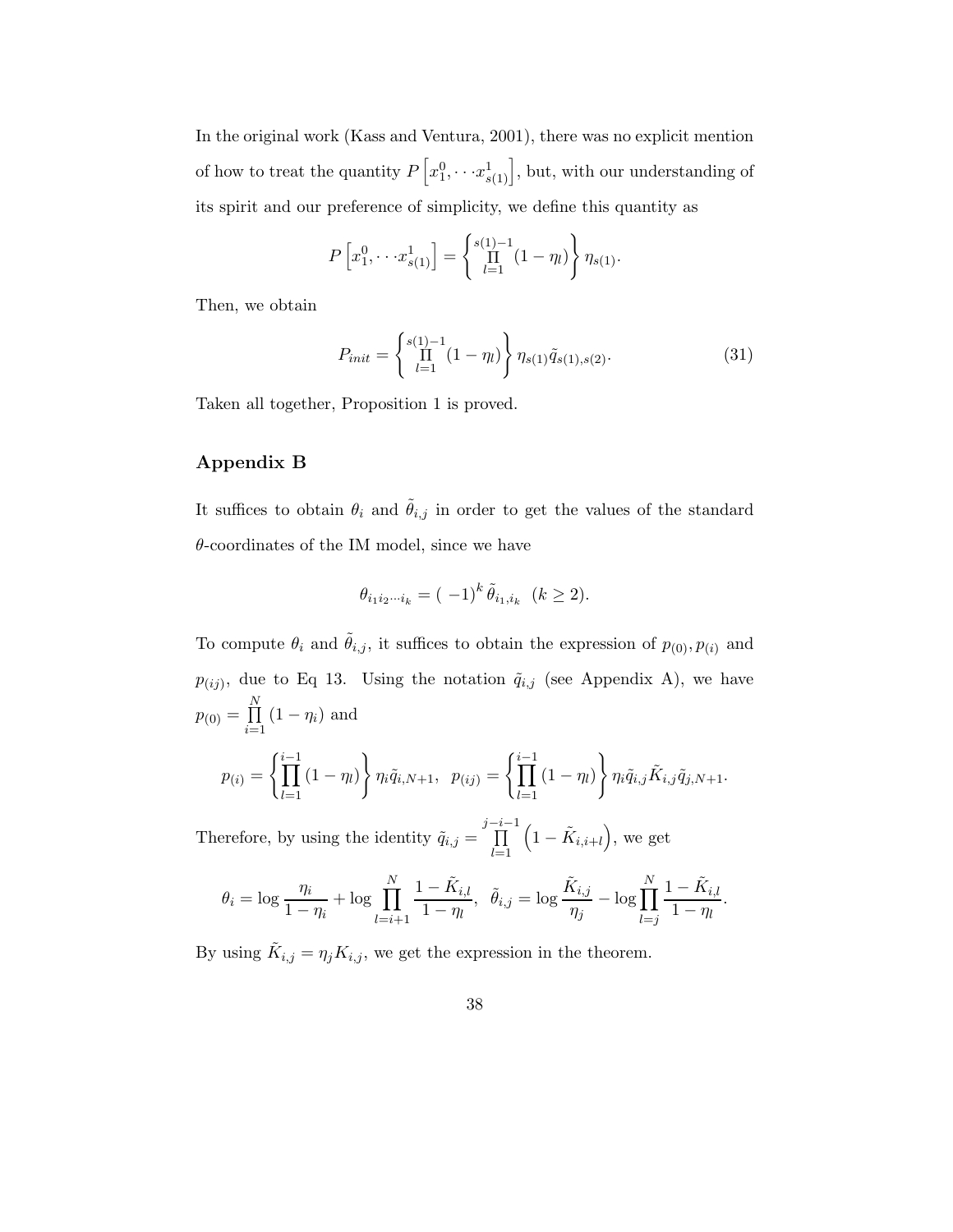#### **Figure legends**

Figure 1: Schematic drawing to show that each parametric model for spike train description is embedded as a subspace in a full probability space. Given a parametric model, estimating the parameter values (or the probability distribution) from experimental data corresponds to identifying a 'point' in the subspace.

Figure 2: Schematic drawing to indicate how raw experimental data is converted to estimation of parameter values of the two different models. The raw data, or raster data (top), can be converted to different formats of data, namely  $K_{i,j}$ , PSTH, and spike count histogram (middle). For the MIM model,  $K_{i,j} = a_{j-i}$  and PSTH data is used, whereas for the MP model, PSTH and spike count histogram is used. The case of the MIM model, not of the IM model is shown here only for presentation simplicity.

Figure 3: Example for illustration of MIM model. In each row (A-C), shown is the relationship of the original parameters ( $\{\eta_i\}$  i.e. PSTH, and  $K_{i,j} = a_k$ , where  $k = j - i$ , in the case of MIM model) in two left subfigures with the ISI (inter spike interval) distribution and the  $\theta$ -coordinates,  $(\hat{\theta}_{i,j})$  in right two subfigures. Only  $\{\eta_i\}$  is changed in (A)-(C); uniform in (A), with the ratio of  $1:2$  in  $(B)$ , with the ratio of  $1:3$  in  $(C)$ . Dashed line in the ISI figure is the distribution if we assume the inhomogeneous Poisson distribution with the same form of PSTH. The shaded region in  $\theta_{i,j}$  subfigure indicates the range of the values that it takes, given a fixed  $k = j - i$ . The thick upper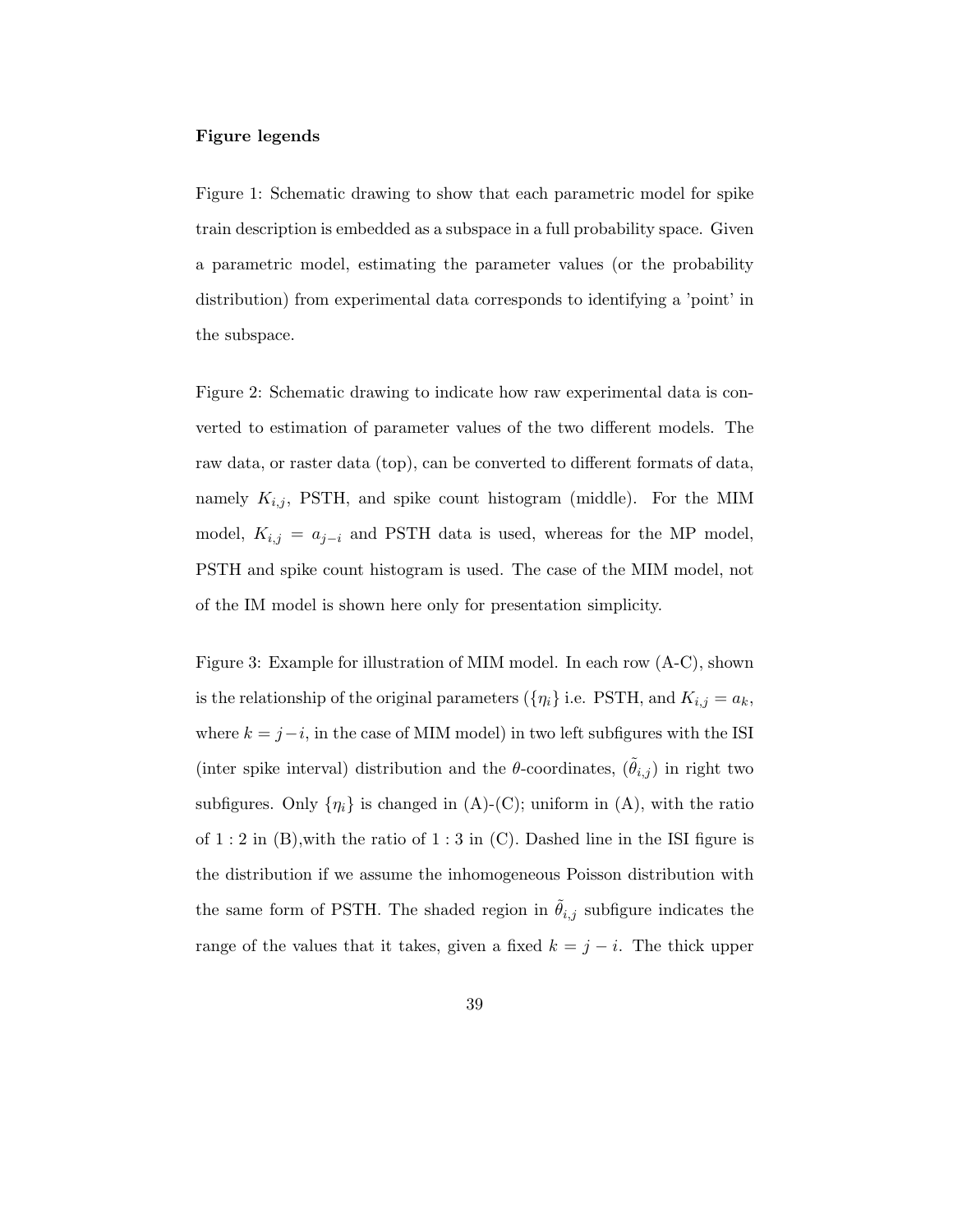and lower lines indicate the maximum and minimum values obtained by the approximation (in the main text.)

Figure 4: Example for illustration of MP model. (A) Shown is the relationship of the original parameters ( $\{\eta_i\}$  i.e. PSTH, and  $\{\pi_k,\lambda_k\}$  ), in two left subfigures, with the different order of  $\theta$ -coordinates  $\theta_{i_1,\dots,i_l}$ , where l is up to 6, in right subfigure. Here  $\{\eta_i\}$  is uniform, given by  $\eta_i = 0.03$  (30 Hz);  $\pi_k = 0.5$   $(k = 1, 2)$ ;  $\lambda_1 = 4$  and  $\lambda_2 = 8$ . Dashed lines in the spike count figure indicates the distribution of each component (without weighing by  $\pi_k$ ) in the mixture of Poisson distribution. This model is used as a reference. In the following figures  $(B)-(D)$ , only some of the original parameters are changed, which is shown, and the adjacent figure is the corresponding  $\theta_{i_1,\dots,i_l}$ . Note that in changing some of the original parameters, the constraint  $c_1 = \sum_{i=1}^{N}$  $\sum_{i=1}^{N} \eta_i = \sum_{k=1}^{K}$  $\sum_{k} \pi_{k} \lambda_{k}$  should hold. (B) Only  $\{\eta_{i}\}\$ is changed; the ratio of  $\{\eta_i\}$  is changed as  $1:2$  and  $1:9$  in the left and right, respectively. In each order, there can be different values, due to the combination of the indices of  $\{i_1, ..., i_l\}$  and the number of variation in each order results in  $l + 1$ . To show the variation, the plotted values in each order are slightly displaced horizontally. (C) Only  $\lambda_k$  is changed;  $(\lambda_1, \lambda_2)$  is  $(2, 10)$  and  $(1, 11)$ in the left and right, respectively. We do not show the case such as  $(0, 12)$ or  $(6, 6)$ , because they correspond to a single Poisson distribution. (D) Only  $\pi_k$  is changed;  $(\pi_1, \pi_2)$  is  $(0.2, 0.8)$  and  $(0.8, 0.2)$  in the top and bottom, respectively. Due to the constraint of  $c_1$ , the summation of  $\eta_i$  changes in this case and therefore, the corresponding PSTH is also shown.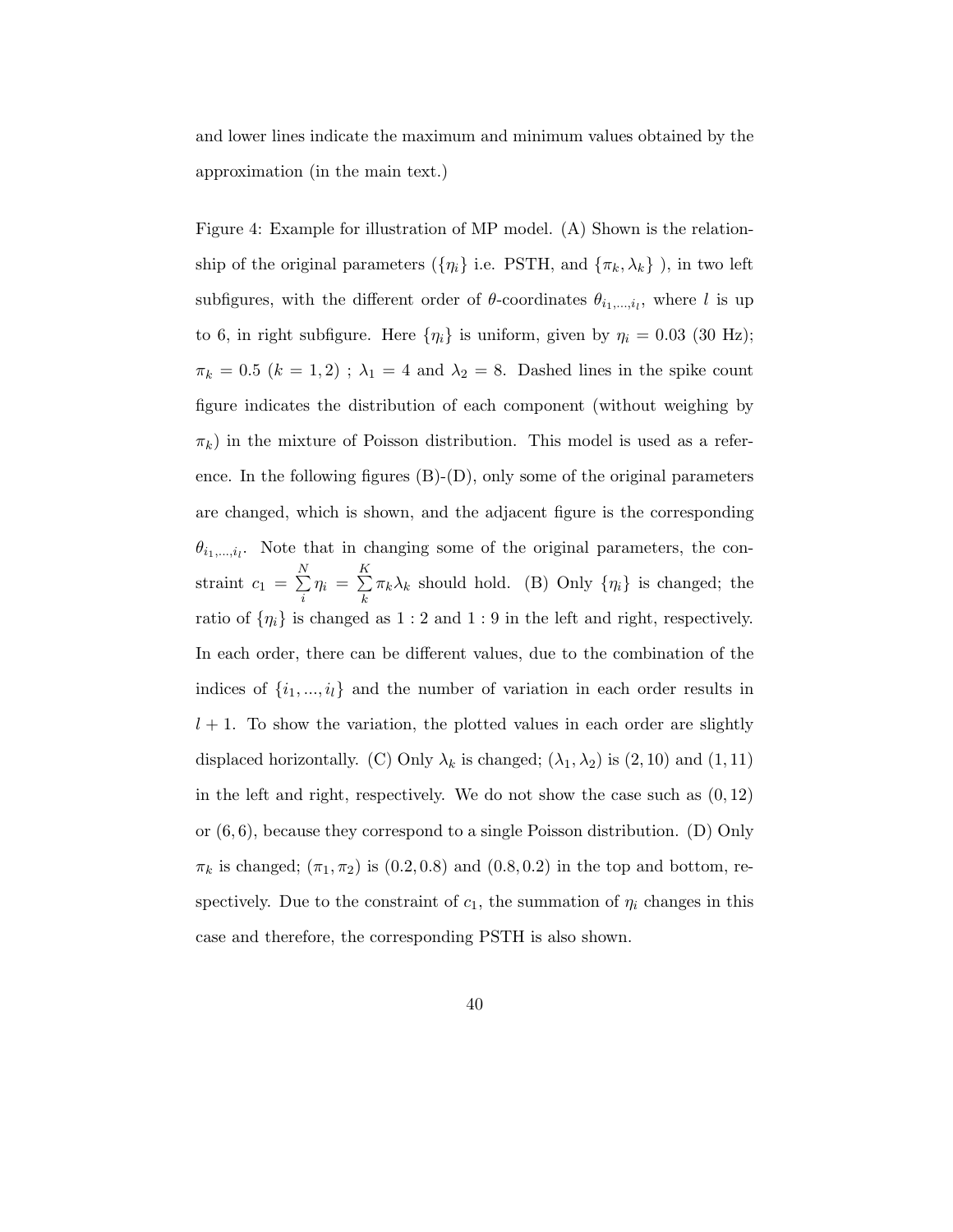



**Figure 1/Nakahara**

Figure 1: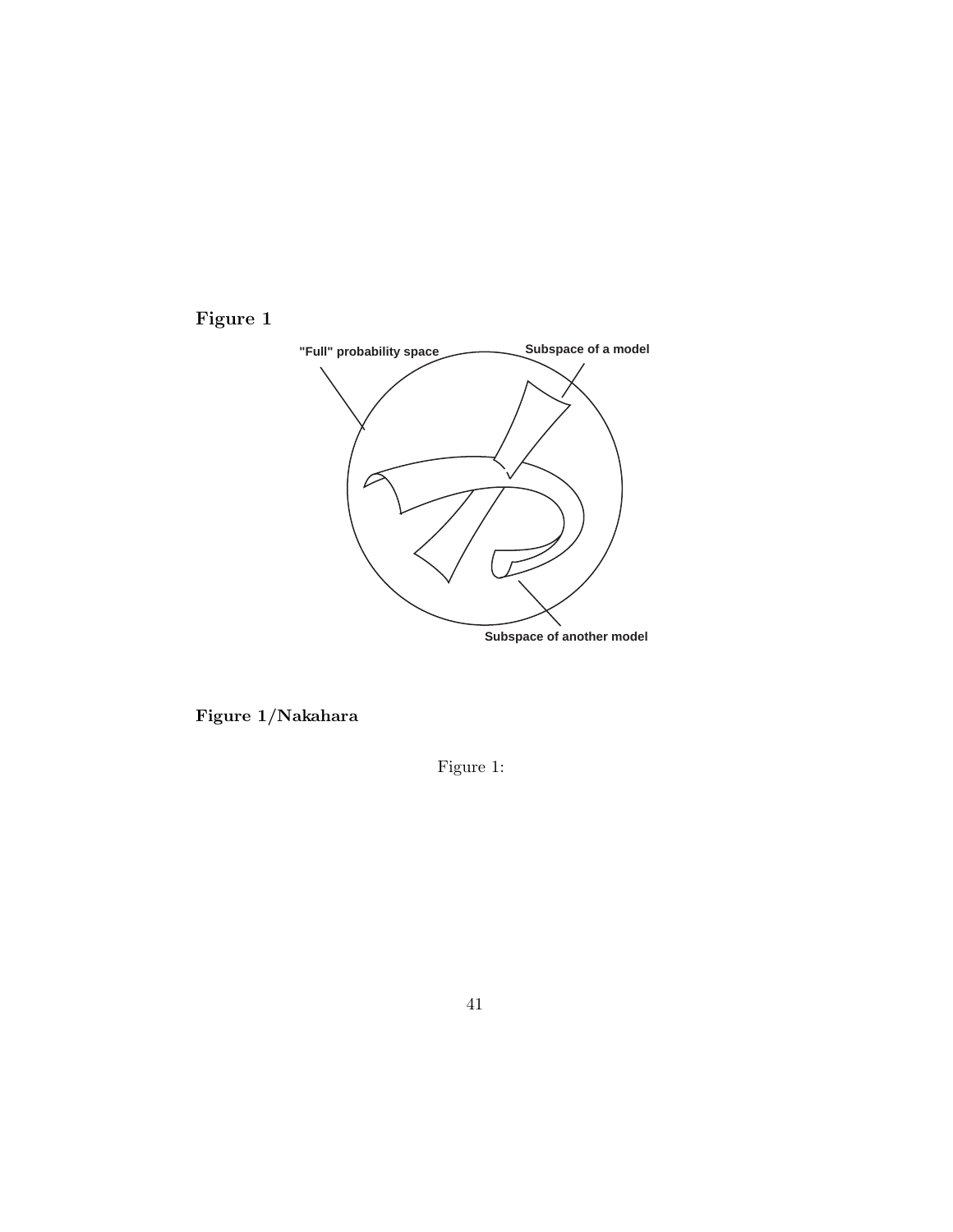



**Figure 2/Nakahara**

Figure 2: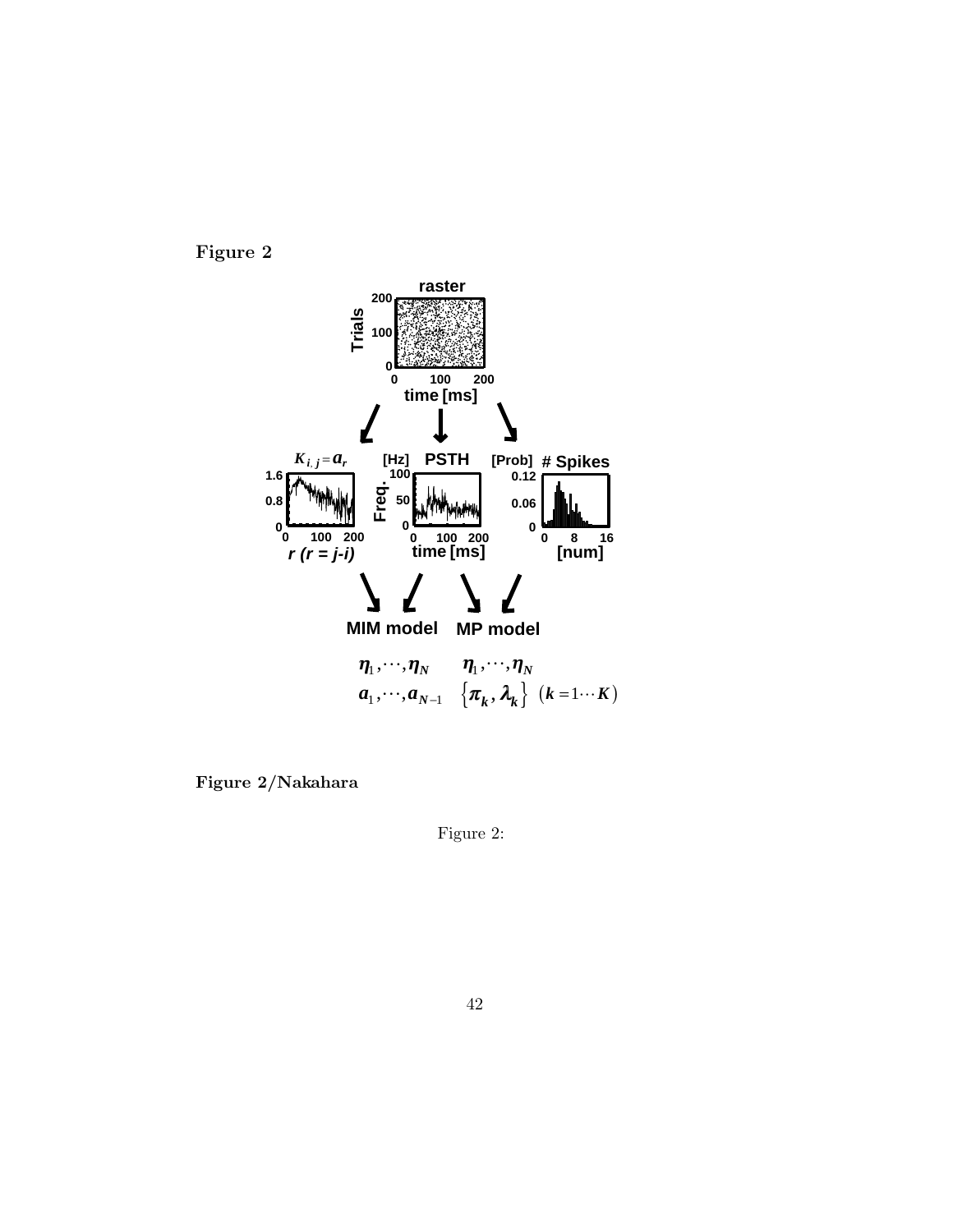**Figure 3**



**MIM model**

**Figure 3/Nakahara**

Figure 3: